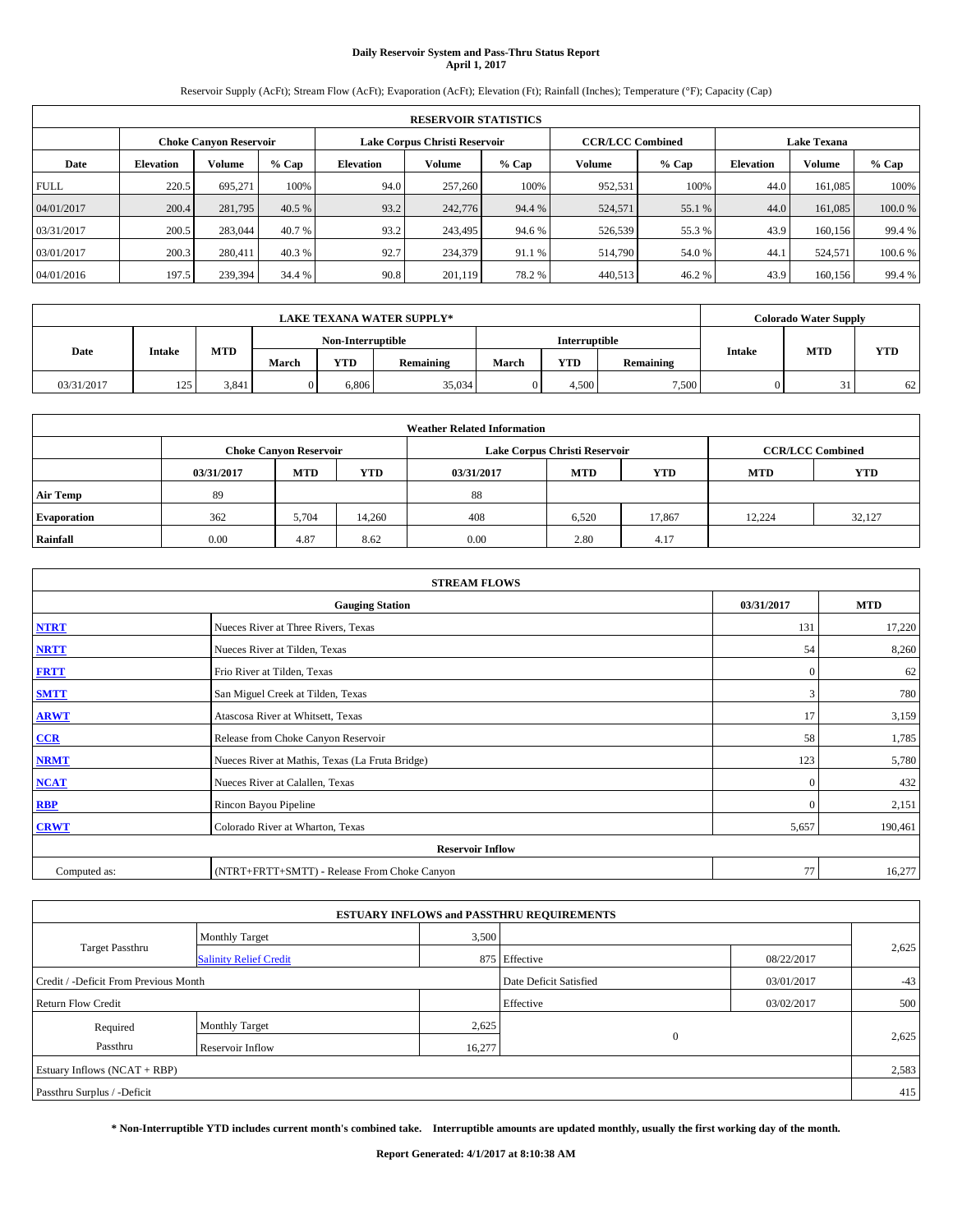# **Daily Reservoir System and Pass-Thru Status Report April 2, 2017**

Reservoir Supply (AcFt); Stream Flow (AcFt); Evaporation (AcFt); Elevation (Ft); Rainfall (Inches); Temperature (°F); Capacity (Cap)

|             | <b>RESERVOIR STATISTICS</b>   |         |         |           |                               |         |                         |         |                  |                    |        |  |
|-------------|-------------------------------|---------|---------|-----------|-------------------------------|---------|-------------------------|---------|------------------|--------------------|--------|--|
|             | <b>Choke Canyon Reservoir</b> |         |         |           | Lake Corpus Christi Reservoir |         | <b>CCR/LCC Combined</b> |         |                  | <b>Lake Texana</b> |        |  |
| Date        | <b>Elevation</b>              | Volume  | $%$ Cap | Elevation | Volume                        | $%$ Cap | Volume                  | $%$ Cap | <b>Elevation</b> | <b>Volume</b>      | % Cap  |  |
| <b>FULL</b> | 220.5                         | 695.271 | 100%    | 94.0      | 257,260                       | 100%    | 952,531                 | 100%    | 44.0             | 161.085            | 100%   |  |
| 04/02/2017  | 200.4                         | 282,107 | 40.6 %  | 93.2      | 243,136                       | 94.5 %  | 525,243                 | 55.1 %  | 44.0             | 161.085            | 100.0% |  |
| 04/01/2017  | 200.4                         | 281,795 | 40.5 %  | 93.2      | 242,776                       | 94.4 %  | 524,571                 | 55.1 %  | 44.0             | 161.085            | 100.0% |  |
| 03/02/2017  | 200.3                         | 280,411 | 40.3 %  | 92.8      | 234,735                       | 91.2%   | 515,146                 | 54.1 %  | 44.1             | 525,243            | 100.6% |  |
| 04/02/2016  | 197.5                         | 239,807 | 34.5 %  | 90.8      | 200,608                       | 78.0%   | 440,415                 | 46.2%   | 44.0             | 161,085            | 100.0% |  |

|            | <b>LAKE TEXANA WATER SUPPLY*</b> |            |       |                   |           |       |                      |           |               | <b>Colorado Water Supply</b> |            |  |
|------------|----------------------------------|------------|-------|-------------------|-----------|-------|----------------------|-----------|---------------|------------------------------|------------|--|
|            |                                  |            |       | Non-Interruptible |           |       | <b>Interruptible</b> |           |               |                              |            |  |
| Date       | <b>Intake</b>                    | <b>MTD</b> | March | <b>YTD</b>        | Remaining | March | <b>YTD</b>           | Remaining | <b>Intake</b> | <b>MTD</b>                   | <b>YTD</b> |  |
| 04/01/2017 | 126                              | 126        |       | 3.090             | 38,750    |       | 4.500                | 7,500     |               |                              | 21         |  |

| <b>Weather Related Information</b> |            |                               |            |                               |            |                         |                          |        |  |  |  |
|------------------------------------|------------|-------------------------------|------------|-------------------------------|------------|-------------------------|--------------------------|--------|--|--|--|
|                                    |            | <b>Choke Canvon Reservoir</b> |            | Lake Corpus Christi Reservoir |            | <b>CCR/LCC Combined</b> |                          |        |  |  |  |
|                                    | 04/01/2017 | <b>MTD</b>                    | <b>YTD</b> | 04/01/2017                    | <b>MTD</b> | <b>YTD</b>              | <b>YTD</b><br><b>MTD</b> |        |  |  |  |
| <b>Air Temp</b>                    | 83         |                               |            | 82                            |            |                         |                          |        |  |  |  |
| <b>Evaporation</b>                 | 217        | 217                           | 14,477     | 157                           | 157        | 18.024                  | 374                      | 32,501 |  |  |  |
| Rainfall                           | 0.00       | 0.00                          | 8.62       | 0.00                          | 0.00       | 4.17                    |                          |        |  |  |  |

| <b>STREAM FLOWS</b> |                                                 |            |                |  |  |  |  |  |  |
|---------------------|-------------------------------------------------|------------|----------------|--|--|--|--|--|--|
|                     | <b>Gauging Station</b>                          | 04/01/2017 | <b>MTD</b>     |  |  |  |  |  |  |
| <b>NTRT</b>         | Nueces River at Three Rivers, Texas             | 127        | 127            |  |  |  |  |  |  |
| <b>NRTT</b>         | Nueces River at Tilden, Texas                   | 52         | 52             |  |  |  |  |  |  |
| <b>FRTT</b>         | Frio River at Tilden, Texas                     | $\Omega$   | $\overline{0}$ |  |  |  |  |  |  |
| <b>SMTT</b>         | San Miguel Creek at Tilden, Texas               |            | $\overline{4}$ |  |  |  |  |  |  |
| <b>ARWT</b>         | Atascosa River at Whitsett, Texas               | 15         | 15             |  |  |  |  |  |  |
| CCR                 | Release from Choke Canyon Reservoir             | 58         | 58             |  |  |  |  |  |  |
| <b>NRMT</b>         | Nueces River at Mathis, Texas (La Fruta Bridge) | 115        | 115            |  |  |  |  |  |  |
| <b>NCAT</b>         | Nueces River at Calallen, Texas                 | $\Omega$   | $\overline{0}$ |  |  |  |  |  |  |
| RBP                 | Rincon Bayou Pipeline                           | $\Omega$   | $\overline{0}$ |  |  |  |  |  |  |
| <b>CRWT</b>         | Colorado River at Wharton, Texas                | 7,841      | 7,841          |  |  |  |  |  |  |
|                     | <b>Reservoir Inflow</b>                         |            |                |  |  |  |  |  |  |
| Computed as:        | (NTRT+FRTT+SMTT) - Release From Choke Canyon    |            |                |  |  |  |  |  |  |

| <b>ESTUARY INFLOWS and PASSTHRU REQUIREMENTS</b> |                               |       |                        |            |       |  |  |  |  |  |
|--------------------------------------------------|-------------------------------|-------|------------------------|------------|-------|--|--|--|--|--|
|                                                  | Monthly Target                | 3,500 |                        |            |       |  |  |  |  |  |
| <b>Target Passthru</b>                           | <b>Salinity Relief Credit</b> |       | 0 Effective            |            | 3,500 |  |  |  |  |  |
| Credit / -Deficit From Previous Month            |                               |       | Date Deficit Satisfied |            | 415   |  |  |  |  |  |
| <b>Return Flow Credit</b>                        |                               |       | Effective              | 04/01/2017 | 500   |  |  |  |  |  |
| Required                                         | <b>Monthly Target</b>         | 3,500 |                        |            |       |  |  |  |  |  |
| Passthru                                         | Reservoir Inflow              | 73    | $\overline{0}$         |            | 73    |  |  |  |  |  |
| Estuary Inflows (NCAT + RBP)                     |                               |       |                        |            |       |  |  |  |  |  |
| Passthru Surplus / -Deficit                      |                               |       |                        |            |       |  |  |  |  |  |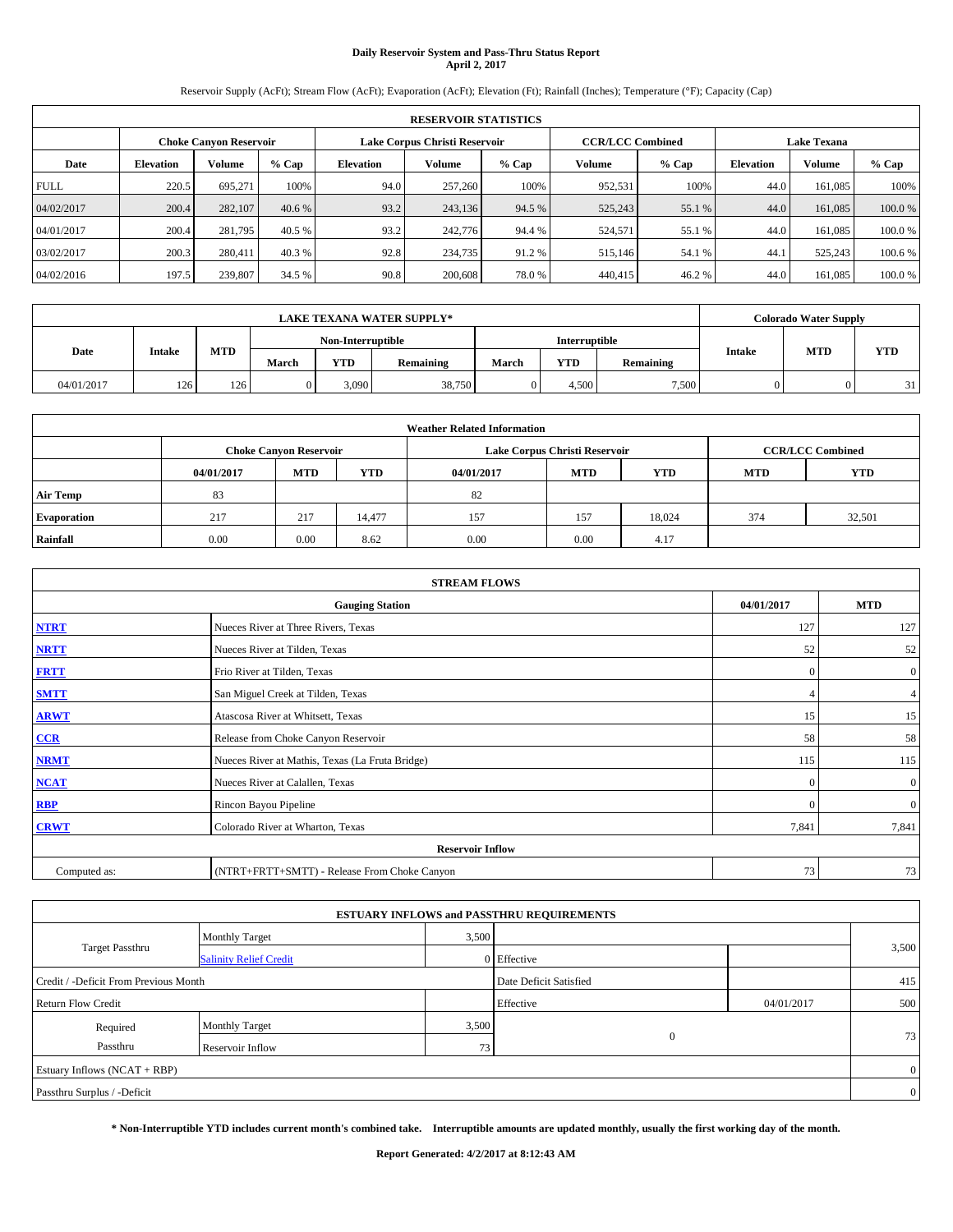# **Daily Reservoir System and Pass-Thru Status Report April 3, 2017**

Reservoir Supply (AcFt); Stream Flow (AcFt); Evaporation (AcFt); Elevation (Ft); Rainfall (Inches); Temperature (°F); Capacity (Cap)

|             | <b>RESERVOIR STATISTICS</b> |                        |         |                  |                               |         |                         |         |                    |               |        |  |
|-------------|-----------------------------|------------------------|---------|------------------|-------------------------------|---------|-------------------------|---------|--------------------|---------------|--------|--|
|             |                             | Choke Canvon Reservoir |         |                  | Lake Corpus Christi Reservoir |         | <b>CCR/LCC Combined</b> |         | <b>Lake Texana</b> |               |        |  |
| Date        | <b>Elevation</b>            | Volume                 | $%$ Cap | <b>Elevation</b> | <b>Volume</b>                 | $%$ Cap | Volume                  | $%$ Cap | <b>Elevation</b>   | <b>Volume</b> | % Cap  |  |
| <b>FULL</b> | 220.5                       | 695,271                | 100%    | 94.0             | 257,260                       | 100%    | 952,531                 | 100%    | 44.0               | 161.085       | 100%   |  |
| 04/03/2017  | 200.4                       | 282,107                | 40.6 %  | 93.2             | 243,315                       | 94.6 %  | 525,422                 | 55.2 %  | 44.0               | 161,085       | 100.0% |  |
| 04/02/2017  | 200.4                       | 282,107                | 40.6 %  | 93.2             | 243,136                       | 94.5 %  | 525,243                 | 55.1 %  | 44.0               | 161.085       | 100.0% |  |
| 03/03/2017  | 200.3                       | 280,411                | 40.3 %  | 92.7             | 234,024                       | 91.0%   | 514,435                 | 54.0 %  | 44.                | 525.422       | 100.6% |  |
| 04/03/2016  | 197.5                       | 239,394                | 34.4 %  | 90.7             | 199,416                       | 77.5 %  | 438,810                 | 46.1 %  | 44.0               | 161.085       | 100.0% |  |

|            | <b>LAKE TEXANA WATER SUPPLY*</b> |            |       |                   |           |       |               |           |               | <b>Colorado Water Supply</b> |            |  |
|------------|----------------------------------|------------|-------|-------------------|-----------|-------|---------------|-----------|---------------|------------------------------|------------|--|
|            |                                  |            |       | Non-Interruptible |           |       | Interruptible |           |               |                              |            |  |
| Date       | <b>Intake</b>                    | <b>MTD</b> | March | <b>YTD</b>        | Remaining | March | YTD           | Remaining | <b>Intake</b> | <b>MTD</b>                   | <b>YTD</b> |  |
| 04/02/2017 | 126                              | 251        |       | 3.216             | 38.624    |       | 4,500         | 7,500     |               |                              | 31         |  |

| <b>Weather Related Information</b> |            |                               |            |            |                                        |                         |       |        |  |  |  |
|------------------------------------|------------|-------------------------------|------------|------------|----------------------------------------|-------------------------|-------|--------|--|--|--|
|                                    |            | <b>Choke Canyon Reservoir</b> |            |            | Lake Corpus Christi Reservoir          | <b>CCR/LCC Combined</b> |       |        |  |  |  |
|                                    | 04/02/2017 | <b>MTD</b>                    | <b>YTD</b> | 04/02/2017 | <b>MTD</b><br><b>YTD</b><br><b>MTD</b> |                         |       |        |  |  |  |
| <b>Air Temp</b>                    | 83         |                               |            | 89         |                                        |                         |       |        |  |  |  |
| <b>Evaporation</b>                 | 254        | 471                           | 14,731     | 440        | 597                                    | 18,464                  | 1,068 | 33,195 |  |  |  |
| Rainfall                           | 0.00       | 0.00                          | 8.62       | 0.00       | 0.00                                   | 4.17                    |       |        |  |  |  |

| <b>STREAM FLOWS</b> |                                                 |              |                  |  |  |  |  |  |  |
|---------------------|-------------------------------------------------|--------------|------------------|--|--|--|--|--|--|
|                     | 04/02/2017                                      | <b>MTD</b>   |                  |  |  |  |  |  |  |
| <b>NTRT</b>         | Nueces River at Three Rivers, Texas             | 125          | 252              |  |  |  |  |  |  |
| <b>NRTT</b>         | Nueces River at Tilden, Texas                   | 50           | 101              |  |  |  |  |  |  |
| <b>FRTT</b>         | Frio River at Tilden, Texas                     | $\mathbf{0}$ | $\boldsymbol{0}$ |  |  |  |  |  |  |
| <b>SMTT</b>         | San Miguel Creek at Tilden, Texas               | 3            | 7                |  |  |  |  |  |  |
| <b>ARWT</b>         | Atascosa River at Whitsett, Texas               | 14           | 30               |  |  |  |  |  |  |
| $CCR$               | Release from Choke Canyon Reservoir             | 58           | 115              |  |  |  |  |  |  |
| <b>NRMT</b>         | Nueces River at Mathis, Texas (La Fruta Bridge) | 117          | 232              |  |  |  |  |  |  |
| <b>NCAT</b>         | Nueces River at Calallen, Texas                 | $\Omega$     | $\boldsymbol{0}$ |  |  |  |  |  |  |
| RBP                 | Rincon Bayou Pipeline                           | $\Omega$     | $\mathbf{0}$     |  |  |  |  |  |  |
| <b>CRWT</b>         | Colorado River at Wharton, Texas                | 6,114        | 13,955           |  |  |  |  |  |  |
|                     |                                                 |              |                  |  |  |  |  |  |  |
| Computed as:        | 71                                              | 144          |                  |  |  |  |  |  |  |

|                                       |                               |       | <b>ESTUARY INFLOWS and PASSTHRU REQUIREMENTS</b> |            |       |  |  |  |
|---------------------------------------|-------------------------------|-------|--------------------------------------------------|------------|-------|--|--|--|
|                                       | Monthly Target                | 3,500 |                                                  |            |       |  |  |  |
| <b>Target Passthru</b>                | <b>Salinity Relief Credit</b> |       | 0 Effective                                      |            | 3,500 |  |  |  |
| Credit / -Deficit From Previous Month |                               |       | Date Deficit Satisfied                           |            | 415   |  |  |  |
| <b>Return Flow Credit</b>             |                               |       | Effective                                        | 04/01/2017 | 500   |  |  |  |
| Required                              | <b>Monthly Target</b>         | 3,500 |                                                  |            |       |  |  |  |
| Passthru                              | Reservoir Inflow              | 144   | $\overline{0}$                                   |            | 144   |  |  |  |
| Estuary Inflows (NCAT + RBP)          |                               |       |                                                  |            |       |  |  |  |
| Passthru Surplus / -Deficit           |                               |       |                                                  |            |       |  |  |  |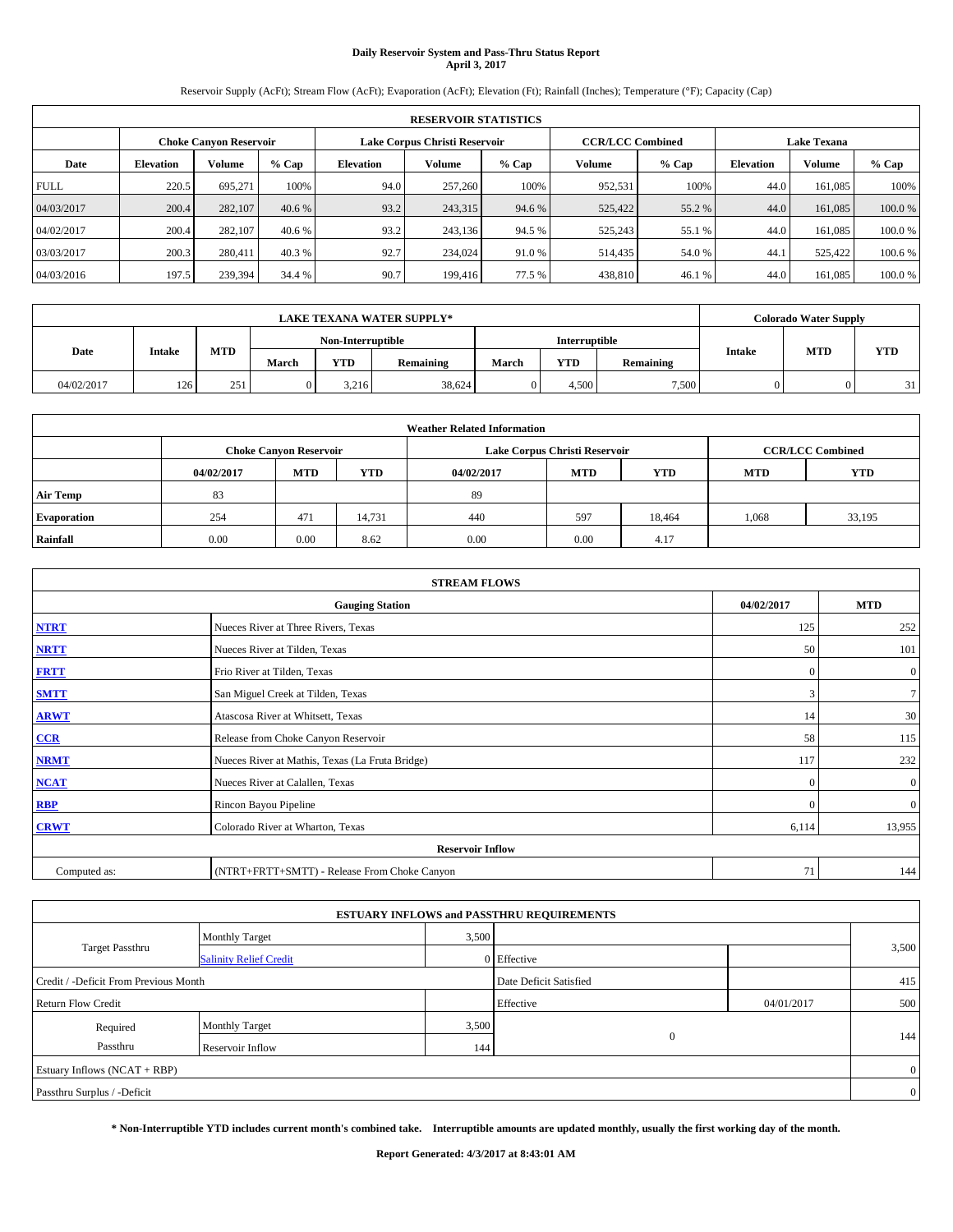# **Daily Reservoir System and Pass-Thru Status Report April 4, 2017**

Reservoir Supply (AcFt); Stream Flow (AcFt); Evaporation (AcFt); Elevation (Ft); Rainfall (Inches); Temperature (°F); Capacity (Cap)

| <b>RESERVOIR STATISTICS</b> |                  |                               |         |           |                               |         |                         |         |                  |                    |        |  |
|-----------------------------|------------------|-------------------------------|---------|-----------|-------------------------------|---------|-------------------------|---------|------------------|--------------------|--------|--|
|                             |                  | <b>Choke Canyon Reservoir</b> |         |           | Lake Corpus Christi Reservoir |         | <b>CCR/LCC Combined</b> |         |                  | <b>Lake Texana</b> |        |  |
| Date                        | <b>Elevation</b> | Volume                        | $%$ Cap | Elevation | Volume                        | $%$ Cap | Volume                  | $%$ Cap | <b>Elevation</b> | <b>Volume</b>      | % Cap  |  |
| <b>FULL</b>                 | 220.5            | 695.271                       | 100%    | 94.0      | 257,260                       | 100%    | 952,531                 | 100%    | 44.0             | 161.085            | 100%   |  |
| 04/04/2017                  | 200.4            | 281,795                       | 40.5 %  | 93.2      | 242,417                       | 94.2 %  | 524,212                 | 55.0 %  | 44.0             | 161.085            | 100.0% |  |
| 04/03/2017                  | 200.4            | 282,107                       | 40.6 %  | 93.2      | 243,315                       | 94.6 %  | 525,422                 | 55.2%   | 44.0             | 161.085            | 100.0% |  |
| 03/04/2017                  | 200.3            | 279,477                       | 40.2 %  | 92.7      | 233,669                       | 90.8%   | 513,146                 | 53.9 %  | 44.1             | 524,212            | 100.6% |  |
| 04/04/2016                  | 197.5            | 239,669                       | 34.5 %  | 90.7      | 199,246                       | 77.4 %  | 438,915                 | 46.1%   | 44.0             | 161,085            | 100.0% |  |

| <b>LAKE TEXANA WATER SUPPLY*</b> |               |            |       |                   |           |                      |            |           |               | <b>Colorado Water Supply</b> |            |
|----------------------------------|---------------|------------|-------|-------------------|-----------|----------------------|------------|-----------|---------------|------------------------------|------------|
|                                  |               |            |       | Non-Interruptible |           | <b>Interruptible</b> |            |           |               |                              |            |
| Date                             | <b>Intake</b> | <b>MTD</b> | March | <b>YTD</b>        | Remaining | March                | <b>YTD</b> | Remaining | <b>Intake</b> | <b>MTD</b>                   | <b>YTD</b> |
| 04/03/2017                       | 126           | 377        | 3,874 | 7.217             | 34.623    |                      | 4.500      | 7,500     |               |                              | 21         |

| <b>Weather Related Information</b> |            |                               |            |            |                               |                         |            |        |  |
|------------------------------------|------------|-------------------------------|------------|------------|-------------------------------|-------------------------|------------|--------|--|
|                                    |            | <b>Choke Canvon Reservoir</b> |            |            | Lake Corpus Christi Reservoir | <b>CCR/LCC Combined</b> |            |        |  |
|                                    | 04/03/2017 | <b>MTD</b>                    | <b>YTD</b> | 04/03/2017 | <b>MTD</b>                    | <b>MTD</b>              | <b>YTD</b> |        |  |
| <b>Air Temp</b>                    | 90         |                               |            | 91         |                               |                         |            |        |  |
| <b>Evaporation</b>                 | 217        | 688                           | 14,948     | 366        | 963                           | 18,830                  | 1,651      | 33,778 |  |
| Rainfall                           | 0.00       | 0.00                          | 8.62       | 0.00       | 0.00                          | 4.17                    |            |        |  |

| <b>STREAM FLOWS</b> |                                                 |              |                  |  |  |  |  |  |  |
|---------------------|-------------------------------------------------|--------------|------------------|--|--|--|--|--|--|
|                     | 04/03/2017                                      | <b>MTD</b>   |                  |  |  |  |  |  |  |
| <b>NTRT</b>         | Nueces River at Three Rivers, Texas             | 121          | 373              |  |  |  |  |  |  |
| <b>NRTT</b>         | Nueces River at Tilden, Texas                   | 48           | 149              |  |  |  |  |  |  |
| <b>FRTT</b>         | Frio River at Tilden, Texas                     | $\mathbf{0}$ | $\boldsymbol{0}$ |  |  |  |  |  |  |
| <b>SMTT</b>         | San Miguel Creek at Tilden, Texas               |              | 8                |  |  |  |  |  |  |
| <b>ARWT</b>         | Atascosa River at Whitsett, Texas               | 14           | 44               |  |  |  |  |  |  |
| $CCR$               | Release from Choke Canyon Reservoir             | 58           | 173              |  |  |  |  |  |  |
| <b>NRMT</b>         | Nueces River at Mathis, Texas (La Fruta Bridge) | 125          | 357              |  |  |  |  |  |  |
| <b>NCAT</b>         | Nueces River at Calallen, Texas                 | $\Omega$     | $\mathbf{0}$     |  |  |  |  |  |  |
| RBP                 | Rincon Bayou Pipeline                           | $\Omega$     | $\mathbf{0}$     |  |  |  |  |  |  |
| <b>CRWT</b>         | Colorado River at Wharton, Texas                | 4,883        | 18,838           |  |  |  |  |  |  |
|                     |                                                 |              |                  |  |  |  |  |  |  |
| Computed as:        | 65                                              | 209          |                  |  |  |  |  |  |  |

|                                       |                               |       | <b>ESTUARY INFLOWS and PASSTHRU REQUIREMENTS</b> |            |       |  |  |  |
|---------------------------------------|-------------------------------|-------|--------------------------------------------------|------------|-------|--|--|--|
|                                       | Monthly Target                | 3,500 |                                                  |            |       |  |  |  |
| <b>Target Passthru</b>                | <b>Salinity Relief Credit</b> |       | 0 Effective                                      |            | 3,500 |  |  |  |
| Credit / -Deficit From Previous Month |                               |       | Date Deficit Satisfied                           |            | 415   |  |  |  |
| <b>Return Flow Credit</b>             |                               |       | Effective                                        | 04/01/2017 | 500   |  |  |  |
| Required                              | <b>Monthly Target</b>         | 3,500 |                                                  |            |       |  |  |  |
| Passthru                              | Reservoir Inflow              | 209   | $\overline{0}$                                   |            | 209   |  |  |  |
| Estuary Inflows (NCAT + RBP)          |                               |       |                                                  |            |       |  |  |  |
| Passthru Surplus / -Deficit           |                               |       |                                                  |            |       |  |  |  |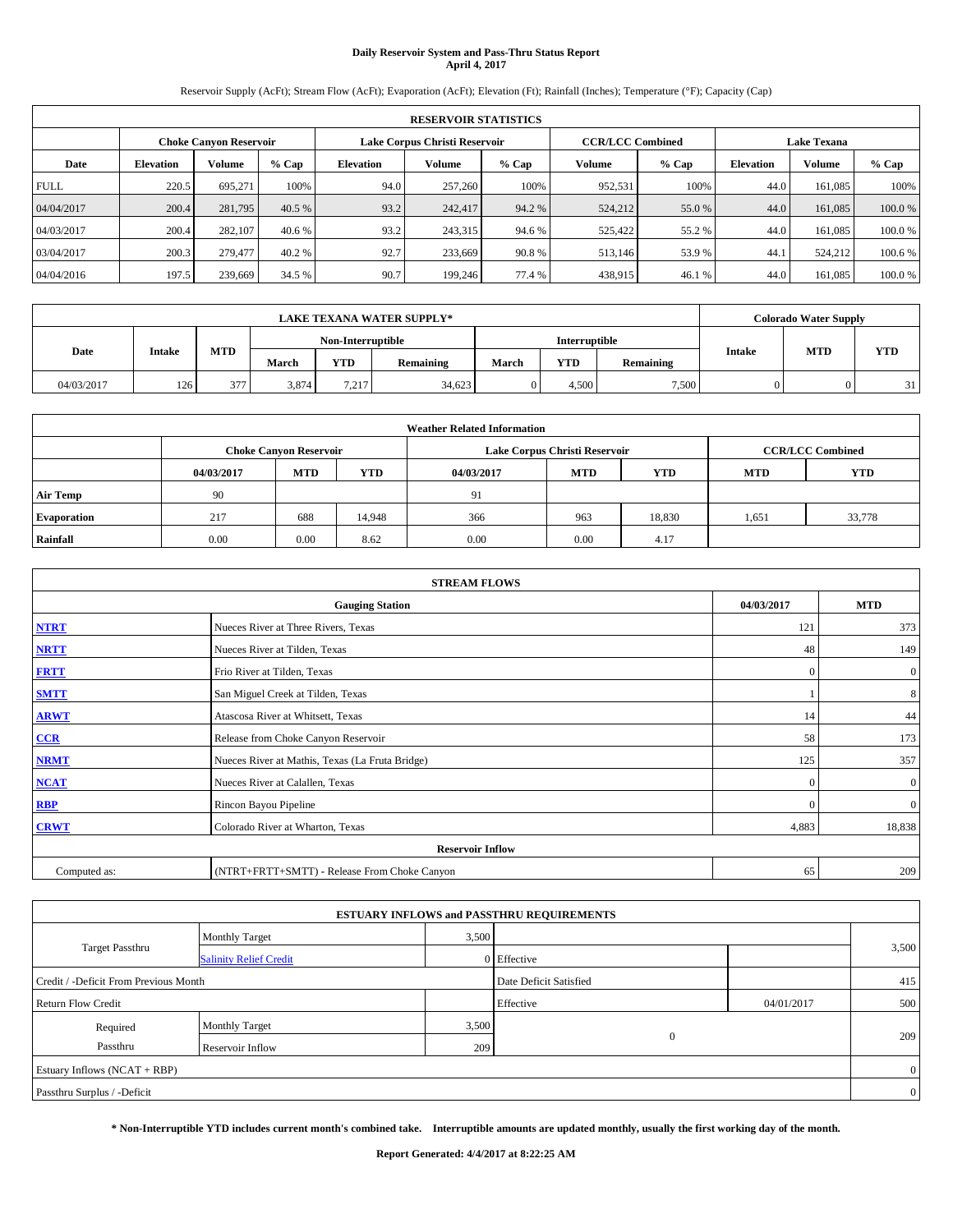# **Daily Reservoir System and Pass-Thru Status Report April 5, 2017**

Reservoir Supply (AcFt); Stream Flow (AcFt); Evaporation (AcFt); Elevation (Ft); Rainfall (Inches); Temperature (°F); Capacity (Cap)

| <b>RESERVOIR STATISTICS</b> |                  |                               |         |           |                               |         |                         |         |                  |                    |        |  |
|-----------------------------|------------------|-------------------------------|---------|-----------|-------------------------------|---------|-------------------------|---------|------------------|--------------------|--------|--|
|                             |                  | <b>Choke Canyon Reservoir</b> |         |           | Lake Corpus Christi Reservoir |         | <b>CCR/LCC Combined</b> |         |                  | <b>Lake Texana</b> |        |  |
| Date                        | <b>Elevation</b> | Volume                        | $%$ Cap | Elevation | Volume                        | $%$ Cap | Volume                  | $%$ Cap | <b>Elevation</b> | <b>Volume</b>      | % Cap  |  |
| <b>FULL</b>                 | 220.5            | 695.271                       | 100%    | 94.0      | 257,260                       | 100%    | 952,531                 | 100%    | 44.0             | 161.085            | 100%   |  |
| 04/05/2017                  | 200.4            | 281,334                       | 40.5 %  | 93.3      | 244,394                       | 95.0 %  | 525,728                 | 55.2 %  | 44.0             | 161.085            | 100.0% |  |
| 04/04/2017                  | 200.4            | 281,795                       | 40.5 %  | 93.2      | 242,417                       | 94.2 %  | 524,212                 | 55.0 %  | 44.0             | 161.085            | 100.0% |  |
| 03/05/2017                  | 200.5            | 283,044                       | 40.7 %  | 92.8      | 236,159                       | 91.8%   | 519,203                 | 54.5 %  | 44.1             | 525,728            | 100.6% |  |
| 04/05/2016                  | 197.5            | 239,118                       | 34.4 %  | 90.7      | 199,076                       | 77.4 %  | 438,194                 | 46.0%   | 43.8             | 159,229            | 98.8%  |  |

| <b>LAKE TEXANA WATER SUPPLY*</b> |               |            |                   |            |           |                      |            |           |               | <b>Colorado Water Supply</b> |            |  |  |  |
|----------------------------------|---------------|------------|-------------------|------------|-----------|----------------------|------------|-----------|---------------|------------------------------|------------|--|--|--|
|                                  |               |            | Non-Interruptible |            |           | <b>Interruptible</b> |            |           |               |                              |            |  |  |  |
| Date                             | <b>Intake</b> | <b>MTD</b> | March             | <b>YTD</b> | Remaining | March                | <b>YTD</b> | Remaining | <b>Intake</b> | <b>MTD</b>                   | <b>YTD</b> |  |  |  |
| 04/04/2017                       | 126           | 504        | 3,874             | 7,343      | 34,497    |                      | 4.500      | 7,500     |               |                              | 21         |  |  |  |

| <b>Weather Related Information</b> |            |                               |            |            |                                        |                         |       |        |  |  |
|------------------------------------|------------|-------------------------------|------------|------------|----------------------------------------|-------------------------|-------|--------|--|--|
|                                    |            | <b>Choke Canvon Reservoir</b> |            |            | Lake Corpus Christi Reservoir          | <b>CCR/LCC Combined</b> |       |        |  |  |
|                                    | 04/04/2017 | <b>MTD</b>                    | <b>YTD</b> | 04/04/2017 | <b>MTD</b><br><b>YTD</b><br><b>MTD</b> |                         |       |        |  |  |
| <b>Air Temp</b>                    | 91         |                               |            | 91         |                                        |                         |       |        |  |  |
| <b>Evaporation</b>                 | 307        | 995                           | 15,255     | 325        | 1,288                                  | 19,155                  | 2,283 | 34,410 |  |  |
| Rainfall                           | 0.00       | 0.00                          | 8.62       | 0.00       | 0.00                                   | 4.17                    |       |        |  |  |

| <b>STREAM FLOWS</b> |                                                 |              |                  |  |  |  |  |  |
|---------------------|-------------------------------------------------|--------------|------------------|--|--|--|--|--|
|                     | 04/04/2017                                      | <b>MTD</b>   |                  |  |  |  |  |  |
| <b>NTRT</b>         | Nueces River at Three Rivers, Texas             | 119          | 492              |  |  |  |  |  |
| <b>NRTT</b>         | Nueces River at Tilden, Texas                   | 46           | 195              |  |  |  |  |  |
| <b>FRTT</b>         | Frio River at Tilden, Texas                     | $\mathbf{0}$ | $\boldsymbol{0}$ |  |  |  |  |  |
| <b>SMTT</b>         | San Miguel Creek at Tilden, Texas               |              | 9                |  |  |  |  |  |
| <b>ARWT</b>         | Atascosa River at Whitsett, Texas               | 14           | 58               |  |  |  |  |  |
| $CCR$               | Release from Choke Canyon Reservoir             | 58           | 230              |  |  |  |  |  |
| <b>NRMT</b>         | Nueces River at Mathis, Texas (La Fruta Bridge) | 131          | 488              |  |  |  |  |  |
| <b>NCAT</b>         | Nueces River at Calallen, Texas                 | $\mathbf{0}$ | $\mathbf{0}$     |  |  |  |  |  |
| RBP                 | Rincon Bayou Pipeline                           | $\Omega$     | $\mathbf{0}$     |  |  |  |  |  |
| <b>CRWT</b>         | Colorado River at Wharton, Texas                | 4,446        | 23,284           |  |  |  |  |  |
|                     | <b>Reservoir Inflow</b>                         |              |                  |  |  |  |  |  |
| Computed as:        | (NTRT+FRTT+SMTT) - Release From Choke Canyon    | 63           | 271              |  |  |  |  |  |

| <b>ESTUARY INFLOWS and PASSTHRU REQUIREMENTS</b> |                               |       |                        |            |                |  |  |  |  |
|--------------------------------------------------|-------------------------------|-------|------------------------|------------|----------------|--|--|--|--|
|                                                  | Monthly Target                | 3,500 |                        |            |                |  |  |  |  |
| <b>Target Passthru</b>                           | <b>Salinity Relief Credit</b> |       | 0 Effective            |            | 3,500          |  |  |  |  |
| Credit / -Deficit From Previous Month            |                               |       | Date Deficit Satisfied |            | 415            |  |  |  |  |
| <b>Return Flow Credit</b>                        |                               |       | Effective              | 04/01/2017 | 500            |  |  |  |  |
| Required                                         | <b>Monthly Target</b>         | 3,500 |                        |            |                |  |  |  |  |
| Passthru                                         | Reservoir Inflow              | 271   | $\overline{0}$         |            | 271            |  |  |  |  |
| Estuary Inflows (NCAT + RBP)                     |                               |       |                        |            |                |  |  |  |  |
| Passthru Surplus / -Deficit                      |                               |       |                        |            | $\overline{0}$ |  |  |  |  |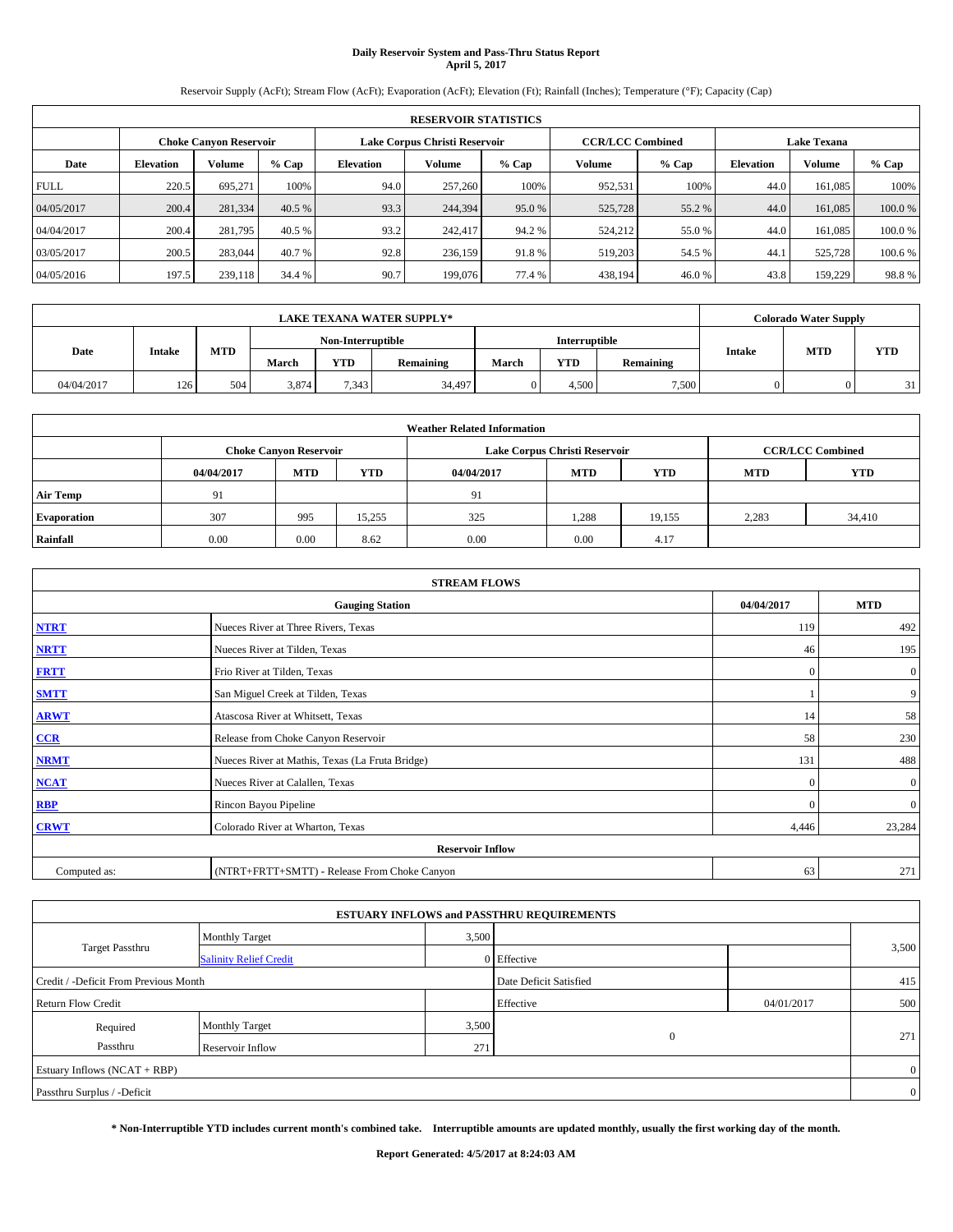# **Daily Reservoir System and Pass-Thru Status Report April 6, 2017**

Reservoir Supply (AcFt); Stream Flow (AcFt); Evaporation (AcFt); Elevation (Ft); Rainfall (Inches); Temperature (°F); Capacity (Cap)

|             | <b>RESERVOIR STATISTICS</b> |                               |         |                  |                               |         |                         |         |                  |                    |         |  |
|-------------|-----------------------------|-------------------------------|---------|------------------|-------------------------------|---------|-------------------------|---------|------------------|--------------------|---------|--|
|             |                             | <b>Choke Canvon Reservoir</b> |         |                  | Lake Corpus Christi Reservoir |         | <b>CCR/LCC Combined</b> |         |                  | <b>Lake Texana</b> |         |  |
| Date        | <b>Elevation</b>            | Volume                        | $%$ Cap | <b>Elevation</b> | Volume                        | $%$ Cap | Volume                  | $%$ Cap | <b>Elevation</b> | Volume             |         |  |
| <b>FULL</b> | 220.5                       | 695.271                       | 100%    | 94.0             | 257,260                       | 100%    | 952,531                 | 100%    | 44.0             | 161,085            | 100%    |  |
| 04/06/2017  | 200.4                       | 281,180                       | 40.4 %  | 93.2             | 241,879                       | 94.0 %  | 523,059                 | 54.9%   | 44.0             | 161,085            | 100.0%  |  |
| 04/05/2017  | 200.4                       | 281,334                       | 40.5 %  | 93.3             | 244,394                       | 95.0 %  | 525,728                 | 55.2 %  | 44.0             | 161,085            | 100.0 % |  |
| 03/06/2017  | 200.5                       | 282,888                       | 40.7 %  | 92.8             | 235.981                       | 91.7 %  | 518,869                 | 54.5 %  | 44.1             | 523,059            | 100.6 % |  |
| 04/06/2016  | 197.5                       | 238,568                       | 34.3 %  | 90.7             | 198,736                       | 77.3 %  | 437,304                 | 45.9%   | 43.6             | 157,385            | 97.7 %  |  |

|            | <b>LAKE TEXANA WATER SUPPLY*</b> |            |       |       |                   |       |       |               |               | <b>Colorado Water Supply</b> |            |  |
|------------|----------------------------------|------------|-------|-------|-------------------|-------|-------|---------------|---------------|------------------------------|------------|--|
|            |                                  |            |       |       | Non-Interruptible |       |       | Interruptible |               |                              |            |  |
| Date       | <b>Intake</b>                    | <b>MTD</b> | March | VTD   | Remaining         | March | YTD   | Remaining     | <b>Intake</b> | <b>MTD</b>                   | <b>YTD</b> |  |
| 04/05/2017 | 127                              | 630        | 3,874 | 7.470 | 34,370            |       | 4,500 | 7,500         |               |                              | 21         |  |

| <b>Weather Related Information</b> |            |                                                                                  |        |      |                               |        |                         |        |  |  |
|------------------------------------|------------|----------------------------------------------------------------------------------|--------|------|-------------------------------|--------|-------------------------|--------|--|--|
|                                    |            | <b>Choke Canvon Reservoir</b>                                                    |        |      | Lake Corpus Christi Reservoir |        | <b>CCR/LCC Combined</b> |        |  |  |
|                                    | 04/05/2017 | <b>YTD</b><br><b>MTD</b><br><b>MTD</b><br><b>YTD</b><br>04/05/2017<br><b>MTD</b> |        |      |                               |        |                         |        |  |  |
| <b>Air Temp</b>                    | 83         |                                                                                  |        | 74   |                               |        |                         |        |  |  |
| <b>Evaporation</b>                 | 289        | 1,284                                                                            | 15,544 | 439  | 1,727                         | 19,594 | 3,011                   | 35,138 |  |  |
| Rainfall                           | 0.00       | 0.00                                                                             | 8.62   | 0.00 | 0.00                          | 4.17   |                         |        |  |  |

|              | <b>STREAM FLOWS</b>                             |              |                  |
|--------------|-------------------------------------------------|--------------|------------------|
|              | <b>Gauging Station</b>                          | 04/05/2017   | <b>MTD</b>       |
| <b>NTRT</b>  | Nueces River at Three Rivers, Texas             | 115          | 607              |
| <b>NRTT</b>  | Nueces River at Tilden, Texas                   | 44           | 238              |
| <b>FRTT</b>  | Frio River at Tilden, Texas                     | $\mathbf{0}$ |                  |
| <b>SMTT</b>  | San Miguel Creek at Tilden, Texas               |              | 10               |
| <b>ARWT</b>  | Atascosa River at Whitsett, Texas               | 15           | 72               |
| $CCR$        | Release from Choke Canyon Reservoir             | 58           | 288              |
| <b>NRMT</b>  | Nueces River at Mathis, Texas (La Fruta Bridge) | 222          | 711              |
| <b>NCAT</b>  | Nueces River at Calallen, Texas                 | $\Omega$     | $\boldsymbol{0}$ |
| RBP          | Rincon Bayou Pipeline                           | $\Omega$     | $\mathbf{0}$     |
| <b>CRWT</b>  | Colorado River at Wharton, Texas                | 4,288        | 27,572           |
|              | <b>Reservoir Inflow</b>                         |              |                  |
| Computed as: | (NTRT+FRTT+SMTT) - Release From Choke Canyon    | 59           | 330              |

| <b>ESTUARY INFLOWS and PASSTHRU REQUIREMENTS</b> |                               |       |                        |            |                |  |  |  |  |  |
|--------------------------------------------------|-------------------------------|-------|------------------------|------------|----------------|--|--|--|--|--|
|                                                  | Monthly Target                | 3,500 |                        |            |                |  |  |  |  |  |
| <b>Target Passthru</b>                           | <b>Salinity Relief Credit</b> |       | 0 Effective            |            | 3,500          |  |  |  |  |  |
| Credit / -Deficit From Previous Month            |                               |       | Date Deficit Satisfied |            | 415            |  |  |  |  |  |
| <b>Return Flow Credit</b>                        |                               |       | Effective              | 04/01/2017 | 500            |  |  |  |  |  |
| Required                                         | <b>Monthly Target</b>         | 3,500 |                        |            |                |  |  |  |  |  |
| Passthru                                         | Reservoir Inflow              | 330   | $\overline{0}$         |            | 330            |  |  |  |  |  |
| Estuary Inflows (NCAT + RBP)                     |                               |       |                        |            |                |  |  |  |  |  |
| Passthru Surplus / -Deficit                      |                               |       |                        |            | $\overline{0}$ |  |  |  |  |  |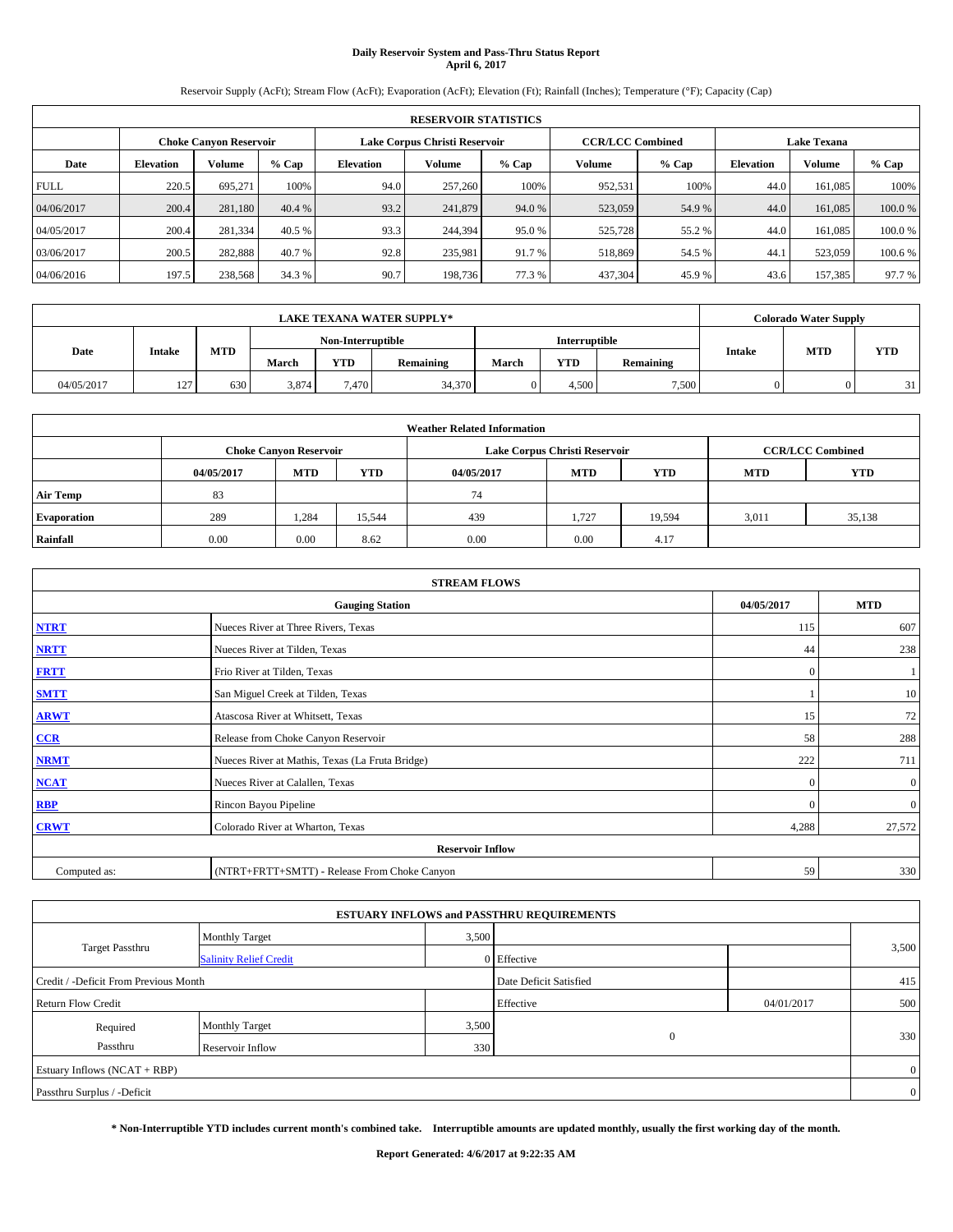# **Daily Reservoir System and Pass-Thru Status Report April 7, 2017**

Reservoir Supply (AcFt); Stream Flow (AcFt); Evaporation (AcFt); Elevation (Ft); Rainfall (Inches); Temperature (°F); Capacity (Cap)

|             | <b>RESERVOIR STATISTICS</b> |                        |         |                  |                               |         |                         |         |                  |                    |        |  |
|-------------|-----------------------------|------------------------|---------|------------------|-------------------------------|---------|-------------------------|---------|------------------|--------------------|--------|--|
|             |                             | Choke Canvon Reservoir |         |                  | Lake Corpus Christi Reservoir |         | <b>CCR/LCC Combined</b> |         |                  | <b>Lake Texana</b> |        |  |
| Date        | <b>Elevation</b>            | Volume                 | $%$ Cap | <b>Elevation</b> | <b>Volume</b>                 | $%$ Cap | Volume                  | $%$ Cap | <b>Elevation</b> | <b>Volume</b>      |        |  |
| <b>FULL</b> | 220.5                       | 695,271                | 100%    | 94.0             | 257,260                       | 100%    | 952,531                 | 100%    | 44.0             | 161.085            | 100%   |  |
| 04/07/2017  | 200.4                       | 281.641                | 40.5 %  | 93.1             | 241,341                       | 93.8%   | 522,982                 | 54.9 %  | 43.9             | 160,156            | 99.4 % |  |
| 04/06/2017  | 200.4                       | 281,180                | 40.4 %  | 93.2             | 241,879                       | 94.0%   | 523,059                 | 54.9 %  | 44.0             | 161.085            | 100.0% |  |
| 03/07/2017  | 200.6                       | 284,293                | 40.9 %  | 92.9             | 237,050                       | 92.1 %  | 521,343                 | 54.7%   | 44.              | 522.982            | 100.6% |  |
| 04/07/2016  | 197.5                       | 239,118                | 34.4 %  | 90.7             | 198,736                       | 77.3 %  | 437,854                 | 46.0%   | 43.6             | 157.385            | 97.7 % |  |

|            | <b>LAKE TEXANA WATER SUPPLY*</b> |            |       |                   |           |       |               |           |        | <b>Colorado Water Supply</b> |            |
|------------|----------------------------------|------------|-------|-------------------|-----------|-------|---------------|-----------|--------|------------------------------|------------|
|            |                                  |            |       | Non-Interruptible |           |       | Interruptible |           |        |                              |            |
| Date       | <b>Intake</b>                    | <b>MTD</b> | March | VTD               | Remaining | March | YTD           | Remaining | Intake | <b>MTD</b>                   | <b>YTD</b> |
| 04/06/2017 | 127                              | 757        | 3,874 | 7.596             | 34,244    |       | 4,500         | 7,500     |        |                              | 21         |

| <b>Weather Related Information</b> |            |                                                                                  |        |      |                               |        |                         |        |  |  |
|------------------------------------|------------|----------------------------------------------------------------------------------|--------|------|-------------------------------|--------|-------------------------|--------|--|--|
|                                    |            | <b>Choke Canyon Reservoir</b>                                                    |        |      | Lake Corpus Christi Reservoir |        | <b>CCR/LCC Combined</b> |        |  |  |
|                                    | 04/06/2017 | <b>YTD</b><br><b>MTD</b><br><b>MTD</b><br>04/06/2017<br><b>YTD</b><br><b>MTD</b> |        |      |                               |        |                         |        |  |  |
| <b>Air Temp</b>                    | 79         |                                                                                  |        | 80   |                               |        |                         |        |  |  |
| <b>Evaporation</b>                 | 253        | 1,537                                                                            | 15,797 | 324  | 2,051                         | 19.918 | 3,588                   | 35,715 |  |  |
| Rainfall                           | 0.00       | 0.00                                                                             | 8.62   | 0.00 | 0.00                          | 4.17   |                         |        |  |  |

|              | <b>STREAM FLOWS</b>                             |              |              |  |  |  |  |  |  |  |  |
|--------------|-------------------------------------------------|--------------|--------------|--|--|--|--|--|--|--|--|
|              | <b>Gauging Station</b>                          | 04/06/2017   | <b>MTD</b>   |  |  |  |  |  |  |  |  |
| <b>NTRT</b>  | Nueces River at Three Rivers, Texas             | 113          | 721          |  |  |  |  |  |  |  |  |
| <b>NRTT</b>  | Nueces River at Tilden, Texas                   | 44           | 282          |  |  |  |  |  |  |  |  |
| <b>FRTT</b>  | Frio River at Tilden, Texas                     | $\mathbf{0}$ |              |  |  |  |  |  |  |  |  |
| <b>SMTT</b>  | San Miguel Creek at Tilden, Texas               |              | 11           |  |  |  |  |  |  |  |  |
| <b>ARWT</b>  | Atascosa River at Whitsett, Texas               | 19           | 92           |  |  |  |  |  |  |  |  |
| $CCR$        | Release from Choke Canyon Reservoir             | 58           | 345          |  |  |  |  |  |  |  |  |
| <b>NRMT</b>  | Nueces River at Mathis, Texas (La Fruta Bridge) | 115          | 826          |  |  |  |  |  |  |  |  |
| <b>NCAT</b>  | Nueces River at Calallen, Texas                 | $\mathbf{0}$ | $\mathbf{0}$ |  |  |  |  |  |  |  |  |
| RBP          | Rincon Bayou Pipeline                           | $\Omega$     | $\mathbf{0}$ |  |  |  |  |  |  |  |  |
| <b>CRWT</b>  | Colorado River at Wharton, Texas                | 4,685        | 32,256       |  |  |  |  |  |  |  |  |
|              | <b>Reservoir Inflow</b>                         |              |              |  |  |  |  |  |  |  |  |
| Computed as: | (NTRT+FRTT+SMTT) - Release From Choke Canyon    | 57           | 387          |  |  |  |  |  |  |  |  |

| <b>ESTUARY INFLOWS and PASSTHRU REQUIREMENTS</b> |                               |       |                        |            |                |  |  |  |  |  |
|--------------------------------------------------|-------------------------------|-------|------------------------|------------|----------------|--|--|--|--|--|
|                                                  | <b>Monthly Target</b>         | 3,500 |                        |            |                |  |  |  |  |  |
| <b>Target Passthru</b>                           | <b>Salinity Relief Credit</b> |       | 0 Effective            |            | 3,500          |  |  |  |  |  |
| Credit / -Deficit From Previous Month            |                               |       | Date Deficit Satisfied |            | 415            |  |  |  |  |  |
| <b>Return Flow Credit</b>                        |                               |       | Effective              | 04/01/2017 | 500            |  |  |  |  |  |
| Required                                         | <b>Monthly Target</b>         | 3,500 |                        |            |                |  |  |  |  |  |
| Passthru                                         | Reservoir Inflow              | 387   | $\theta$               |            | 387            |  |  |  |  |  |
| Estuary Inflows (NCAT + RBP)                     |                               |       |                        |            |                |  |  |  |  |  |
| Passthru Surplus / -Deficit                      |                               |       |                        |            | $\overline{0}$ |  |  |  |  |  |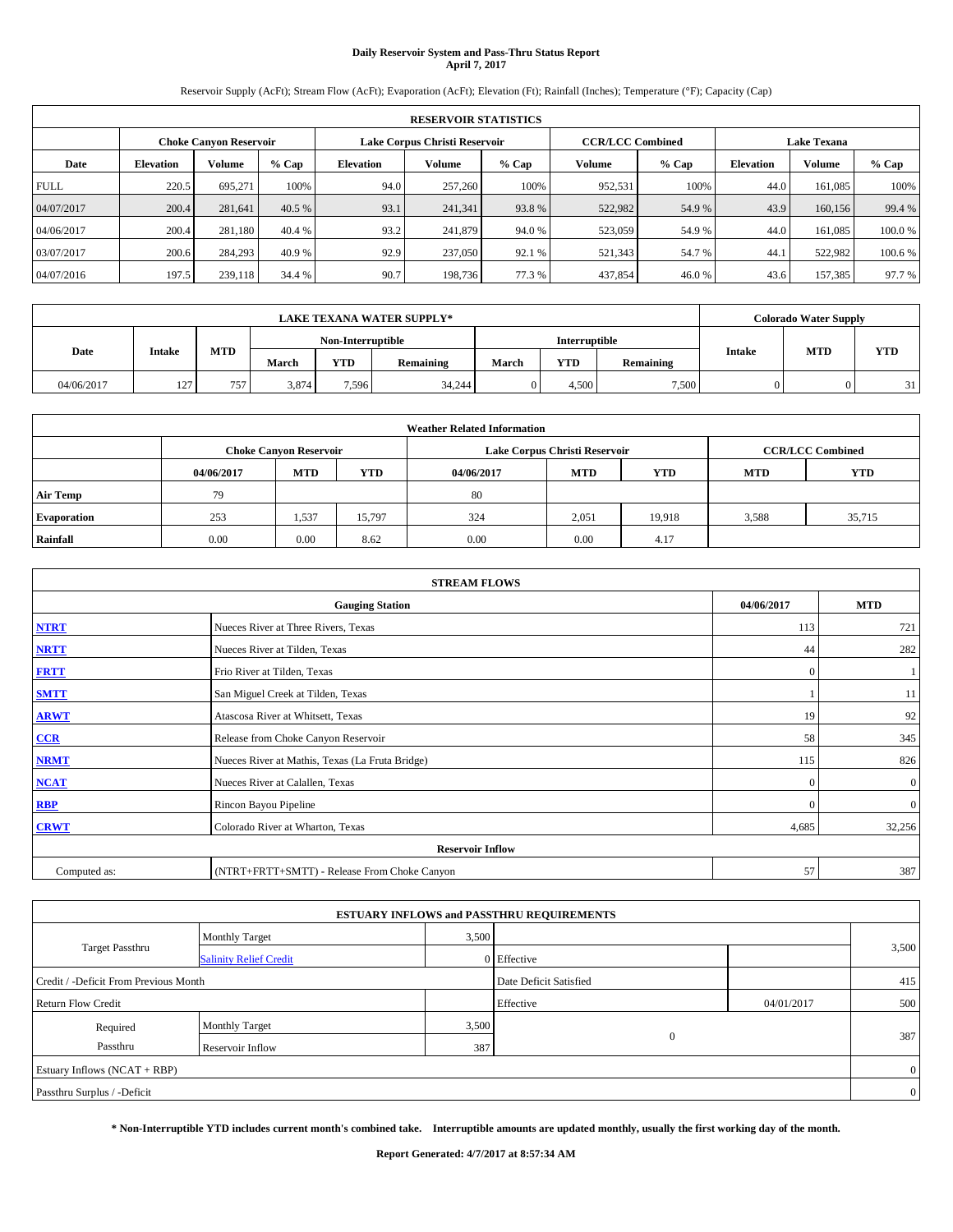# **Daily Reservoir System and Pass-Thru Status Report April 8, 2017**

Reservoir Supply (AcFt); Stream Flow (AcFt); Evaporation (AcFt); Elevation (Ft); Rainfall (Inches); Temperature (°F); Capacity (Cap)

|             | <b>RESERVOIR STATISTICS</b> |                        |         |                  |                               |         |                         |         |                    |               |        |
|-------------|-----------------------------|------------------------|---------|------------------|-------------------------------|---------|-------------------------|---------|--------------------|---------------|--------|
|             |                             | Choke Canvon Reservoir |         |                  | Lake Corpus Christi Reservoir |         | <b>CCR/LCC Combined</b> |         | <b>Lake Texana</b> |               |        |
| Date        | <b>Elevation</b>            | Volume                 | $%$ Cap | <b>Elevation</b> | Volume                        | $%$ Cap | Volume                  | $%$ Cap | <b>Elevation</b>   | <b>Volume</b> | % Cap  |
| <b>FULL</b> | 220.5                       | 695.271                | 100%    | 94.0             | 257,260                       | 100%    | 952,531                 | 100%    | 44.0               | 161.085       | 100%   |
| 04/08/2017  | 200.3                       | 280,101                | 40.3 %  | 93.1             | 240,625                       | 93.5 %  | 520,726                 | 54.7 %  | 43.9               | 160,156       | 99.4 % |
| 04/07/2017  | 200.4                       | 281.641                | 40.5 %  | 93.1             | 241,341                       | 93.8%   | 522,982                 | 54.9 %  | 43.9               | 160,156       | 99.4 % |
| 03/08/2017  | 200.5                       | 283.824                | 40.8%   | 92.9             | 237,229                       | 92.2 %  | 521,053                 | 54.7 %  | 44.0               | 520,726       | 100.0% |
| 04/08/2016  | 197.5                       | 239,256                | 34.4 %  | 90.7             | 198.397                       | 77.1 %  | 437,653                 | 45.9%   | 43.6               | 157,385       | 97.7 % |

|            | <b>LAKE TEXANA WATER SUPPLY*</b> |            |       |                   |           |       |                      |           |               | <b>Colorado Water Supply</b> |            |
|------------|----------------------------------|------------|-------|-------------------|-----------|-------|----------------------|-----------|---------------|------------------------------|------------|
|            |                                  |            |       | Non-Interruptible |           |       | <b>Interruptible</b> |           |               |                              |            |
| Date       | <b>Intake</b>                    | <b>MTD</b> | March | <b>YTD</b>        | Remaining | March | <b>YTD</b>           | Remaining | <b>Intake</b> | <b>MTD</b>                   | <b>YTD</b> |
| 04/07/2017 | 127                              | 884        | 3,874 | 7.724             | 34,116    |       | 4.500                | 7,500     |               |                              | 21         |

|                    | <b>Weather Related Information</b> |                                                                                  |        |      |                               |                         |       |        |  |  |  |  |
|--------------------|------------------------------------|----------------------------------------------------------------------------------|--------|------|-------------------------------|-------------------------|-------|--------|--|--|--|--|
|                    |                                    | <b>Choke Canvon Reservoir</b>                                                    |        |      | Lake Corpus Christi Reservoir | <b>CCR/LCC Combined</b> |       |        |  |  |  |  |
|                    | 04/07/2017                         | <b>YTD</b><br><b>MTD</b><br><b>MTD</b><br><b>YTD</b><br><b>MTD</b><br>04/07/2017 |        |      |                               |                         |       |        |  |  |  |  |
| <b>Air Temp</b>    | 82                                 |                                                                                  |        | 81   |                               |                         |       |        |  |  |  |  |
| <b>Evaporation</b> | 271                                | 1,808                                                                            | 16,068 | 376  | 2.427                         | 20.294                  | 4,235 | 36,362 |  |  |  |  |
| Rainfall           | 0.00                               | 0.00                                                                             | 8.62   | 0.00 | 0.00                          | 4.17                    |       |        |  |  |  |  |

| <b>STREAM FLOWS</b> |                                                 |              |              |  |  |  |  |  |
|---------------------|-------------------------------------------------|--------------|--------------|--|--|--|--|--|
|                     | <b>Gauging Station</b>                          | 04/07/2017   | <b>MTD</b>   |  |  |  |  |  |
| <b>NTRT</b>         | Nueces River at Three Rivers, Texas             | 115          | 836          |  |  |  |  |  |
| <b>NRTT</b>         | Nueces River at Tilden, Texas                   |              |              |  |  |  |  |  |
| <b>FRTT</b>         | Frio River at Tilden, Texas                     | $\mathbf{0}$ |              |  |  |  |  |  |
| <b>SMTT</b>         | San Miguel Creek at Tilden, Texas               |              | 12           |  |  |  |  |  |
| <b>ARWT</b>         | Atascosa River at Whitsett, Texas               | 18           | 110          |  |  |  |  |  |
| $CCR$               | Release from Choke Canyon Reservoir             | 58           | 403          |  |  |  |  |  |
| <b>NRMT</b>         | Nueces River at Mathis, Texas (La Fruta Bridge) | 95           | 921          |  |  |  |  |  |
| <b>NCAT</b>         | Nueces River at Calallen, Texas                 | $\mathbf{0}$ | $\mathbf{0}$ |  |  |  |  |  |
| RBP                 | Rincon Bayou Pipeline                           | $\mathbf{0}$ | $\mathbf{0}$ |  |  |  |  |  |
| <b>CRWT</b>         | Colorado River at Wharton, Texas                | 6,332        | 38,588       |  |  |  |  |  |
|                     | <b>Reservoir Inflow</b>                         |              |              |  |  |  |  |  |
| Computed as:        | (NTRT+FRTT+SMTT) - Release From Choke Canyon    | 59           | 446          |  |  |  |  |  |

|                                       |                               |       | <b>ESTUARY INFLOWS and PASSTHRU REQUIREMENTS</b> |            |                |
|---------------------------------------|-------------------------------|-------|--------------------------------------------------|------------|----------------|
|                                       | <b>Monthly Target</b>         | 3,500 |                                                  |            |                |
| <b>Target Passthru</b>                | <b>Salinity Relief Credit</b> |       | 0 Effective                                      |            | 3,500          |
| Credit / -Deficit From Previous Month |                               |       | Date Deficit Satisfied                           |            | 415            |
| <b>Return Flow Credit</b>             |                               |       | Effective                                        | 04/01/2017 | 500            |
| Required                              | <b>Monthly Target</b>         | 3,500 |                                                  |            |                |
| Passthru                              | Reservoir Inflow              | 446   | $\theta$                                         |            | 446            |
| Estuary Inflows (NCAT + RBP)          |                               |       |                                                  |            | $\overline{0}$ |
| Passthru Surplus / -Deficit           |                               |       |                                                  |            | $\overline{0}$ |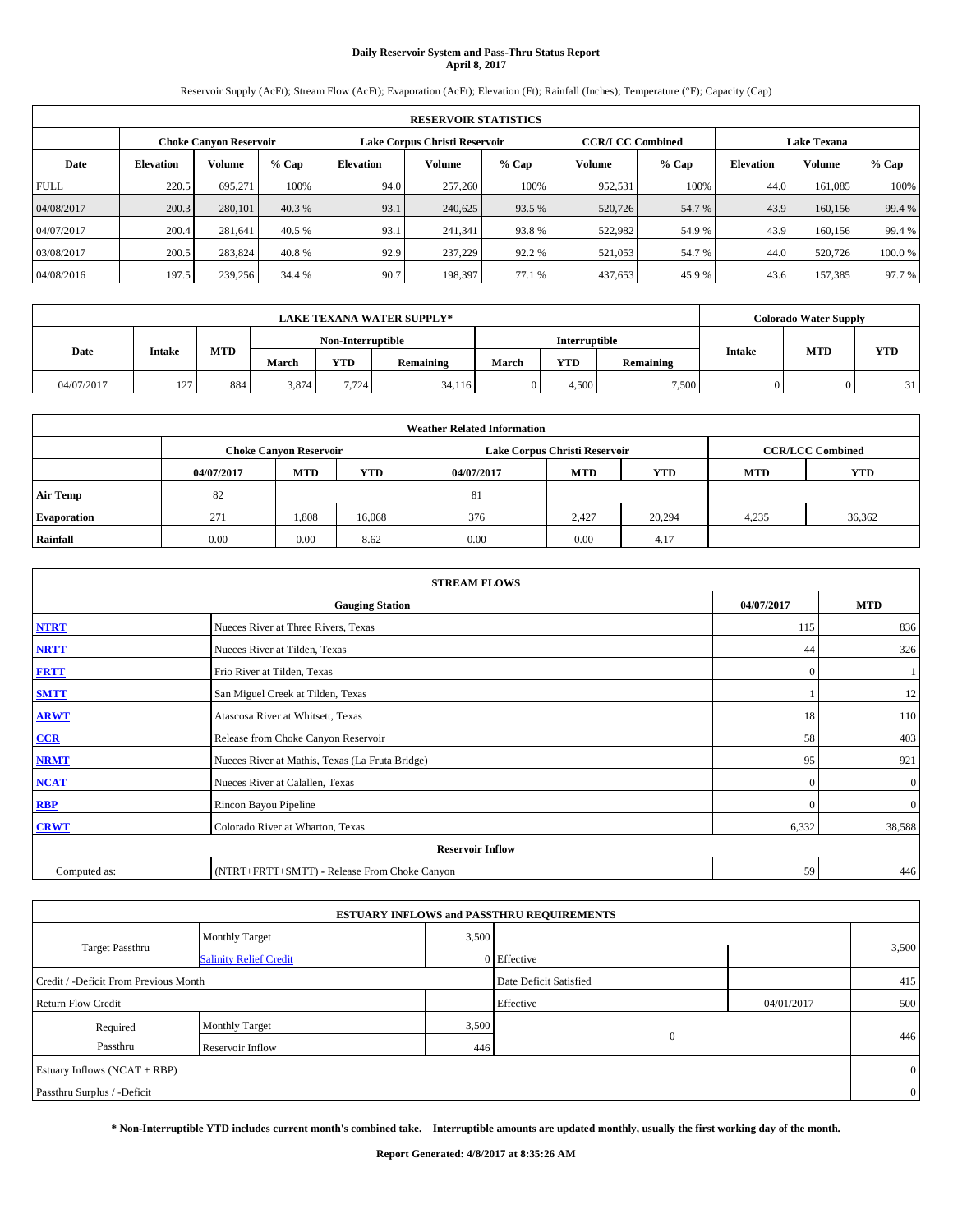# **Daily Reservoir System and Pass-Thru Status Report April 9, 2017**

Reservoir Supply (AcFt); Stream Flow (AcFt); Evaporation (AcFt); Elevation (Ft); Rainfall (Inches); Temperature (°F); Capacity (Cap)

|             | <b>RESERVOIR STATISTICS</b>                             |         |         |                  |                                        |        |         |                         |                    |               |         |  |  |
|-------------|---------------------------------------------------------|---------|---------|------------------|----------------------------------------|--------|---------|-------------------------|--------------------|---------------|---------|--|--|
|             | Lake Corpus Christi Reservoir<br>Choke Canvon Reservoir |         |         |                  |                                        |        |         | <b>CCR/LCC Combined</b> | <b>Lake Texana</b> |               |         |  |  |
| Date        | <b>Elevation</b>                                        | Volume  | $%$ Cap | <b>Elevation</b> | Volume<br>Volume<br>$%$ Cap<br>$%$ Cap |        |         |                         | <b>Elevation</b>   | <b>Volume</b> | % Cap   |  |  |
| <b>FULL</b> | 220.5                                                   | 695.271 | 100%    | 94.0             | 257,260                                | 100%   | 952,531 | 100%                    | 44.0               | 161.085       | 100%    |  |  |
| 04/09/2017  | 200.3                                                   | 279,633 | 40.2 %  | 93.1             | 240,266                                | 93.4 % | 519,899 | 54.6 %                  | 43.9               | 160,156       | 99.4 %  |  |  |
| 04/08/2017  | 200.3                                                   | 280,101 | 40.3 %  | 93.1             | 240,625                                | 93.5 % | 520,726 | 54.7 %                  | 43.9               | 160,156       | 99.4 %  |  |  |
| 03/09/2017  | 200.5                                                   | 283.824 | 40.8%   | 92.9             | 237,050                                | 92.1 % | 520,874 | 54.7 %                  | 44.2               | 519,899       | 101.3 % |  |  |
| 04/09/2016  | 197.4                                                   | 237,879 | 34.2 %  | 90.5             | 195.178                                | 75.9%  | 433,057 | 45.5 %                  | 43.6               | 157,385       | 97.7 %  |  |  |

|            | <b>LAKE TEXANA WATER SUPPLY*</b> |            |       |                   |           |       |                      |           |        | <b>Colorado Water Supply</b> |            |
|------------|----------------------------------|------------|-------|-------------------|-----------|-------|----------------------|-----------|--------|------------------------------|------------|
|            |                                  |            |       | Non-Interruptible |           |       | <b>Interruptible</b> |           |        |                              |            |
| Date       | <b>Intake</b>                    | <b>MTD</b> | March | <b>YTD</b>        | Remaining | March | <b>YTD</b>           | Remaining | Intake | <b>MTD</b>                   | <b>YTD</b> |
| 04/08/2017 | 128                              | 1.012      | 3,874 | 7.851             | 33,989    |       | 4.500                | 7.500     |        |                              | 21         |

|                    | <b>Weather Related Information</b> |                                                                                  |        |      |                               |                         |       |        |  |  |  |  |
|--------------------|------------------------------------|----------------------------------------------------------------------------------|--------|------|-------------------------------|-------------------------|-------|--------|--|--|--|--|
|                    |                                    | <b>Choke Canvon Reservoir</b>                                                    |        |      | Lake Corpus Christi Reservoir | <b>CCR/LCC Combined</b> |       |        |  |  |  |  |
|                    | 04/08/2017                         | <b>YTD</b><br><b>MTD</b><br><b>MTD</b><br><b>YTD</b><br>04/08/2017<br><b>MTD</b> |        |      |                               |                         |       |        |  |  |  |  |
| <b>Air Temp</b>    | 83                                 |                                                                                  |        | 82   |                               |                         |       |        |  |  |  |  |
| <b>Evaporation</b> | 252                                | 2,060                                                                            | 16,320 | 229  | 2,656                         | 20,523                  | 4,716 | 36,843 |  |  |  |  |
| Rainfall           | 0.00                               | 0.00                                                                             | 8.62   | 0.00 | 0.00                          | 4.17                    |       |        |  |  |  |  |

| <b>STREAM FLOWS</b> |                                                 |              |              |  |  |  |  |  |
|---------------------|-------------------------------------------------|--------------|--------------|--|--|--|--|--|
|                     | <b>Gauging Station</b>                          | 04/08/2017   | <b>MTD</b>   |  |  |  |  |  |
| <b>NTRT</b>         | Nueces River at Three Rivers, Texas             |              |              |  |  |  |  |  |
| <b>NRTT</b>         | Nueces River at Tilden, Texas                   | 42           | 367          |  |  |  |  |  |
| <b>FRTT</b>         | Frio River at Tilden, Texas                     | $\mathbf{0}$ |              |  |  |  |  |  |
| <b>SMTT</b>         | San Miguel Creek at Tilden, Texas               |              | 14           |  |  |  |  |  |
| <b>ARWT</b>         | Atascosa River at Whitsett, Texas               | 18           | 128          |  |  |  |  |  |
| $CCR$               | Release from Choke Canyon Reservoir             | 58           | 461          |  |  |  |  |  |
| <b>NRMT</b>         | Nueces River at Mathis, Texas (La Fruta Bridge) | 135          | 1,056        |  |  |  |  |  |
| <b>NCAT</b>         | Nueces River at Calallen, Texas                 | $\Omega$     | $\mathbf{0}$ |  |  |  |  |  |
| RBP                 | Rincon Bayou Pipeline                           | $\mathbf{0}$ | $\mathbf{0}$ |  |  |  |  |  |
| <b>CRWT</b>         | Colorado River at Wharton, Texas                | 7,704        | 46,292       |  |  |  |  |  |
|                     | <b>Reservoir Inflow</b>                         |              |              |  |  |  |  |  |
| Computed as:        | (NTRT+FRTT+SMTT) - Release From Choke Canyon    | 57           | 503          |  |  |  |  |  |

|                                       |                               |       | <b>ESTUARY INFLOWS and PASSTHRU REQUIREMENTS</b> |            |                |
|---------------------------------------|-------------------------------|-------|--------------------------------------------------|------------|----------------|
|                                       | <b>Monthly Target</b>         | 3,500 |                                                  |            |                |
| <b>Target Passthru</b>                | <b>Salinity Relief Credit</b> |       | 0 Effective                                      |            | 3,500          |
| Credit / -Deficit From Previous Month |                               |       | Date Deficit Satisfied                           |            | 415            |
| <b>Return Flow Credit</b>             |                               |       | Effective                                        | 04/01/2017 | 500            |
| Required                              | <b>Monthly Target</b>         | 3,500 |                                                  |            |                |
| Passthru                              | Reservoir Inflow              | 503   | $\theta$                                         |            | 503            |
| Estuary Inflows (NCAT + RBP)          |                               |       |                                                  |            | $\overline{0}$ |
| Passthru Surplus / -Deficit           |                               |       |                                                  |            | 412            |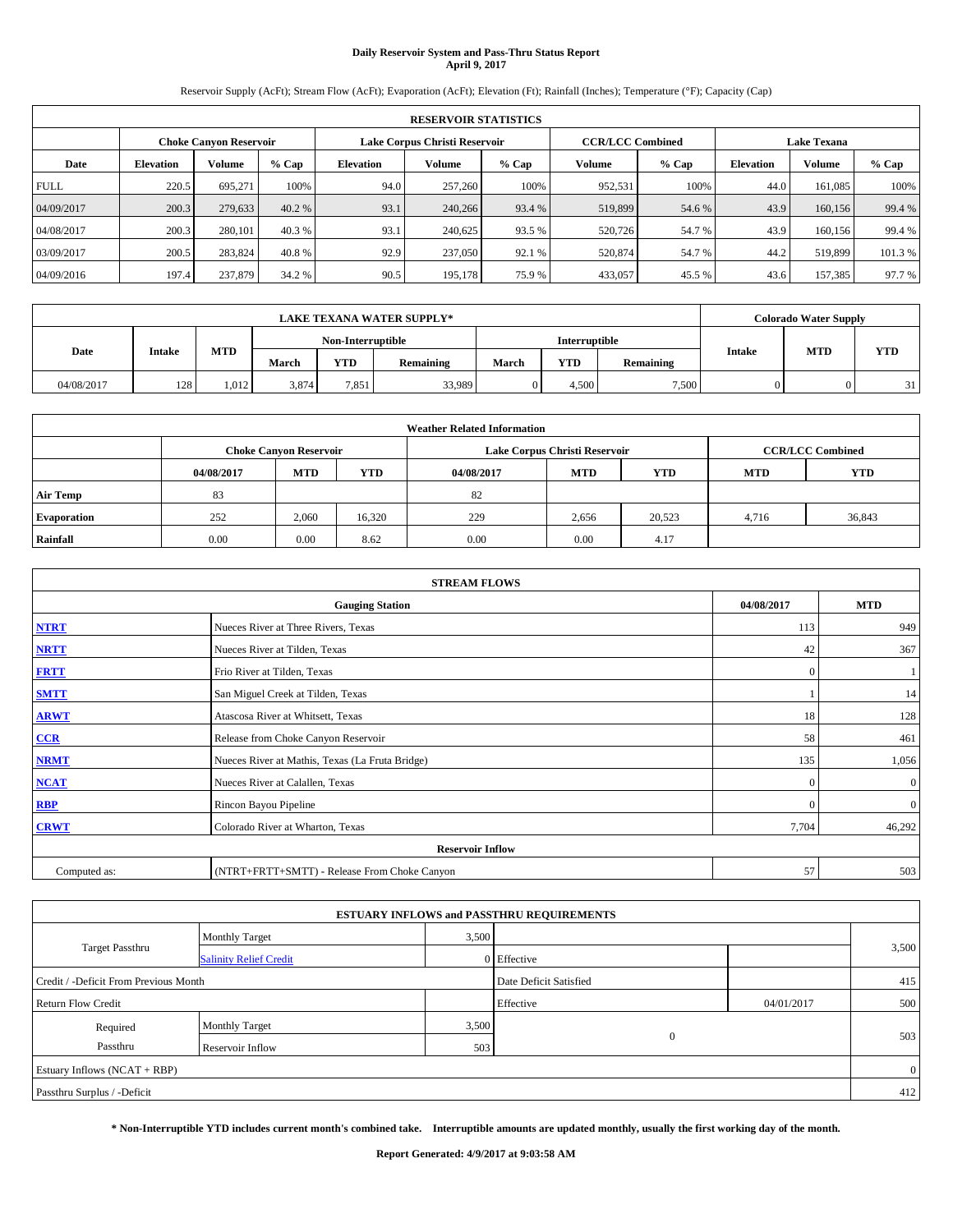# **Daily Reservoir System and Pass-Thru Status Report April 10, 2017**

Reservoir Supply (AcFt); Stream Flow (AcFt); Evaporation (AcFt); Elevation (Ft); Rainfall (Inches); Temperature (°F); Capacity (Cap)

|             | <b>RESERVOIR STATISTICS</b>                             |         |         |                  |         |         |         |                         |                    |               |         |  |  |
|-------------|---------------------------------------------------------|---------|---------|------------------|---------|---------|---------|-------------------------|--------------------|---------------|---------|--|--|
|             | Lake Corpus Christi Reservoir<br>Choke Canvon Reservoir |         |         |                  |         |         |         | <b>CCR/LCC Combined</b> | <b>Lake Texana</b> |               |         |  |  |
| Date        | <b>Elevation</b>                                        | Volume  | $%$ Cap | <b>Elevation</b> | Volume  | $%$ Cap | Volume  | $%$ Cap                 | <b>Elevation</b>   | <b>Volume</b> | % Cap   |  |  |
| <b>FULL</b> | 220.5                                                   | 695.271 | 100%    | 94.0             | 257,260 | 100%    | 952,531 | 100%                    | 44.0               | 161.085       | 100%    |  |  |
| 04/10/2017  | 200.2                                                   | 279,477 | 40.2 %  | 93.1             | 240,266 | 93.4 %  | 519,743 | 54.6 %                  | 43.9               | 160,156       | 99.4 %  |  |  |
| 04/09/2017  | 200.3                                                   | 279,633 | 40.2 %  | 93.1             | 240,266 | 93.4 %  | 519,899 | 54.6 %                  | 43.9               | 160,156       | 99.4 %  |  |  |
| 03/10/2017  | 200.5                                                   | 283.824 | 40.8%   | 92.9             | 237,586 | 92.4 %  | 521,410 | 54.7 %                  | 44.1               | 519,743       | 100.6 % |  |  |
| 04/10/2016  | 197.4                                                   | 237,473 | 34.2 %  | 90.6             | 197.718 | 76.9%   | 435,191 | 45.7%                   | 43.6               | 157,385       | 97.7 %  |  |  |

|            | <b>LAKE TEXANA WATER SUPPLY*</b> |            |       |                   |           |       |                      |           |        | <b>Colorado Water Supply</b> |            |
|------------|----------------------------------|------------|-------|-------------------|-----------|-------|----------------------|-----------|--------|------------------------------|------------|
|            |                                  |            |       | Non-Interruptible |           |       | <b>Interruptible</b> |           |        |                              |            |
| Date       | <b>Intake</b>                    | <b>MTD</b> | March | <b>YTD</b>        | Remaining | March | <b>YTD</b>           | Remaining | Intake | <b>MTD</b>                   | <b>YTD</b> |
| 04/09/2017 | 128                              | 1.140      | 3,874 | 7.979             | 33,861    |       | 4.500                | 7.500     |        |                              | 21         |

|                    | <b>Weather Related Information</b> |                               |                                                                    |      |                               |                         |       |        |  |  |  |  |
|--------------------|------------------------------------|-------------------------------|--------------------------------------------------------------------|------|-------------------------------|-------------------------|-------|--------|--|--|--|--|
|                    |                                    | <b>Choke Canvon Reservoir</b> |                                                                    |      | Lake Corpus Christi Reservoir | <b>CCR/LCC Combined</b> |       |        |  |  |  |  |
|                    | 04/09/2017                         | <b>MTD</b>                    | <b>YTD</b><br><b>MTD</b><br><b>YTD</b><br>04/09/2017<br><b>MTD</b> |      |                               |                         |       |        |  |  |  |  |
| <b>Air Temp</b>    | 85                                 |                               |                                                                    | 84   |                               |                         |       |        |  |  |  |  |
| <b>Evaporation</b> | 216                                | 2,276                         | 16,536                                                             | 156  | 2,812                         | 20,679                  | 5,088 | 37,215 |  |  |  |  |
| Rainfall           | 0.00                               | 0.00                          | 8.62                                                               | 0.06 | 0.06                          | 4.23                    |       |        |  |  |  |  |

| <b>STREAM FLOWS</b> |                                                 |              |              |  |  |  |  |  |  |
|---------------------|-------------------------------------------------|--------------|--------------|--|--|--|--|--|--|
|                     | <b>Gauging Station</b>                          |              |              |  |  |  |  |  |  |
| <b>NTRT</b>         | Nueces River at Three Rivers, Texas             |              |              |  |  |  |  |  |  |
| <b>NRTT</b>         | Nueces River at Tilden, Texas                   | 42           | 409          |  |  |  |  |  |  |
| <b>FRTT</b>         | Frio River at Tilden, Texas                     | $\mathbf{0}$ |              |  |  |  |  |  |  |
| <b>SMTT</b>         | San Miguel Creek at Tilden, Texas               |              | 15           |  |  |  |  |  |  |
| <b>ARWT</b>         | Atascosa River at Whitsett, Texas               | 17           | 146          |  |  |  |  |  |  |
| $CCR$               | Release from Choke Canyon Reservoir             | 58           | 518          |  |  |  |  |  |  |
| <b>NRMT</b>         | Nueces River at Mathis, Texas (La Fruta Bridge) | 135          | 1,191        |  |  |  |  |  |  |
| <b>NCAT</b>         | Nueces River at Calallen, Texas                 | $\mathbf{0}$ | $\mathbf{0}$ |  |  |  |  |  |  |
| RBP                 | Rincon Bayou Pipeline                           | $\Omega$     | $\mathbf{0}$ |  |  |  |  |  |  |
| <b>CRWT</b>         | Colorado River at Wharton, Texas                | 7,841        | 54,133       |  |  |  |  |  |  |
|                     |                                                 |              |              |  |  |  |  |  |  |
| Computed as:        | (NTRT+FRTT+SMTT) - Release From Choke Canyon    | 57           | 560          |  |  |  |  |  |  |

| <b>ESTUARY INFLOWS and PASSTHRU REQUIREMENTS</b> |                               |       |                        |            |                |  |  |  |  |  |
|--------------------------------------------------|-------------------------------|-------|------------------------|------------|----------------|--|--|--|--|--|
|                                                  | Monthly Target                | 3,500 |                        |            |                |  |  |  |  |  |
| <b>Target Passthru</b>                           | <b>Salinity Relief Credit</b> |       | 0 Effective            |            | 3,500          |  |  |  |  |  |
| Credit / -Deficit From Previous Month            |                               |       | Date Deficit Satisfied |            | 415            |  |  |  |  |  |
| <b>Return Flow Credit</b>                        |                               |       | Effective              | 04/01/2017 | 500            |  |  |  |  |  |
| Required                                         | <b>Monthly Target</b>         | 3,500 |                        |            |                |  |  |  |  |  |
| Passthru                                         | Reservoir Inflow              | 560   | $\overline{0}$         |            | 560            |  |  |  |  |  |
| Estuary Inflows (NCAT + RBP)                     |                               |       |                        |            | $\overline{0}$ |  |  |  |  |  |
| Passthru Surplus / -Deficit                      |                               |       |                        |            | 355            |  |  |  |  |  |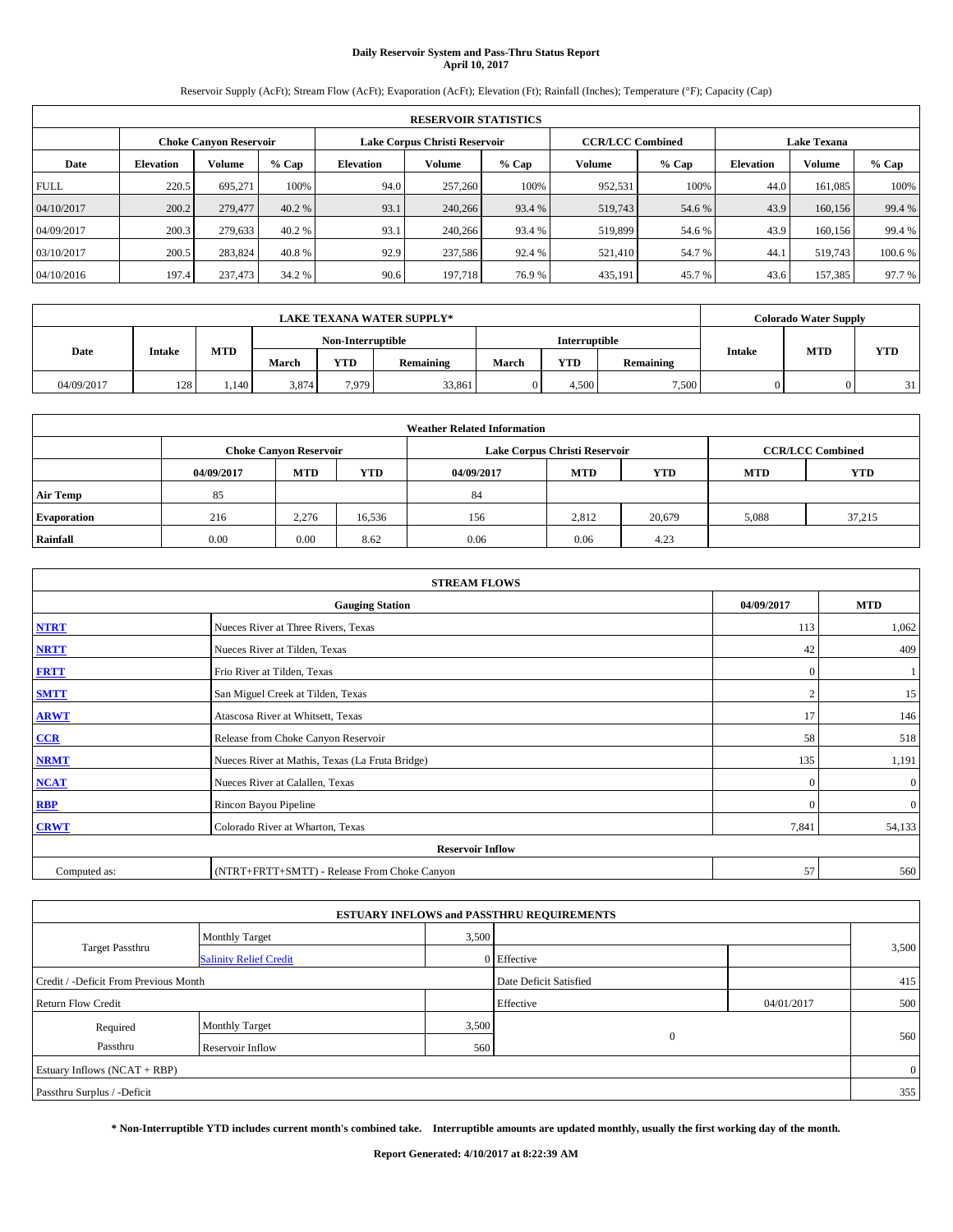# **Daily Reservoir System and Pass-Thru Status Report April 11, 2017**

Reservoir Supply (AcFt); Stream Flow (AcFt); Evaporation (AcFt); Elevation (Ft); Rainfall (Inches); Temperature (°F); Capacity (Cap)

|             | <b>RESERVOIR STATISTICS</b> |                        |         |                  |                               |         |                         |         |                  |                    |         |  |
|-------------|-----------------------------|------------------------|---------|------------------|-------------------------------|---------|-------------------------|---------|------------------|--------------------|---------|--|
|             |                             | Choke Canvon Reservoir |         |                  | Lake Corpus Christi Reservoir |         | <b>CCR/LCC Combined</b> |         |                  | <b>Lake Texana</b> |         |  |
| Date        | <b>Elevation</b>            | Volume                 | $%$ Cap | <b>Elevation</b> | <b>Volume</b>                 | $%$ Cap | Volume                  | $%$ Cap | <b>Elevation</b> | <b>Volume</b>      | $%$ Cap |  |
| <b>FULL</b> | 220.5                       | 695,271                | 100%    | 94.0             | 257,260                       | 100%    | 952.531                 | 100%    | 44.0             | 161.085            | 100%    |  |
| 04/11/2017  | 200.2                       | 278,542                | 40.1%   | 93.0             | 239,909                       | 93.3 %  | 518,451                 | 54.4 %  | 43.7             | 158,306            | 98.3%   |  |
| 04/10/2017  | 200.2                       | 279,477                | 40.2 %  | 93.1             | 240,266                       | 93.4 %  | 519,743                 | 54.6 %  | 43.9             | 160.156            | 99.4 %  |  |
| 03/11/2017  | 200.7                       | 286,478                | 41.2 %  | 92.9             | 237.942                       | 92.5 %  | 524,420                 | 55.1 %  | 44.              | 518,451            | 100.6%  |  |
| 04/11/2016  | 197.4                       | 237,608                | 34.2 %  | 90.6             | 196,870                       | 76.5 %  | 434,478                 | 45.6 %  | 43.6             | 157.385            | 97.7 %  |  |

| <b>LAKE TEXANA WATER SUPPLY*</b> |     |      |       |                   |               |                      | <b>Colorado Water Supply</b> |       |           |       |            |           |               |            |            |
|----------------------------------|-----|------|-------|-------------------|---------------|----------------------|------------------------------|-------|-----------|-------|------------|-----------|---------------|------------|------------|
|                                  |     |      |       | Non-Interruptible |               | <b>Interruptible</b> |                              |       |           |       |            |           |               |            |            |
| Date                             |     |      |       |                   | <b>Intake</b> | <b>MTD</b><br>March  |                              | YTD   | Remaining | March | <b>YTD</b> | Remaining | <b>Intake</b> | <b>MTD</b> | <b>YTD</b> |
| 04/10/2017                       | 128 | .268 | 3,874 | 8.108             | 33,732        |                      | 4,500                        | 7.500 |           |       | 31         |           |               |            |            |

| <b>Weather Related Information</b> |            |                               |            |            |                               |                         |            |            |  |  |  |
|------------------------------------|------------|-------------------------------|------------|------------|-------------------------------|-------------------------|------------|------------|--|--|--|
|                                    |            | <b>Choke Canvon Reservoir</b> |            |            | Lake Corpus Christi Reservoir | <b>CCR/LCC Combined</b> |            |            |  |  |  |
|                                    | 04/10/2017 | <b>MTD</b>                    | <b>YTD</b> | 04/10/2017 | <b>MTD</b>                    | <b>YTD</b>              | <b>MTD</b> | <b>YTD</b> |  |  |  |
| <b>Air Temp</b>                    | 82         |                               |            | 80         |                               |                         |            |            |  |  |  |
| <b>Evaporation</b>                 | 135        | 2,411                         | 16,671     | 167        | 2,979                         | 20,846                  | 5,390      | 37,517     |  |  |  |
| Rainfall                           | 0.00       | 0.00                          | 8.62       | 0.00       | 0.06                          | 4.23                    |            |            |  |  |  |

| <b>STREAM FLOWS</b> |                                                 |              |              |  |  |  |  |  |  |
|---------------------|-------------------------------------------------|--------------|--------------|--|--|--|--|--|--|
|                     | <b>Gauging Station</b>                          |              |              |  |  |  |  |  |  |
| <b>NTRT</b>         | Nueces River at Three Rivers, Texas             |              |              |  |  |  |  |  |  |
| <b>NRTT</b>         | Nueces River at Tilden, Texas                   | 40           | 449          |  |  |  |  |  |  |
| <b>FRTT</b>         | Frio River at Tilden, Texas                     | $\mathbf{0}$ | $\mathbf{2}$ |  |  |  |  |  |  |
| <b>SMTT</b>         | San Miguel Creek at Tilden, Texas               |              | 17           |  |  |  |  |  |  |
| <b>ARWT</b>         | Atascosa River at Whitsett, Texas               | 17           | 163          |  |  |  |  |  |  |
| $CCR$               | Release from Choke Canyon Reservoir             | 58           | 576          |  |  |  |  |  |  |
| <b>NRMT</b>         | Nueces River at Mathis, Texas (La Fruta Bridge) | 129          | 1,320        |  |  |  |  |  |  |
| <b>NCAT</b>         | Nueces River at Calallen, Texas                 | $\Omega$     | $\mathbf{0}$ |  |  |  |  |  |  |
| RBP                 | Rincon Bayou Pipeline                           | $\mathbf{0}$ | $\mathbf{0}$ |  |  |  |  |  |  |
| <b>CRWT</b>         | Colorado River at Wharton, Texas                | 7,900        | 62,033       |  |  |  |  |  |  |
|                     |                                                 |              |              |  |  |  |  |  |  |
| Computed as:        | (NTRT+FRTT+SMTT) - Release From Choke Canyon    |              |              |  |  |  |  |  |  |

| <b>ESTUARY INFLOWS and PASSTHRU REQUIREMENTS</b> |                               |           |                        |     |                |  |  |  |  |  |
|--------------------------------------------------|-------------------------------|-----------|------------------------|-----|----------------|--|--|--|--|--|
|                                                  | <b>Monthly Target</b>         | 3,500     |                        |     |                |  |  |  |  |  |
| <b>Target Passthru</b>                           | <b>Salinity Relief Credit</b> |           | 0 Effective            |     | 3,500          |  |  |  |  |  |
| Credit / -Deficit From Previous Month            |                               |           | Date Deficit Satisfied |     | 415            |  |  |  |  |  |
| <b>Return Flow Credit</b>                        |                               | Effective | 04/01/2017             | 500 |                |  |  |  |  |  |
| Required                                         | <b>Monthly Target</b>         | 3,500     |                        |     |                |  |  |  |  |  |
| Passthru                                         | Reservoir Inflow              | 616       | $\overline{0}$         |     | 616            |  |  |  |  |  |
| Estuary Inflows $(NCAT + RBP)$                   |                               |           |                        |     | $\overline{0}$ |  |  |  |  |  |
| Passthru Surplus / -Deficit                      |                               |           |                        |     | 299            |  |  |  |  |  |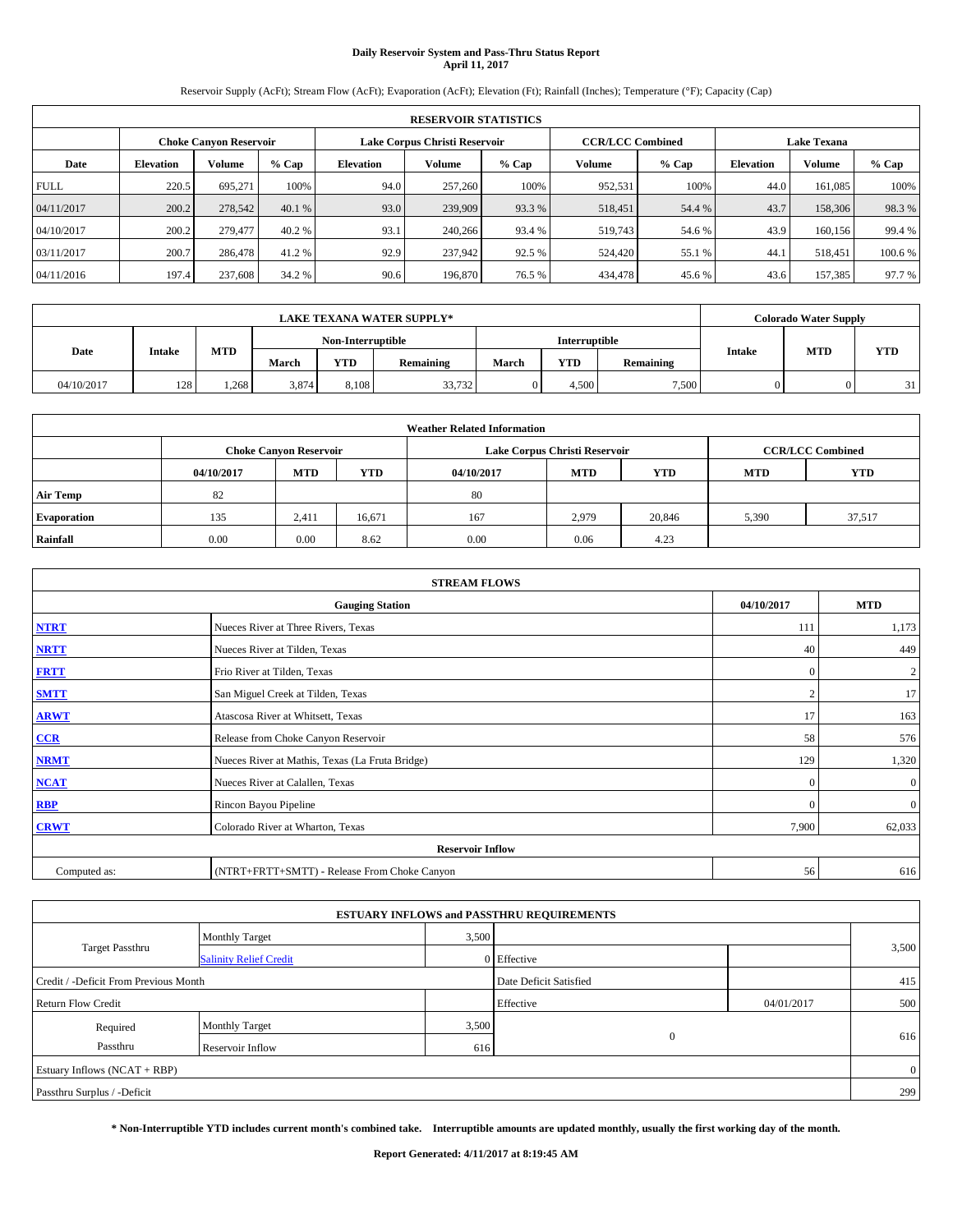## **Daily Reservoir System and Pass-Thru Status Report April 12, 2017**

Reservoir Supply (AcFt); Stream Flow (AcFt); Evaporation (AcFt); Elevation (Ft); Rainfall (Inches); Temperature (°F); Capacity (Cap)

|             | <b>RESERVOIR STATISTICS</b> |                        |         |                  |                               |         |                         |         |                  |                    |        |  |
|-------------|-----------------------------|------------------------|---------|------------------|-------------------------------|---------|-------------------------|---------|------------------|--------------------|--------|--|
|             |                             | Choke Canvon Reservoir |         |                  | Lake Corpus Christi Reservoir |         | <b>CCR/LCC Combined</b> |         |                  | <b>Lake Texana</b> |        |  |
| Date        | <b>Elevation</b>            | Volume                 | $%$ Cap | <b>Elevation</b> | <b>Volume</b>                 | $%$ Cap | Volume                  | $%$ Cap | <b>Elevation</b> | <b>Volume</b>      | % Cap  |  |
| <b>FULL</b> | 220.5                       | 695,271                | 100%    | 94.0             | 257,260                       | 100%    | 952,531                 | 100%    | 44.0             | 161.085            | 100%   |  |
| 04/12/2017  | 200.3                       | 280,411                | 40.3 %  | 93.1             | 240,983                       | 93.7 %  | 521,394                 | 54.7 %  | 43.7             | 158,306            | 98.3%  |  |
| 04/11/2017  | 200.2                       | 278,542                | 40.1 %  | 93.0             | 239,909                       | 93.3 %  | 518,451                 | 54.4 %  | 43.7             | 158,306            | 98.3%  |  |
| 03/12/2017  | 200.7                       | 286,166                | 41.2 %  | 93.1             | 240,804                       | 93.6 %  | 526,970                 | 55.3 %  | 44.              | 521.394            | 100.6% |  |
| 04/12/2016  | 197.4                       | 237,202                | 34.1 %  | 90.6             | 197,548                       | 76.8%   | 434,750                 | 45.6 %  | 43.5             | 156,467            | 97.1 % |  |

| <b>LAKE TEXANA WATER SUPPLY*</b> |               |       |                   |            |        |                      | <b>Colorado Water Supply</b> |       |            |           |               |            |            |
|----------------------------------|---------------|-------|-------------------|------------|--------|----------------------|------------------------------|-------|------------|-----------|---------------|------------|------------|
|                                  |               |       | Non-Interruptible |            |        | <b>Interruptible</b> |                              |       |            |           |               |            |            |
| Date                             | <b>Intake</b> |       |                   | <b>MTD</b> | March  | YTD                  | Remaining                    | March | <b>YTD</b> | Remaining | <b>Intake</b> | <b>MTD</b> | <b>YTD</b> |
| 04/11/2017                       | 128           | 1,397 | 3,874             | 8,236      | 33,604 |                      | 4,500                        | 7.500 |            |           | 31            |            |            |

| <b>Weather Related Information</b> |            |                               |            |            |                               |                         |            |            |  |  |  |
|------------------------------------|------------|-------------------------------|------------|------------|-------------------------------|-------------------------|------------|------------|--|--|--|
|                                    |            | <b>Choke Canvon Reservoir</b> |            |            | Lake Corpus Christi Reservoir | <b>CCR/LCC Combined</b> |            |            |  |  |  |
|                                    | 04/11/2017 | <b>MTD</b>                    | <b>YTD</b> | 04/11/2017 | <b>MTD</b>                    | <b>YTD</b>              | <b>MTD</b> | <b>YTD</b> |  |  |  |
| <b>Air Temp</b>                    | 83         |                               |            | 83         |                               |                         |            |            |  |  |  |
| <b>Evaporation</b>                 | 253        | 2,664                         | 16,924     | 157        | 3,136                         | 21,003                  | 5,800      | 37,927     |  |  |  |
| Rainfall                           | 0.48       | 0.48                          | 9.10       | 0.10       | 0.16                          | 4.33                    |            |            |  |  |  |

| <b>STREAM FLOWS</b> |                                                 |              |              |  |  |  |  |  |  |
|---------------------|-------------------------------------------------|--------------|--------------|--|--|--|--|--|--|
|                     | <b>Gauging Station</b>                          |              |              |  |  |  |  |  |  |
| <b>NTRT</b>         | Nueces River at Three Rivers, Texas             |              |              |  |  |  |  |  |  |
| <b>NRTT</b>         | Nueces River at Tilden, Texas                   | 48           | 496          |  |  |  |  |  |  |
| <b>FRTT</b>         | Frio River at Tilden, Texas                     |              | 4            |  |  |  |  |  |  |
| <b>SMTT</b>         | San Miguel Creek at Tilden, Texas               | 17           | 34           |  |  |  |  |  |  |
| <b>ARWT</b>         | Atascosa River at Whitsett, Texas               | 22           | 185          |  |  |  |  |  |  |
| $CCR$               | Release from Choke Canyon Reservoir             | 58           | 633          |  |  |  |  |  |  |
| <b>NRMT</b>         | Nueces River at Mathis, Texas (La Fruta Bridge) | 127          | 1,447        |  |  |  |  |  |  |
| <b>NCAT</b>         | Nueces River at Calallen, Texas                 | $\mathbf{0}$ | $\mathbf{0}$ |  |  |  |  |  |  |
| RBP                 | Rincon Bayou Pipeline                           | $\Omega$     | $\mathbf{0}$ |  |  |  |  |  |  |
| <b>CRWT</b>         | Colorado River at Wharton, Texas                | 8,178        | 70,211       |  |  |  |  |  |  |
|                     |                                                 |              |              |  |  |  |  |  |  |
| Computed as:        | (NTRT+FRTT+SMTT) - Release From Choke Canyon    | 73           | 689          |  |  |  |  |  |  |

| <b>ESTUARY INFLOWS and PASSTHRU REQUIREMENTS</b> |                               |       |                        |            |                |  |  |  |  |  |
|--------------------------------------------------|-------------------------------|-------|------------------------|------------|----------------|--|--|--|--|--|
|                                                  | Monthly Target                | 3,500 |                        |            |                |  |  |  |  |  |
| <b>Target Passthru</b>                           | <b>Salinity Relief Credit</b> |       | 0 Effective            |            | 3,500          |  |  |  |  |  |
| Credit / -Deficit From Previous Month            |                               |       | Date Deficit Satisfied |            | 415            |  |  |  |  |  |
| <b>Return Flow Credit</b>                        |                               |       | Effective              | 04/01/2017 | 500            |  |  |  |  |  |
| Required                                         | <b>Monthly Target</b>         | 3,500 |                        |            |                |  |  |  |  |  |
| Passthru                                         | Reservoir Inflow              | 689   | $\overline{0}$         |            | 689            |  |  |  |  |  |
| Estuary Inflows $(NCAT + RBP)$                   |                               |       |                        |            | $\overline{0}$ |  |  |  |  |  |
| Passthru Surplus / -Deficit                      |                               |       |                        |            | 226            |  |  |  |  |  |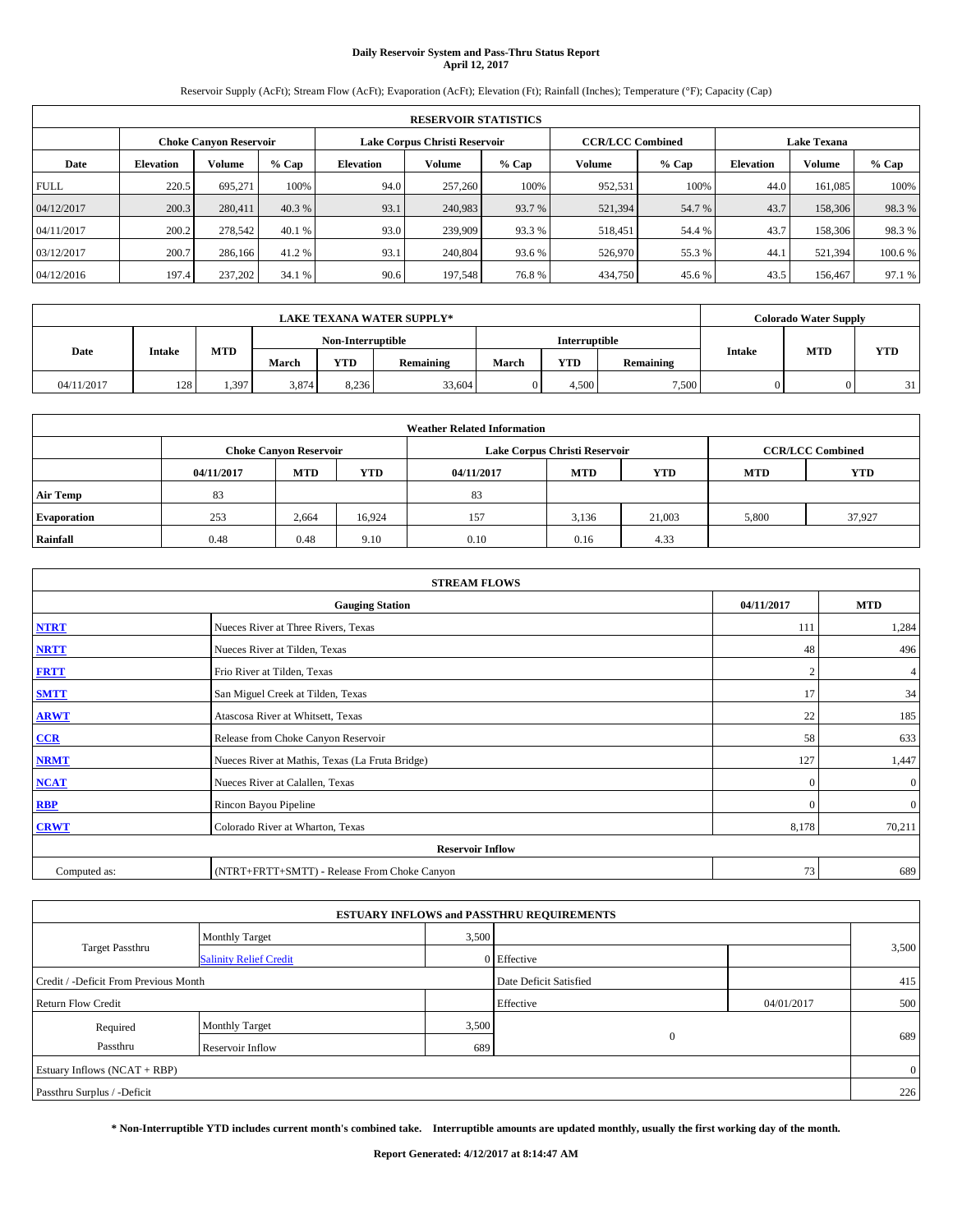## **Daily Reservoir System and Pass-Thru Status Report April 13, 2017**

Reservoir Supply (AcFt); Stream Flow (AcFt); Evaporation (AcFt); Elevation (Ft); Rainfall (Inches); Temperature (°F); Capacity (Cap)

|             | <b>RESERVOIR STATISTICS</b> |         |         |                  |                               |         |                         |         |                    |               |         |
|-------------|-----------------------------|---------|---------|------------------|-------------------------------|---------|-------------------------|---------|--------------------|---------------|---------|
|             | Choke Canvon Reservoir      |         |         |                  | Lake Corpus Christi Reservoir |         | <b>CCR/LCC Combined</b> |         | <b>Lake Texana</b> |               |         |
| Date        | <b>Elevation</b>            | Volume  | $%$ Cap | <b>Elevation</b> | Volume                        | $%$ Cap | Volume                  | $%$ Cap | <b>Elevation</b>   | <b>Volume</b> | % Cap   |
| <b>FULL</b> | 220.5                       | 695.271 | 100%    | 94.0             | 257,260                       | 100%    | 952,531                 | 100%    | 44.0               | 161.085       | 100%    |
| 04/13/2017  | 200.2                       | 278,696 | 40.1%   | 93.1             | 240,983                       | 93.7 %  | 519,679                 | 54.6 %  | 43.8               | 159,229       | 98.8%   |
| 04/12/2017  | 200.3                       | 280,411 | 40.3 %  | 93.1             | 240,983                       | 93.7 %  | 521,394                 | 54.7 %  | 43.7               | 158,306       | 98.3%   |
| 03/13/2017  | 200.8                       | 287,904 | 41.4 %  | 93.3             | 244,754                       | 95.1 %  | 532,658                 | 55.9 %  | 44.1               | 519,679       | 100.6 % |
| 04/13/2016  | 197.3                       | 236,931 | 34.1 %  | 90.7             | 198,227                       | 77.1 %  | 435,158                 | 45.7%   | 43.5               | 156,467       | 97.1 %  |

|            | <b>LAKE TEXANA WATER SUPPLY*</b> |            |       |                   |           |       |                      |           |               | <b>Colorado Water Supply</b> |            |  |
|------------|----------------------------------|------------|-------|-------------------|-----------|-------|----------------------|-----------|---------------|------------------------------|------------|--|
|            |                                  |            |       | Non-Interruptible |           |       | <b>Interruptible</b> |           |               |                              |            |  |
| Date       | <b>Intake</b>                    | <b>MTD</b> | March | <b>YTD</b>        | Remaining | March | <b>YTD</b>           | Remaining | <b>Intake</b> | <b>MTD</b>                   | <b>YTD</b> |  |
| 04/12/2017 | 129                              | 1,525      | 3,874 | 8,364             | 33,476    |       | 4.500                | 7.500     |               |                              | 21         |  |

| <b>Weather Related Information</b> |            |                               |            |            |                               |                         |                          |        |  |  |  |
|------------------------------------|------------|-------------------------------|------------|------------|-------------------------------|-------------------------|--------------------------|--------|--|--|--|
|                                    |            | <b>Choke Canvon Reservoir</b> |            |            | Lake Corpus Christi Reservoir | <b>CCR/LCC Combined</b> |                          |        |  |  |  |
|                                    | 04/12/2017 | <b>MTD</b>                    | <b>YTD</b> | 04/12/2017 | <b>MTD</b>                    | <b>YTD</b>              | <b>YTD</b><br><b>MTD</b> |        |  |  |  |
| <b>Air Temp</b>                    | 77         |                               |            | 78         |                               |                         |                          |        |  |  |  |
| <b>Evaporation</b>                 | 99         | 2,763                         | 17,023     | 146        | 3,282                         | 21,149                  | 6,045                    | 38,172 |  |  |  |
| Rainfall                           | 0.00       | 0.48                          | 9.10       | 0.00       | 0.16                          | 4.33                    |                          |        |  |  |  |

|              | <b>STREAM FLOWS</b>                             |            |              |  |  |  |  |  |  |  |  |
|--------------|-------------------------------------------------|------------|--------------|--|--|--|--|--|--|--|--|
|              | <b>Gauging Station</b>                          | 04/12/2017 | <b>MTD</b>   |  |  |  |  |  |  |  |  |
| <b>NTRT</b>  | Nueces River at Three Rivers, Texas             | 119        | 1,403        |  |  |  |  |  |  |  |  |
| <b>NRTT</b>  | Nueces River at Tilden, Texas                   | 48         | 544          |  |  |  |  |  |  |  |  |
| <b>FRTT</b>  | Frio River at Tilden, Texas                     |            | 5            |  |  |  |  |  |  |  |  |
| <b>SMTT</b>  | San Miguel Creek at Tilden, Texas               | 14         | 48           |  |  |  |  |  |  |  |  |
| <b>ARWT</b>  | Atascosa River at Whitsett, Texas               | 62         | 246          |  |  |  |  |  |  |  |  |
| CCR          | Release from Choke Canyon Reservoir             | 58         | 691          |  |  |  |  |  |  |  |  |
| <b>NRMT</b>  | Nueces River at Mathis, Texas (La Fruta Bridge) | 129        | 1,576        |  |  |  |  |  |  |  |  |
| <b>NCAT</b>  | Nueces River at Calallen, Texas                 | $\Omega$   | $\mathbf{0}$ |  |  |  |  |  |  |  |  |
| <b>RBP</b>   | Rincon Bayou Pipeline                           | $\Omega$   | $\mathbf{0}$ |  |  |  |  |  |  |  |  |
| <b>CRWT</b>  | Colorado River at Wharton, Texas                | 9,052      | 79,263       |  |  |  |  |  |  |  |  |
|              | <b>Reservoir Inflow</b>                         |            |              |  |  |  |  |  |  |  |  |
| Computed as: | (NTRT+FRTT+SMTT) - Release From Choke Canyon    | 76         | 765          |  |  |  |  |  |  |  |  |

| <b>ESTUARY INFLOWS and PASSTHRU REQUIREMENTS</b> |                               |       |                        |            |                |  |  |  |  |  |
|--------------------------------------------------|-------------------------------|-------|------------------------|------------|----------------|--|--|--|--|--|
|                                                  | Monthly Target                | 3,500 |                        |            |                |  |  |  |  |  |
| <b>Target Passthru</b>                           | <b>Salinity Relief Credit</b> |       | 0 Effective            |            | 3,500          |  |  |  |  |  |
| Credit / -Deficit From Previous Month            |                               |       | Date Deficit Satisfied |            | 415            |  |  |  |  |  |
| <b>Return Flow Credit</b>                        |                               |       | Effective              | 04/01/2017 | 500            |  |  |  |  |  |
| Required                                         | <b>Monthly Target</b>         | 3,500 |                        |            |                |  |  |  |  |  |
| Passthru                                         | Reservoir Inflow              | 765   | $\overline{0}$         |            | 765            |  |  |  |  |  |
| Estuary Inflows (NCAT + RBP)                     |                               |       |                        |            | $\overline{0}$ |  |  |  |  |  |
| Passthru Surplus / -Deficit                      |                               |       |                        |            | 150            |  |  |  |  |  |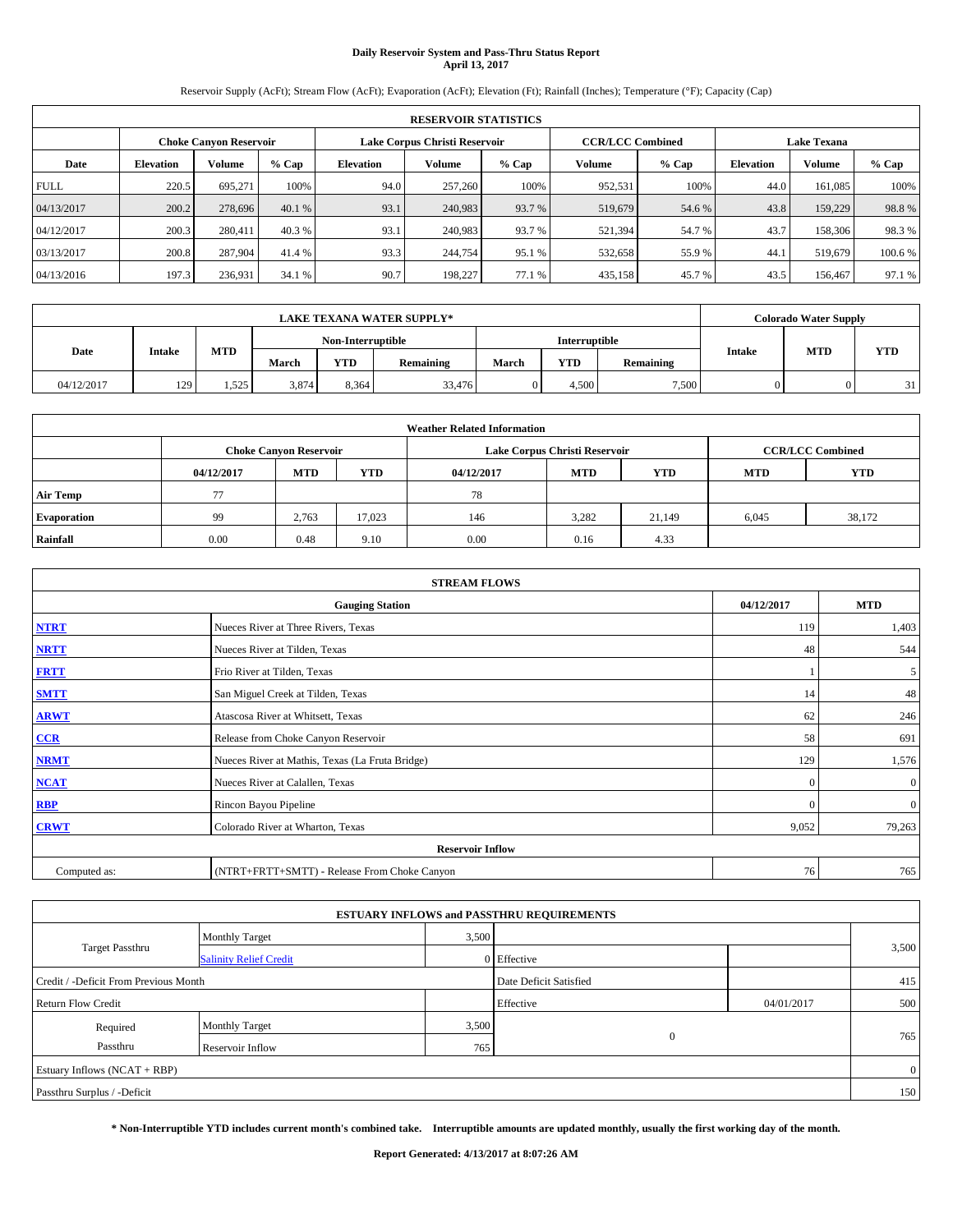## **Daily Reservoir System and Pass-Thru Status Report April 14, 2017**

Reservoir Supply (AcFt); Stream Flow (AcFt); Evaporation (AcFt); Elevation (Ft); Rainfall (Inches); Temperature (°F); Capacity (Cap)

|             | <b>RESERVOIR STATISTICS</b> |         |         |                  |         |                                                          |         |         |                  |                    |         |  |
|-------------|-----------------------------|---------|---------|------------------|---------|----------------------------------------------------------|---------|---------|------------------|--------------------|---------|--|
|             | Choke Canvon Reservoir      |         |         |                  |         | <b>CCR/LCC Combined</b><br>Lake Corpus Christi Reservoir |         |         |                  | <b>Lake Texana</b> |         |  |
| Date        | <b>Elevation</b>            | Volume  | $%$ Cap | <b>Elevation</b> | Volume  | $%$ Cap                                                  | Volume  | $%$ Cap | <b>Elevation</b> | <b>Volume</b>      | % Cap   |  |
| <b>FULL</b> | 220.5                       | 695.271 | 100%    | 94.0             | 257,260 | 100%                                                     | 952,531 | 100%    | 44.0             | 161.085            | 100%    |  |
| 04/14/2017  | 200.3                       | 279,945 | 40.3 %  | 93.1             | 240,266 | 93.4 %                                                   | 520,211 | 54.6 %  | 44.0             | 161,085            | 100.0%  |  |
| 04/13/2017  | 200.2                       | 278.696 | 40.1 %  | 93.1             | 240,983 | 93.7 %                                                   | 519,679 | 54.6 %  | 43.8             | 159,229            | 98.8%   |  |
| 03/14/2017  | 200.8                       | 287,587 | 41.4 %  | 93.4             | 246,014 | 95.6 %                                                   | 533,601 | 56.0%   | 44.2             | 520.211            | 101.3 % |  |
| 04/14/2016  | 197.3                       | 236,931 | 34.1 %  | 90.6             | 197,548 | 76.8%                                                    | 434,479 | 45.6 %  | 43.6             | 157,385            | 97.7 %  |  |

|            | <b>LAKE TEXANA WATER SUPPLY*</b> |            |       |                   |           |       |                      |           |               | <b>Colorado Water Supply</b> |            |  |
|------------|----------------------------------|------------|-------|-------------------|-----------|-------|----------------------|-----------|---------------|------------------------------|------------|--|
|            |                                  |            |       | Non-Interruptible |           |       | <b>Interruptible</b> |           |               |                              |            |  |
| Date       | <b>Intake</b>                    | <b>MTD</b> | March | <b>YTD</b>        | Remaining | March | <b>YTD</b>           | Remaining | <b>Intake</b> | <b>MTD</b>                   | <b>YTD</b> |  |
| 04/13/2017 | 129                              | 1,654      | 3,874 | 8.493             | 33,347    |       | 4.500                | 7.500     |               |                              | 21         |  |

| <b>Weather Related Information</b> |            |                               |            |            |                               |                         |                          |        |  |  |  |
|------------------------------------|------------|-------------------------------|------------|------------|-------------------------------|-------------------------|--------------------------|--------|--|--|--|
|                                    |            | <b>Choke Canvon Reservoir</b> |            |            | Lake Corpus Christi Reservoir | <b>CCR/LCC Combined</b> |                          |        |  |  |  |
|                                    | 04/13/2017 | <b>MTD</b>                    | <b>YTD</b> | 04/13/2017 | <b>MTD</b>                    | <b>YTD</b>              | <b>YTD</b><br><b>MTD</b> |        |  |  |  |
| <b>Air Temp</b>                    | 82         |                               |            | 83         |                               |                         |                          |        |  |  |  |
| <b>Evaporation</b>                 | 216        | 2,979                         | 17.239     | 209        | 3,491                         | 21,358                  | 6,470                    | 38,597 |  |  |  |
| Rainfall                           | 0.04       | 0.52                          | 9.14       | 0.00       | 0.16                          | 4.33                    |                          |        |  |  |  |

| <b>STREAM FLOWS</b> |                                                 |              |              |  |  |  |  |  |  |
|---------------------|-------------------------------------------------|--------------|--------------|--|--|--|--|--|--|
|                     | <b>Gauging Station</b>                          | 04/13/2017   | <b>MTD</b>   |  |  |  |  |  |  |
| <b>NTRT</b>         | Nueces River at Three Rivers, Texas             | 189          | 1,592        |  |  |  |  |  |  |
| <b>NRTT</b>         | Nueces River at Tilden, Texas                   | 85           | 629          |  |  |  |  |  |  |
| <b>FRTT</b>         | Frio River at Tilden, Texas                     | $\mathbf{0}$ | 5            |  |  |  |  |  |  |
| <b>SMTT</b>         | San Miguel Creek at Tilden, Texas               |              | 48           |  |  |  |  |  |  |
| <b>ARWT</b>         | Atascosa River at Whitsett, Texas               | 87           | 333          |  |  |  |  |  |  |
| $CCR$               | Release from Choke Canyon Reservoir             | 58           | 748          |  |  |  |  |  |  |
| <b>NRMT</b>         | Nueces River at Mathis, Texas (La Fruta Bridge) | 119          | 1,695        |  |  |  |  |  |  |
| <b>NCAT</b>         | Nueces River at Calallen, Texas                 | $\mathbf{0}$ | $\mathbf{0}$ |  |  |  |  |  |  |
| RBP                 | Rincon Bayou Pipeline                           | $\Omega$     | $\mathbf{0}$ |  |  |  |  |  |  |
| <b>CRWT</b>         | Colorado River at Wharton, Texas                | 8,952        | 88,215       |  |  |  |  |  |  |
|                     | <b>Reservoir Inflow</b>                         |              |              |  |  |  |  |  |  |
| Computed as:        | (NTRT+FRTT+SMTT) - Release From Choke Canyon    |              |              |  |  |  |  |  |  |

| <b>ESTUARY INFLOWS and PASSTHRU REQUIREMENTS</b> |                               |                        |                |            |       |  |  |  |  |  |
|--------------------------------------------------|-------------------------------|------------------------|----------------|------------|-------|--|--|--|--|--|
|                                                  | <b>Monthly Target</b>         | 3,500                  |                |            |       |  |  |  |  |  |
| <b>Target Passthru</b>                           | <b>Salinity Relief Credit</b> |                        | 0 Effective    |            | 3,500 |  |  |  |  |  |
| Credit / -Deficit From Previous Month            |                               | Date Deficit Satisfied |                | 415        |       |  |  |  |  |  |
| <b>Return Flow Credit</b>                        |                               |                        | Effective      | 04/01/2017 | 500   |  |  |  |  |  |
| Required                                         | <b>Monthly Target</b>         | 3,500                  |                |            |       |  |  |  |  |  |
| Passthru                                         | Reservoir Inflow              | 897                    | $\overline{0}$ |            | 897   |  |  |  |  |  |
| Estuary Inflows (NCAT + RBP)                     |                               |                        |                |            |       |  |  |  |  |  |
| Passthru Surplus / -Deficit                      |                               |                        |                |            |       |  |  |  |  |  |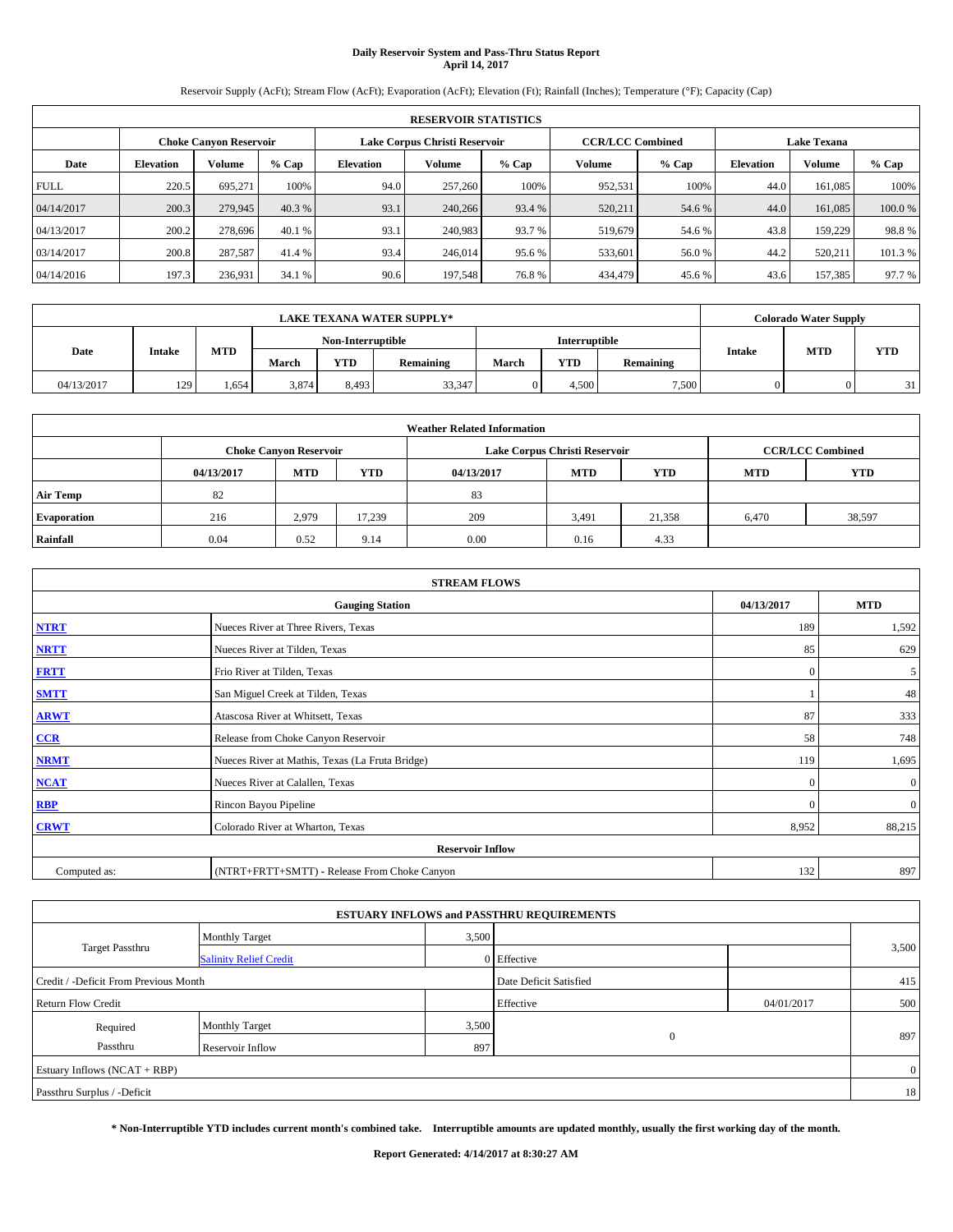# **Daily Reservoir System and Pass-Thru Status Report April 15, 2017**

Reservoir Supply (AcFt); Stream Flow (AcFt); Evaporation (AcFt); Elevation (Ft); Rainfall (Inches); Temperature (°F); Capacity (Cap)

|             | <b>RESERVOIR STATISTICS</b> |         |         |                  |                               |         |                         |         |                    |               |         |
|-------------|-----------------------------|---------|---------|------------------|-------------------------------|---------|-------------------------|---------|--------------------|---------------|---------|
|             | Choke Canvon Reservoir      |         |         |                  | Lake Corpus Christi Reservoir |         | <b>CCR/LCC Combined</b> |         | <b>Lake Texana</b> |               |         |
| Date        | <b>Elevation</b>            | Volume  | $%$ Cap | <b>Elevation</b> | Volume                        | $%$ Cap | Volume                  | $%$ Cap | <b>Elevation</b>   | <b>Volume</b> | % Cap   |
| <b>FULL</b> | 220.5                       | 695.271 | 100%    | 94.0             | 257,260                       | 100%    | 952,531                 | 100%    | 44.0               | 161.085       | 100%    |
| 04/15/2017  | 200.3                       | 279,633 | 40.2 %  | 93.0             | 240,088                       | 93.3 %  | 519,721                 | 54.6 %  | 44.0               | 161,085       | 100.0%  |
| 04/14/2017  | 200.3                       | 279,945 | 40.3 %  | 93.1             | 240,266                       | 93.4 %  | 520,211                 | 54.6 %  | 44.0               | 161.085       | 100.0%  |
| 03/15/2017  | 200.8                       | 287,428 | 41.3 %  | 93.4             | 246,555                       | 95.8%   | 533,983                 | 56.1 %  | 44.1               | 519,721       | 100.6 % |
| 04/15/2016  | 197.4                       | 237,744 | 34.2 %  | 90.6             | 197,209                       | 76.7%   | 434,953                 | 45.7%   | 43.6               | 157,385       | 97.7 %  |

|            | <b>LAKE TEXANA WATER SUPPLY*</b> |            |       |            |                   |       |                      |           |               | <b>Colorado Water Supply</b> |            |  |
|------------|----------------------------------|------------|-------|------------|-------------------|-------|----------------------|-----------|---------------|------------------------------|------------|--|
|            |                                  |            |       |            | Non-Interruptible |       | <b>Interruptible</b> |           |               |                              |            |  |
| Date       | <b>Intake</b>                    | <b>MTD</b> | March | <b>YTD</b> | Remaining         | March | <b>YTD</b>           | Remaining | <b>Intake</b> | <b>MTD</b>                   | <b>YTD</b> |  |
| 04/14/2017 | 129                              | 1.783      | 3,874 | 8.622      | 33.218            |       | 4.500                | 7.500     |               |                              | 31         |  |

| <b>Weather Related Information</b> |            |                               |            |            |                                        |                         |       |        |  |  |  |
|------------------------------------|------------|-------------------------------|------------|------------|----------------------------------------|-------------------------|-------|--------|--|--|--|
|                                    |            | <b>Choke Canvon Reservoir</b> |            |            | Lake Corpus Christi Reservoir          | <b>CCR/LCC Combined</b> |       |        |  |  |  |
|                                    | 04/14/2017 | <b>MTD</b>                    | <b>YTD</b> | 04/14/2017 | <b>MTD</b><br><b>YTD</b><br><b>MTD</b> |                         |       |        |  |  |  |
| <b>Air Temp</b>                    | 85         |                               |            | 82         |                                        |                         |       |        |  |  |  |
| <b>Evaporation</b>                 | 252        | 3,231                         | 17,491     | 261        | 3,752                                  | 21,619                  | 6,983 | 39,110 |  |  |  |
| Rainfall                           | 0.00       | 0.52                          | 9.14       | 0.00       | 0.16                                   | 4.33                    |       |        |  |  |  |

| <b>STREAM FLOWS</b> |                                                 |              |              |  |  |  |  |  |  |
|---------------------|-------------------------------------------------|--------------|--------------|--|--|--|--|--|--|
|                     | 04/14/2017                                      | <b>MTD</b>   |              |  |  |  |  |  |  |
| <b>NTRT</b>         | Nueces River at Three Rivers, Texas             | 177          | 1,769        |  |  |  |  |  |  |
| <b>NRTT</b>         | Nueces River at Tilden, Texas                   | 655          | 1,284        |  |  |  |  |  |  |
| <b>FRTT</b>         | Frio River at Tilden, Texas                     | $\mathbf{0}$ | 5            |  |  |  |  |  |  |
| <b>SMTT</b>         | San Miguel Creek at Tilden, Texas               |              | 49           |  |  |  |  |  |  |
| <b>ARWT</b>         | Atascosa River at Whitsett, Texas               | 44           | 377          |  |  |  |  |  |  |
| CCR                 | Release from Choke Canyon Reservoir             | 58           | 806          |  |  |  |  |  |  |
| <b>NRMT</b>         | Nueces River at Mathis, Texas (La Fruta Bridge) | 123          | 1,818        |  |  |  |  |  |  |
| <b>NCAT</b>         | Nueces River at Calallen, Texas                 | $\Omega$     | $\mathbf{0}$ |  |  |  |  |  |  |
| <b>RBP</b>          | Rincon Bayou Pipeline                           | $\Omega$     | $\mathbf{0}$ |  |  |  |  |  |  |
| <b>CRWT</b>         | Colorado River at Wharton, Texas                | 7,940        | 96,155       |  |  |  |  |  |  |
|                     |                                                 |              |              |  |  |  |  |  |  |
| Computed as:        | 120                                             | 1,017        |              |  |  |  |  |  |  |

|                                       |                               |       | <b>ESTUARY INFLOWS and PASSTHRU REQUIREMENTS</b> |            |         |  |  |  |
|---------------------------------------|-------------------------------|-------|--------------------------------------------------|------------|---------|--|--|--|
|                                       | Monthly Target                | 3,500 |                                                  |            |         |  |  |  |
| <b>Target Passthru</b>                | <b>Salinity Relief Credit</b> |       | 0 Effective                                      |            | 3,500   |  |  |  |
| Credit / -Deficit From Previous Month |                               |       | Date Deficit Satisfied                           |            | 415     |  |  |  |
| <b>Return Flow Credit</b>             |                               |       | Effective                                        | 04/01/2017 | 500     |  |  |  |
| Required                              | <b>Monthly Target</b>         | 3,500 |                                                  |            |         |  |  |  |
| Passthru                              | Reservoir Inflow              | 1,017 | $\overline{0}$                                   |            | 1,017   |  |  |  |
| Estuary Inflows (NCAT + RBP)          |                               |       |                                                  |            |         |  |  |  |
| Passthru Surplus / -Deficit           |                               |       |                                                  |            | $-.102$ |  |  |  |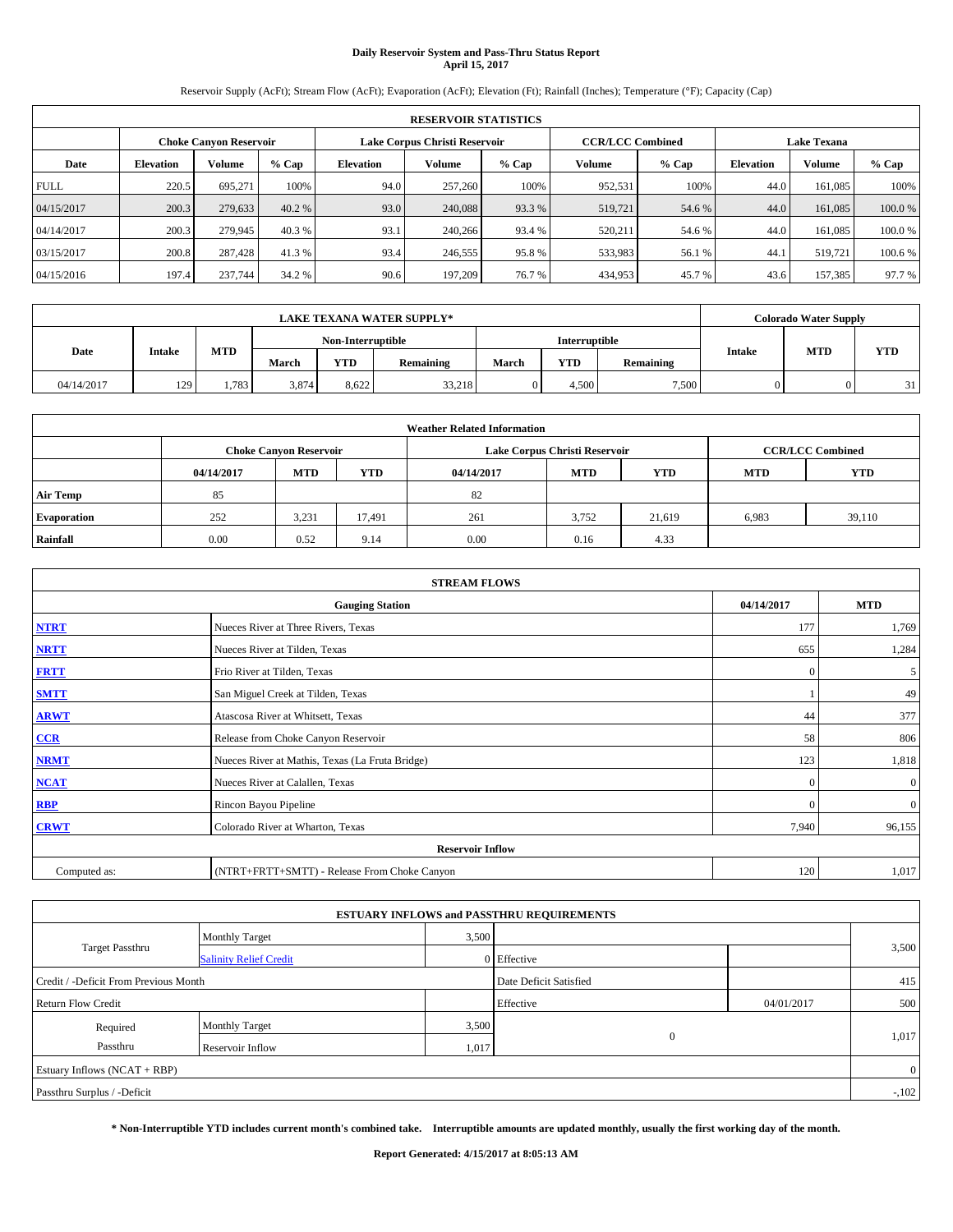# **Daily Reservoir System and Pass-Thru Status Report April 16, 2017**

Reservoir Supply (AcFt); Stream Flow (AcFt); Evaporation (AcFt); Elevation (Ft); Rainfall (Inches); Temperature (°F); Capacity (Cap)

| <b>RESERVOIR STATISTICS</b> |                  |                        |         |                  |                               |         |                         |         |                  |                    |         |
|-----------------------------|------------------|------------------------|---------|------------------|-------------------------------|---------|-------------------------|---------|------------------|--------------------|---------|
|                             |                  | Choke Canvon Reservoir |         |                  | Lake Corpus Christi Reservoir |         | <b>CCR/LCC Combined</b> |         |                  | <b>Lake Texana</b> |         |
| Date                        | <b>Elevation</b> | Volume                 | $%$ Cap | <b>Elevation</b> | Volume                        | $%$ Cap | Volume                  | $%$ Cap | <b>Elevation</b> | <b>Volume</b>      | % Cap   |
| <b>FULL</b>                 | 220.5            | 695.271                | 100%    | 94.0             | 257,260                       | 100%    | 952,531                 | 100%    | 44.0             | 161.085            | 100%    |
| 04/16/2017                  | 200.2            | 279,477                | 40.2 %  | 93.0             | 239,909                       | 93.3 %  | 519,386                 | 54.5 %  | 44.0             | 161,085            | 100.0%  |
| 04/15/2017                  | 200.3            | 279,633                | 40.2 %  | 93.0             | 240,088                       | 93.3 %  | 519,721                 | 54.6 %  | 44.0             | 161.085            | 100.0%  |
| 03/16/2017                  | 200.7            | 285,854                | 41.1 %  | 93.4             | 247,096                       | 96.0%   | 532,950                 | 56.0%   | 44.1             | 519,386            | 100.6 % |
| 04/16/2016                  | 197.3            | 236,111                | 34.0 %  | 90.5             | 196.193                       | 76.3 %  | 432,304                 | 45.4 %  | 43.7             | 158,306            | 98.3%   |

| <b>LAKE TEXANA WATER SUPPLY*</b> |               |            |       |                   |           |       |                      |           |  | <b>Colorado Water Supply</b> |            |
|----------------------------------|---------------|------------|-------|-------------------|-----------|-------|----------------------|-----------|--|------------------------------|------------|
|                                  |               |            |       | Non-Interruptible |           |       | <b>Interruptible</b> |           |  |                              | <b>YTD</b> |
| Date                             | <b>Intake</b> | <b>MTD</b> | March | <b>YTD</b>        | Remaining | March | <b>YTD</b>           | Remaining |  | <b>MTD</b><br><b>Intake</b>  |            |
| 04/15/2017                       | 130           | 1,913      | 3,874 | 8.752             | 33,088    |       | 4.500                | 7.500     |  |                              | 21         |

| <b>Weather Related Information</b> |            |                               |            |            |                                        |                         |       |        |  |  |
|------------------------------------|------------|-------------------------------|------------|------------|----------------------------------------|-------------------------|-------|--------|--|--|
|                                    |            | <b>Choke Canvon Reservoir</b> |            |            | Lake Corpus Christi Reservoir          | <b>CCR/LCC Combined</b> |       |        |  |  |
|                                    | 04/15/2017 | <b>MTD</b>                    | <b>YTD</b> | 04/15/2017 | <b>MTD</b><br><b>YTD</b><br><b>MTD</b> |                         |       |        |  |  |
| <b>Air Temp</b>                    | 85         |                               |            | 84         |                                        |                         |       |        |  |  |
| <b>Evaporation</b>                 | 216        | 3.447                         | 17.707     | 219        | 3,971                                  | 21,838                  | 7,418 | 39,545 |  |  |
| Rainfall                           | 0.00       | 0.52                          | 9.14       | 0.00       | 0.16                                   | 4.33                    |       |        |  |  |

| <b>STREAM FLOWS</b> |                                                 |              |              |  |  |  |  |  |  |
|---------------------|-------------------------------------------------|--------------|--------------|--|--|--|--|--|--|
|                     | 04/15/2017                                      | <b>MTD</b>   |              |  |  |  |  |  |  |
| <b>NTRT</b>         | Nueces River at Three Rivers, Texas             | 554          | 2,322        |  |  |  |  |  |  |
| <b>NRTT</b>         | Nueces River at Tilden, Texas                   | 1,120        | 2,404        |  |  |  |  |  |  |
| <b>FRTT</b>         | Frio River at Tilden, Texas                     | $\mathbf{0}$ | 5            |  |  |  |  |  |  |
| <b>SMTT</b>         | San Miguel Creek at Tilden, Texas               |              | 50           |  |  |  |  |  |  |
| <b>ARWT</b>         | Atascosa River at Whitsett, Texas               | 34           | 411          |  |  |  |  |  |  |
| $CCR$               | Release from Choke Canyon Reservoir             | 58           | 863          |  |  |  |  |  |  |
| <b>NRMT</b>         | Nueces River at Mathis, Texas (La Fruta Bridge) | 129          | 1,947        |  |  |  |  |  |  |
| <b>NCAT</b>         | Nueces River at Calallen, Texas                 | $\Omega$     | $\mathbf{0}$ |  |  |  |  |  |  |
| RBP                 | Rincon Bayou Pipeline                           | $\mathbf{0}$ | $\mathbf{0}$ |  |  |  |  |  |  |
| <b>CRWT</b>         | Colorado River at Wharton, Texas                | 7,126        | 103,282      |  |  |  |  |  |  |
|                     | <b>Reservoir Inflow</b>                         |              |              |  |  |  |  |  |  |
| Computed as:        | 497                                             | 1,514        |              |  |  |  |  |  |  |

|                                       |                               |       | <b>ESTUARY INFLOWS and PASSTHRU REQUIREMENTS</b> |            |                |
|---------------------------------------|-------------------------------|-------|--------------------------------------------------|------------|----------------|
|                                       | <b>Monthly Target</b>         | 3,500 |                                                  |            |                |
| <b>Target Passthru</b>                | <b>Salinity Relief Credit</b> |       | 0 Effective                                      |            | 3,500          |
| Credit / -Deficit From Previous Month |                               |       | Date Deficit Satisfied                           |            | 415            |
| <b>Return Flow Credit</b>             |                               |       | Effective                                        | 04/01/2017 | 500            |
| Required                              | <b>Monthly Target</b>         | 3,500 |                                                  |            |                |
| Passthru                              | Reservoir Inflow              | 1,514 | $\overline{0}$                                   |            | 1,514          |
| Estuary Inflows (NCAT + RBP)          |                               |       |                                                  |            | $\overline{0}$ |
| Passthru Surplus / -Deficit           |                               |       |                                                  |            | $-0.599$       |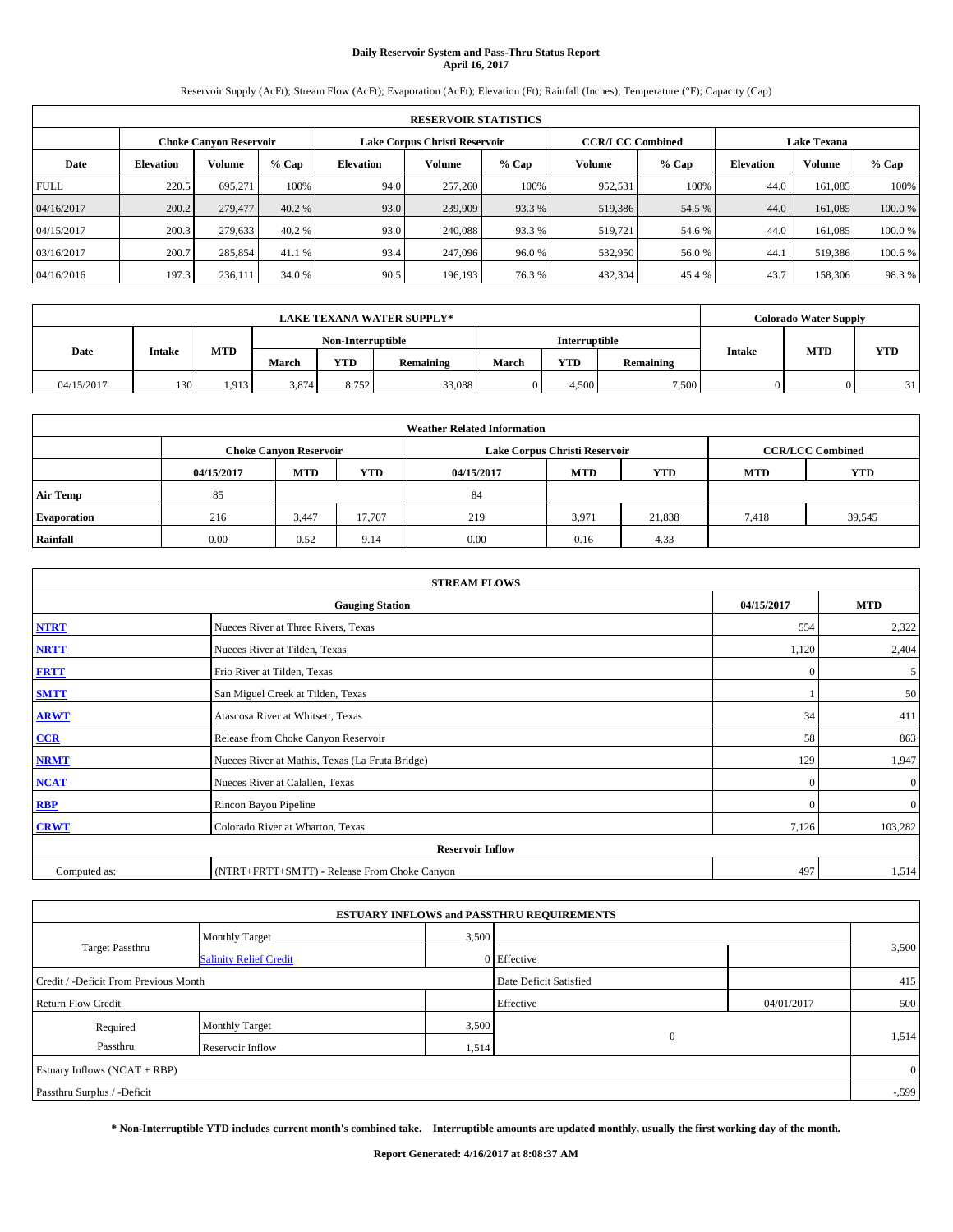## **Daily Reservoir System and Pass-Thru Status Report April 17, 2017**

Reservoir Supply (AcFt); Stream Flow (AcFt); Evaporation (AcFt); Elevation (Ft); Rainfall (Inches); Temperature (°F); Capacity (Cap)

| <b>RESERVOIR STATISTICS</b> |                  |                        |         |                  |                               |         |               |                         |                  |                    |         |  |
|-----------------------------|------------------|------------------------|---------|------------------|-------------------------------|---------|---------------|-------------------------|------------------|--------------------|---------|--|
|                             |                  | Choke Canvon Reservoir |         |                  | Lake Corpus Christi Reservoir |         |               | <b>CCR/LCC Combined</b> |                  | <b>Lake Texana</b> |         |  |
| Date                        | <b>Elevation</b> | Volume                 | $%$ Cap | <b>Elevation</b> | Volume                        | $%$ Cap | <b>Volume</b> | $%$ Cap                 | <b>Elevation</b> | <b>Volume</b>      | % Cap   |  |
| <b>FULL</b>                 | 220.5            | 695.271                | 100%    | 94.0             | 257,260                       | 100%    | 952,531       | 100%                    | 44.0             | 161.085            | 100%    |  |
| 04/17/2017                  | 200.2            | 278,852                | 40.1 %  | 93.0             | 239,372                       | 93.0 %  | 518,224       | 54.4 %                  | 44.0             | 161,085            | 100.0%  |  |
| 04/16/2017                  | 200.2            | 279,477                | 40.2 %  | 93.0             | 239,909                       | 93.3 %  | 519.386       | 54.5 %                  | 44.0             | 161.085            | 100.0%  |  |
| 03/17/2017                  | 200.7            | 285,698                | 41.1 %  | 93.5             | 247,638                       | 96.3%   | 533,336       | 56.0%                   | 44.1             | 518,224            | 100.6 % |  |
| 04/17/2016                  | 197.3            | 235,973                | 33.9 %  | 90.5             | 196,063                       | 76.2 %  | 432,036       | 45.4 %                  | 43.7             | 158,306            | 98.3%   |  |

| <b>LAKE TEXANA WATER SUPPLY*</b> |               |            |       |                   |           |       |                      |           |               | <b>Colorado Water Supply</b> |            |
|----------------------------------|---------------|------------|-------|-------------------|-----------|-------|----------------------|-----------|---------------|------------------------------|------------|
|                                  |               |            |       | Non-Interruptible |           |       | <b>Interruptible</b> |           |               |                              |            |
| Date                             | <b>Intake</b> | <b>MTD</b> | March | <b>YTD</b>        | Remaining | March | <b>YTD</b>           | Remaining | <b>Intake</b> | <b>MTD</b>                   | <b>YTD</b> |
| 04/16/2017                       | 130           | 2.043      | 3,874 | 8.882             | 32,958    |       | 4.500                | 7.500     |               |                              | 21         |

| <b>Weather Related Information</b> |            |                               |            |            |                               |                         |       |        |  |
|------------------------------------|------------|-------------------------------|------------|------------|-------------------------------|-------------------------|-------|--------|--|
|                                    |            | <b>Choke Canyon Reservoir</b> |            |            | Lake Corpus Christi Reservoir | <b>CCR/LCC Combined</b> |       |        |  |
|                                    | 04/16/2017 | <b>MTD</b>                    | <b>YTD</b> | 04/16/2017 | <b>YTD</b>                    |                         |       |        |  |
| <b>Air Temp</b>                    | 85         |                               |            | 85         |                               |                         |       |        |  |
| <b>Evaporation</b>                 | 189        | 3,636                         | 17,896     | 156        | 4.127                         | 21.994                  | 7,763 | 39,890 |  |
| Rainfall                           | 0.05       | 0.57                          | 9.19       | 0.08       | 0.24                          | 4.41                    |       |        |  |

| <b>STREAM FLOWS</b> |                                                 |              |                |  |  |  |  |  |  |
|---------------------|-------------------------------------------------|--------------|----------------|--|--|--|--|--|--|
|                     | 04/16/2017                                      | <b>MTD</b>   |                |  |  |  |  |  |  |
| <b>NTRT</b>         | Nueces River at Three Rivers, Texas             | 1,036        | 3,359          |  |  |  |  |  |  |
| <b>NRTT</b>         | Nueces River at Tilden, Texas                   | 1,215        | 3,619          |  |  |  |  |  |  |
| <b>FRTT</b>         | Frio River at Tilden, Texas                     | $\mathbf{0}$ | 6              |  |  |  |  |  |  |
| <b>SMTT</b>         | San Miguel Creek at Tilden, Texas               | $\mathbf{0}$ | 50             |  |  |  |  |  |  |
| <b>ARWT</b>         | Atascosa River at Whitsett, Texas               | 28           | 439            |  |  |  |  |  |  |
| CCR                 | Release from Choke Canyon Reservoir             | 58           | 921            |  |  |  |  |  |  |
| <b>NRMT</b>         | Nueces River at Mathis, Texas (La Fruta Bridge) | 185          | 2,132          |  |  |  |  |  |  |
| <b>NCAT</b>         | Nueces River at Calallen, Texas                 |              | $\overline{4}$ |  |  |  |  |  |  |
| <b>RBP</b>          | Rincon Bayou Pipeline                           | 62           | 62             |  |  |  |  |  |  |
| <b>CRWT</b>         | Colorado River at Wharton, Texas                | 7,404        | 110,686        |  |  |  |  |  |  |
|                     | <b>Reservoir Inflow</b>                         |              |                |  |  |  |  |  |  |
| Computed as:        | (NTRT+FRTT+SMTT) - Release From Choke Canyon    | 979          | 2,494          |  |  |  |  |  |  |

|                                       |                               |           | <b>ESTUARY INFLOWS and PASSTHRU REQUIREMENTS</b> |     |       |  |  |  |  |
|---------------------------------------|-------------------------------|-----------|--------------------------------------------------|-----|-------|--|--|--|--|
|                                       | <b>Monthly Target</b>         | 3,500     |                                                  |     |       |  |  |  |  |
| <b>Target Passthru</b>                | <b>Salinity Relief Credit</b> |           | 0 Effective                                      |     | 3,500 |  |  |  |  |
| Credit / -Deficit From Previous Month |                               |           | Date Deficit Satisfied                           |     | 415   |  |  |  |  |
| <b>Return Flow Credit</b>             |                               | Effective | 04/01/2017                                       | 500 |       |  |  |  |  |
| Required                              | <b>Monthly Target</b>         | 3,500     |                                                  |     |       |  |  |  |  |
| Passthru                              | Reservoir Inflow              | 2,494     | $\Omega$                                         |     | 2,494 |  |  |  |  |
| Estuary Inflows $(NCAT + RBP)$        |                               |           |                                                  |     |       |  |  |  |  |
| Passthru Surplus / -Deficit           |                               |           |                                                  |     |       |  |  |  |  |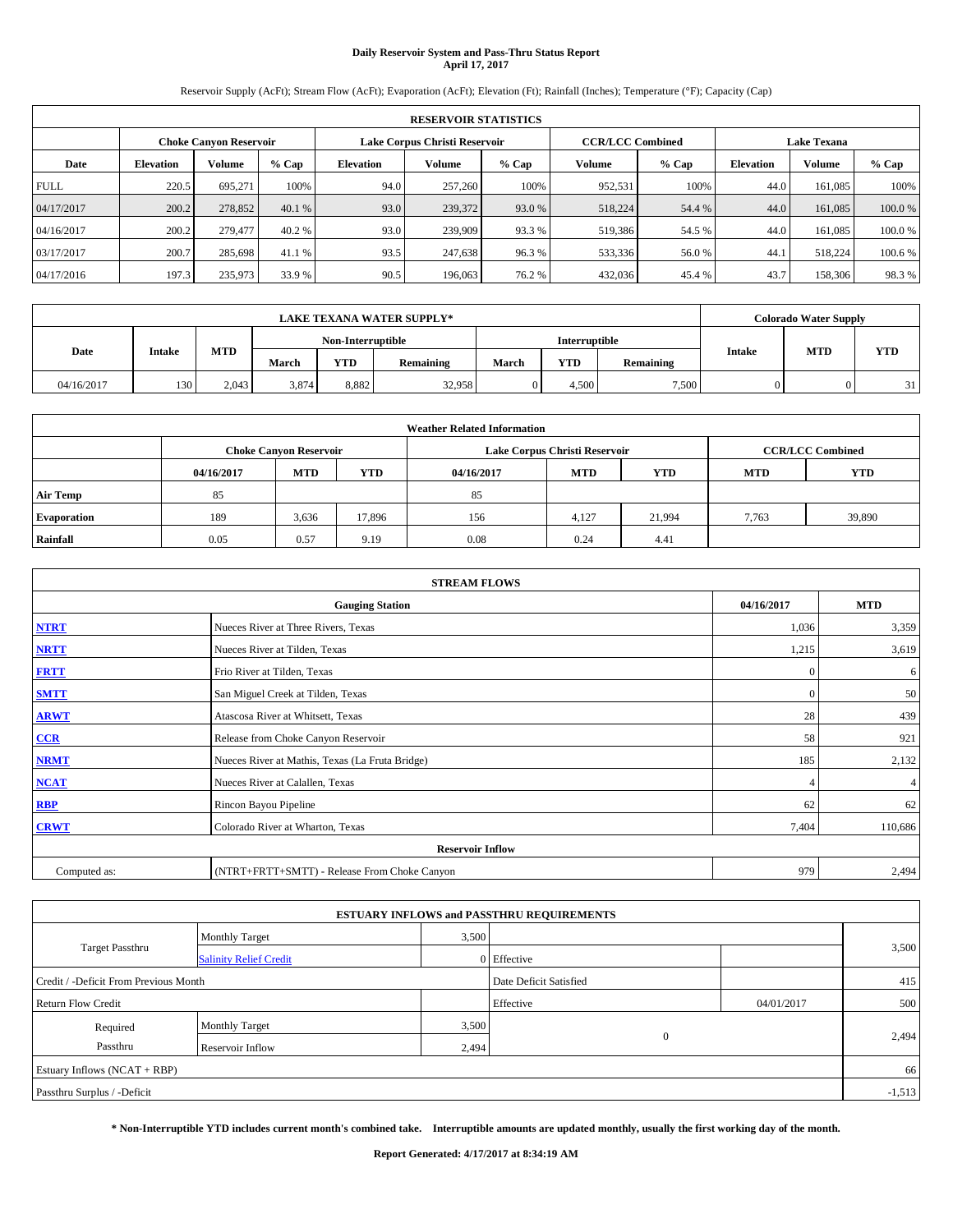## **Daily Reservoir System and Pass-Thru Status Report April 18, 2017**

Reservoir Supply (AcFt); Stream Flow (AcFt); Evaporation (AcFt); Elevation (Ft); Rainfall (Inches); Temperature (°F); Capacity (Cap)

|             | <b>RESERVOIR STATISTICS</b> |                        |         |                  |                               |         |               |                                               |                  |               |         |
|-------------|-----------------------------|------------------------|---------|------------------|-------------------------------|---------|---------------|-----------------------------------------------|------------------|---------------|---------|
|             |                             | Choke Canvon Reservoir |         |                  | Lake Corpus Christi Reservoir |         |               | <b>CCR/LCC Combined</b><br><b>Lake Texana</b> |                  |               |         |
| Date        | <b>Elevation</b>            | Volume                 | $%$ Cap | <b>Elevation</b> | Volume                        | $%$ Cap | <b>Volume</b> | $%$ Cap                                       | <b>Elevation</b> | <b>Volume</b> | % Cap   |
| <b>FULL</b> | 220.5                       | 695.271                | 100%    | 94.0             | 257,260                       | 100%    | 952,531       | 100%                                          | 44.0             | 161.085       | 100%    |
| 04/18/2017  | 200.2                       | 279,320                | 40.2 %  | 93.2             | 242,597                       | 94.3 %  | 521,917       | 54.8%                                         | 44.1             | 162,101       | 100.6 % |
| 04/17/2017  | 200.2                       | 278,852                | 40.1 %  | 93.0             | 239,372                       | 93.0 %  | 518,224       | 54.4 %                                        | 44.0             | 161.085       | 100.0%  |
| 03/18/2017  | 200.7                       | 286,795                | 41.2 %  | 93.5             | 247.638                       | 96.3%   | 534,433       | 56.1 %                                        | 44.1             | 521.917       | 100.6 % |
| 04/18/2016  | 197.4                       | 237,473                | 34.2 %  | 90.5             | 196,023                       | 76.2 %  | 433,496       | 45.5 %                                        | 43.7             | 158,306       | 98.3%   |

|            |               |            |                   |            | <b>LAKE TEXANA WATER SUPPLY*</b> |                      |            |           |               | <b>Colorado Water Supply</b> |            |
|------------|---------------|------------|-------------------|------------|----------------------------------|----------------------|------------|-----------|---------------|------------------------------|------------|
|            |               |            | Non-Interruptible |            |                                  | <b>Interruptible</b> |            |           |               |                              |            |
| Date       | <b>Intake</b> | <b>MTD</b> | March             | <b>YTD</b> | Remaining                        | March                | <b>YTD</b> | Remaining | <b>Intake</b> | <b>MTD</b>                   | <b>YTD</b> |
| 04/17/2017 | 130           | 2.173      | 3,874             | 9.012      | 32,828                           |                      | 4.500      | 7.500     |               |                              | 21         |

| <b>Weather Related Information</b> |            |                                                                                  |        |      |                               |        |       |                         |  |  |
|------------------------------------|------------|----------------------------------------------------------------------------------|--------|------|-------------------------------|--------|-------|-------------------------|--|--|
|                                    |            | <b>Choke Canvon Reservoir</b>                                                    |        |      | Lake Corpus Christi Reservoir |        |       | <b>CCR/LCC Combined</b> |  |  |
|                                    | 04/17/2017 | <b>MTD</b><br><b>YTD</b><br><b>MTD</b><br><b>YTD</b><br><b>MTD</b><br>04/17/2017 |        |      |                               |        |       | <b>YTD</b>              |  |  |
| <b>Air Temp</b>                    | 77         |                                                                                  |        | 83   |                               |        |       |                         |  |  |
| <b>Evaporation</b>                 | 72         | 3,708                                                                            | 17.968 | 303  | 4,430                         | 22.297 | 8,138 | 40,265                  |  |  |
| Rainfall                           | 0.05       | 0.62                                                                             | 9.24   | 1.85 | 2.09                          | 6.26   |       |                         |  |  |

|              | <b>STREAM FLOWS</b>                             |              |                |  |  |  |  |  |  |  |
|--------------|-------------------------------------------------|--------------|----------------|--|--|--|--|--|--|--|
|              | <b>Gauging Station</b>                          | 04/17/2017   | <b>MTD</b>     |  |  |  |  |  |  |  |
| <b>NTRT</b>  | Nueces River at Three Rivers, Texas             | 1,159        | 4,518          |  |  |  |  |  |  |  |
| <b>NRTT</b>  | Nueces River at Tilden, Texas                   | 697          | 4,315          |  |  |  |  |  |  |  |
| <b>FRTT</b>  | Frio River at Tilden, Texas                     | $\mathbf{0}$ | 6              |  |  |  |  |  |  |  |
| <b>SMTT</b>  | San Miguel Creek at Tilden, Texas               | $\mathbf{0}$ | 51             |  |  |  |  |  |  |  |
| <b>ARWT</b>  | Atascosa River at Whitsett, Texas               | 24           | 463            |  |  |  |  |  |  |  |
| $CCR$        | Release from Choke Canyon Reservoir             | 58           | 979            |  |  |  |  |  |  |  |
| <b>NRMT</b>  | Nueces River at Mathis, Texas (La Fruta Bridge) | 266          | 2,398          |  |  |  |  |  |  |  |
| <b>NCAT</b>  | Nueces River at Calallen, Texas                 | $\mathbf{0}$ | 4 <sub>1</sub> |  |  |  |  |  |  |  |
| RBP          | Rincon Bayou Pipeline                           | 112          | 174            |  |  |  |  |  |  |  |
| <b>CRWT</b>  | Colorado River at Wharton, Texas                | 7,761        | 118,447        |  |  |  |  |  |  |  |
|              | <b>Reservoir Inflow</b>                         |              |                |  |  |  |  |  |  |  |
| Computed as: | (NTRT+FRTT+SMTT) - Release From Choke Canyon    | 1,102        | 3,596          |  |  |  |  |  |  |  |

| <b>ESTUARY INFLOWS and PASSTHRU REQUIREMENTS</b> |                               |           |                        |     |       |  |  |  |  |  |
|--------------------------------------------------|-------------------------------|-----------|------------------------|-----|-------|--|--|--|--|--|
|                                                  | <b>Monthly Target</b>         | 3,500     |                        |     |       |  |  |  |  |  |
| <b>Target Passthru</b>                           | <b>Salinity Relief Credit</b> |           | 0 Effective            |     | 3,500 |  |  |  |  |  |
| Credit / -Deficit From Previous Month            |                               |           | Date Deficit Satisfied |     | 415   |  |  |  |  |  |
| <b>Return Flow Credit</b>                        |                               | Effective | 04/01/2017             | 500 |       |  |  |  |  |  |
| Required                                         | <b>Monthly Target</b>         | 3,500     |                        |     |       |  |  |  |  |  |
| Passthru                                         | Reservoir Inflow              | 3,596     | $\Omega$               |     | 3,500 |  |  |  |  |  |
| Estuary Inflows $(NCAT + RBP)$                   |                               |           |                        |     |       |  |  |  |  |  |
| Passthru Surplus / -Deficit                      |                               |           |                        |     |       |  |  |  |  |  |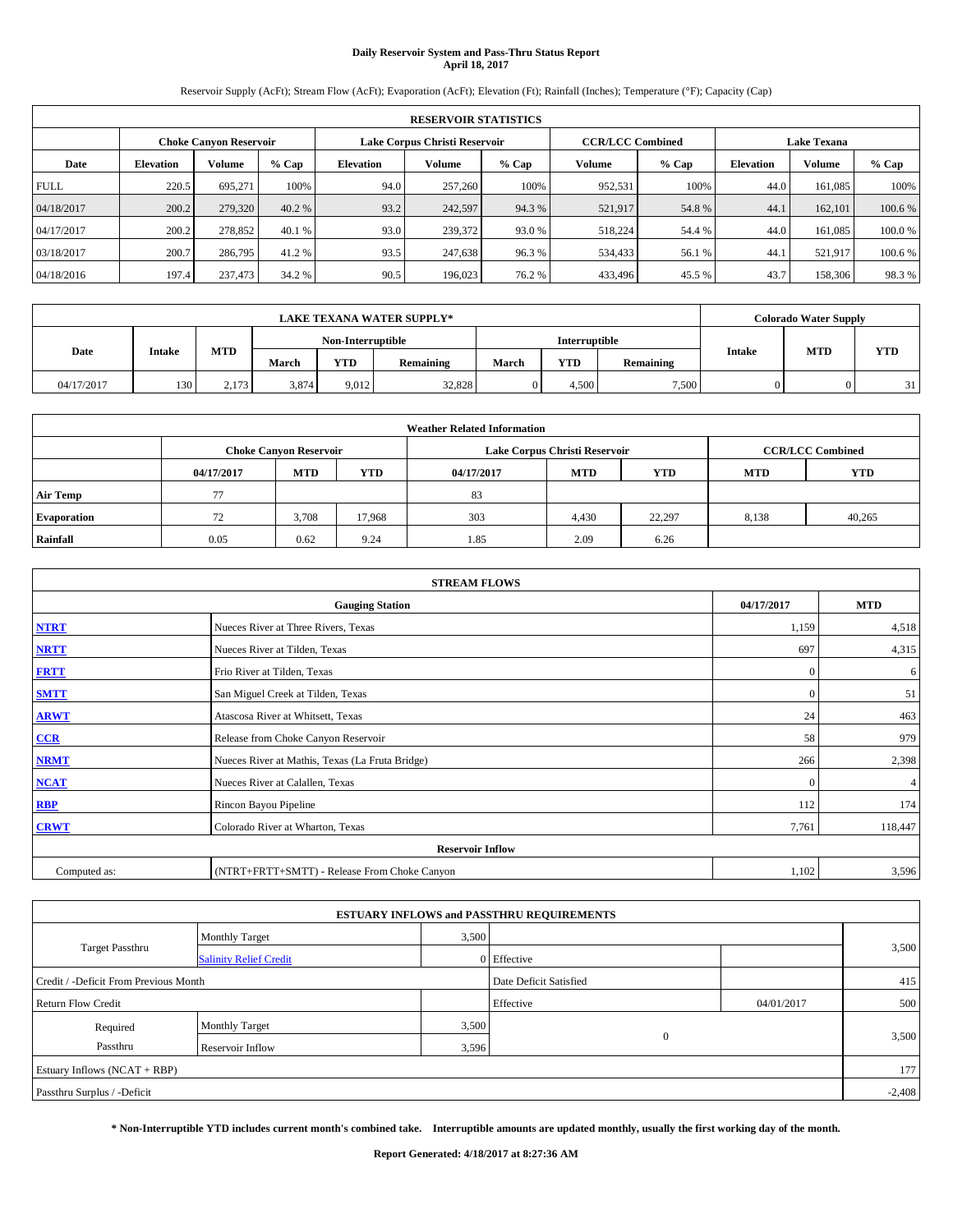## **Daily Reservoir System and Pass-Thru Status Report April 19, 2017**

Reservoir Supply (AcFt); Stream Flow (AcFt); Evaporation (AcFt); Elevation (Ft); Rainfall (Inches); Temperature (°F); Capacity (Cap)

|             | <b>RESERVOIR STATISTICS</b> |                        |         |                  |                               |         |         |                                                                                                                |      |         |         |
|-------------|-----------------------------|------------------------|---------|------------------|-------------------------------|---------|---------|----------------------------------------------------------------------------------------------------------------|------|---------|---------|
|             |                             | Choke Canvon Reservoir |         |                  | Lake Corpus Christi Reservoir |         |         | <b>CCR/LCC Combined</b><br><b>Lake Texana</b><br><b>Volume</b><br><b>Volume</b><br>$%$ Cap<br><b>Elevation</b> |      |         |         |
| Date        | <b>Elevation</b>            | Volume                 | $%$ Cap | <b>Elevation</b> | Volume                        | $%$ Cap |         |                                                                                                                |      |         | % Cap   |
| <b>FULL</b> | 220.5                       | 695.271                | 100%    | 94.0             | 257,260                       | 100%    | 952,531 | 100%                                                                                                           | 44.0 | 161.085 | 100%    |
| 04/19/2017  | 200.2                       | 279,008                | 40.1%   | 93.2             | 242,776                       | 94.4 %  | 521,784 | 54.8%                                                                                                          | 44.2 | 163,121 | 101.3%  |
| 04/18/2017  | 200.2                       | 279,320                | 40.2 %  | 93.2             | 242,597                       | 94.3 %  | 521,917 | 54.8%                                                                                                          | 44.  | 162,101 | 100.6 % |
| 03/19/2017  | 200.6                       | 285.541                | 41.1 %  | 93.5             | 247.638                       | 96.3%   | 533,179 | 56.0%                                                                                                          | 44.1 | 521.784 | 100.6 % |
| 04/19/2016  | 197.3                       | 236,111                | 34.0 %  | 90.6             | 197,040                       | 76.6 %  | 433,151 | 45.5 %                                                                                                         | 43.8 | 159,229 | 98.8%   |

|            |               |            |                   |            | <b>LAKE TEXANA WATER SUPPLY*</b> |                      |            |           |               | <b>Colorado Water Supply</b> |            |
|------------|---------------|------------|-------------------|------------|----------------------------------|----------------------|------------|-----------|---------------|------------------------------|------------|
| Date       |               |            | Non-Interruptible |            |                                  | <b>Interruptible</b> |            |           |               |                              |            |
|            | <b>Intake</b> | <b>MTD</b> | March             | <b>YTD</b> | Remaining                        | March                | <b>YTD</b> | Remaining | <b>Intake</b> | <b>MTD</b>                   | <b>YTD</b> |
| 04/18/2017 | 130           | 2.303      | 3,874             | 9.142      | 32,698                           |                      | 4.500      | 7.500     |               |                              | 21         |

| <b>Weather Related Information</b> |            |                                                                                  |        |      |                               |        |                         |            |  |  |
|------------------------------------|------------|----------------------------------------------------------------------------------|--------|------|-------------------------------|--------|-------------------------|------------|--|--|
|                                    |            | <b>Choke Canvon Reservoir</b>                                                    |        |      | Lake Corpus Christi Reservoir |        | <b>CCR/LCC Combined</b> |            |  |  |
|                                    | 04/18/2017 | <b>YTD</b><br><b>MTD</b><br><b>MTD</b><br><b>YTD</b><br><b>MTD</b><br>04/18/2017 |        |      |                               |        |                         | <b>YTD</b> |  |  |
| <b>Air Temp</b>                    | 83         |                                                                                  |        | 83   |                               |        |                         |            |  |  |
| <b>Evaporation</b>                 | 216        | 3,924                                                                            | 18,184 | 261  | 4,691                         | 22,558 | 8,615                   | 40,742     |  |  |
| Rainfall                           | 0.00       | 0.62                                                                             | 9.24   | 0.00 | 2.09                          | 6.26   |                         |            |  |  |

|              | <b>STREAM FLOWS</b>                             |              |            |  |  |  |  |  |  |  |
|--------------|-------------------------------------------------|--------------|------------|--|--|--|--|--|--|--|
|              | <b>Gauging Station</b>                          | 04/18/2017   | <b>MTD</b> |  |  |  |  |  |  |  |
| <b>NTRT</b>  | Nueces River at Three Rivers, Texas             | 828          | 5,346      |  |  |  |  |  |  |  |
| <b>NRTT</b>  | Nueces River at Tilden, Texas                   | 365          | 4,681      |  |  |  |  |  |  |  |
| <b>FRTT</b>  | Frio River at Tilden, Texas                     | $\mathbf{0}$ | 6          |  |  |  |  |  |  |  |
| <b>SMTT</b>  | San Miguel Creek at Tilden, Texas               | $\mathbf{0}$ | 51         |  |  |  |  |  |  |  |
| <b>ARWT</b>  | Atascosa River at Whitsett, Texas               | 22           | 484        |  |  |  |  |  |  |  |
| $CCR$        | Release from Choke Canyon Reservoir             | 58           | 1,036      |  |  |  |  |  |  |  |
| <b>NRMT</b>  | Nueces River at Mathis, Texas (La Fruta Bridge) | 381          | 2,779      |  |  |  |  |  |  |  |
| <b>NCAT</b>  | Nueces River at Calallen, Texas                 | 66           | 69         |  |  |  |  |  |  |  |
| RBP          | Rincon Bayou Pipeline                           | 162          | 336        |  |  |  |  |  |  |  |
| <b>CRWT</b>  | Colorado River at Wharton, Texas                | 7,027        | 125,474    |  |  |  |  |  |  |  |
|              | <b>Reservoir Inflow</b>                         |              |            |  |  |  |  |  |  |  |
| Computed as: | (NTRT+FRTT+SMTT) - Release From Choke Canyon    | 771          | 4,366      |  |  |  |  |  |  |  |

| <b>ESTUARY INFLOWS and PASSTHRU REQUIREMENTS</b> |                               |           |                        |     |       |  |  |  |  |  |
|--------------------------------------------------|-------------------------------|-----------|------------------------|-----|-------|--|--|--|--|--|
|                                                  | <b>Monthly Target</b>         | 3,500     |                        |     |       |  |  |  |  |  |
| <b>Target Passthru</b>                           | <b>Salinity Relief Credit</b> |           | 0 Effective            |     | 3,500 |  |  |  |  |  |
| Credit / -Deficit From Previous Month            |                               |           | Date Deficit Satisfied |     | 415   |  |  |  |  |  |
| <b>Return Flow Credit</b>                        |                               | Effective | 04/01/2017             | 500 |       |  |  |  |  |  |
| Required                                         | <b>Monthly Target</b>         | 3,500     |                        |     |       |  |  |  |  |  |
| Passthru                                         | Reservoir Inflow              | 4,366     | $\Omega$               |     | 3,500 |  |  |  |  |  |
| Estuary Inflows $(NCAT + RBP)$                   |                               |           |                        |     |       |  |  |  |  |  |
| Passthru Surplus / -Deficit                      |                               |           |                        |     |       |  |  |  |  |  |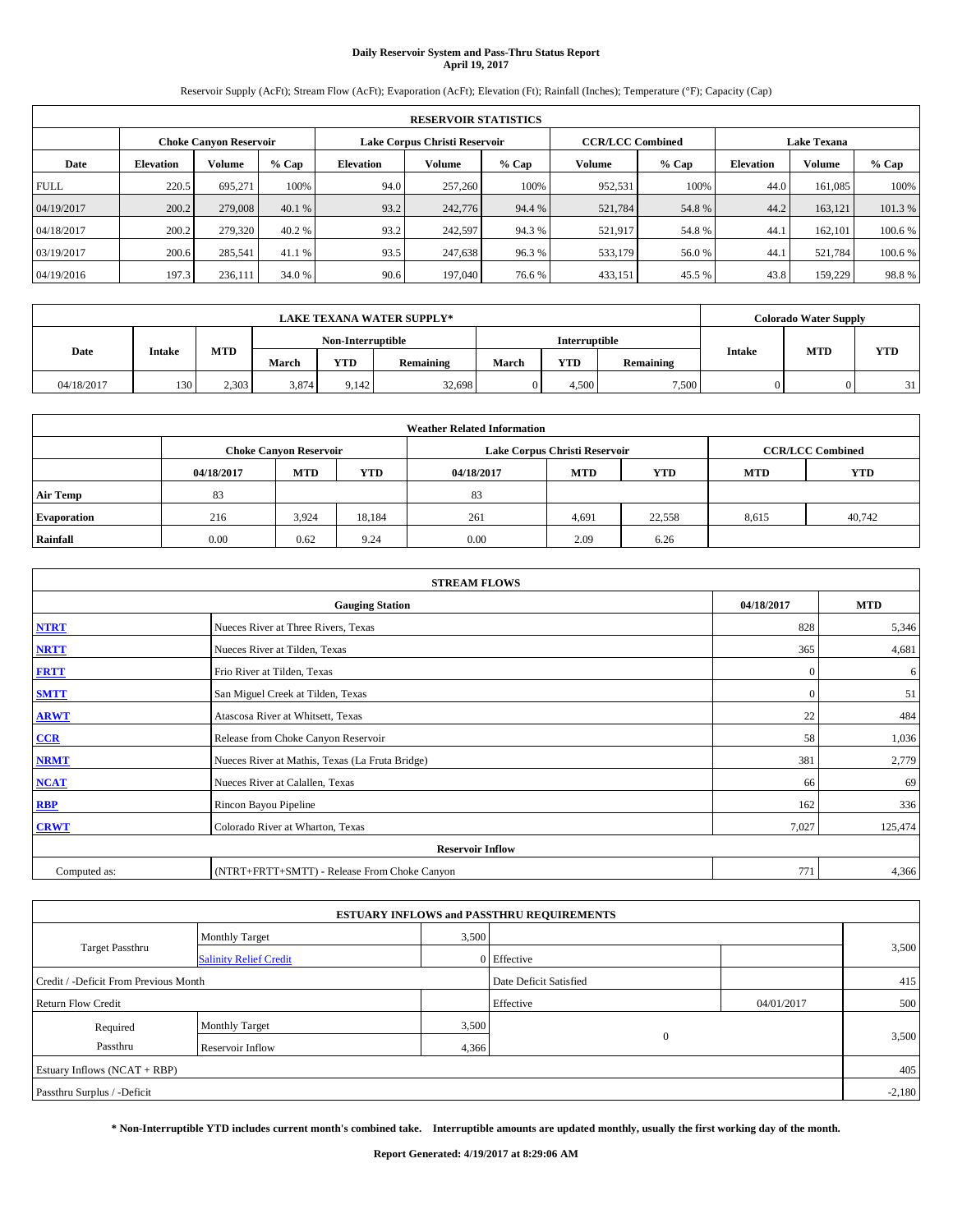## **Daily Reservoir System and Pass-Thru Status Report April 20, 2017**

Reservoir Supply (AcFt); Stream Flow (AcFt); Evaporation (AcFt); Elevation (Ft); Rainfall (Inches); Temperature (°F); Capacity (Cap)

|             | <b>RESERVOIR STATISTICS</b> |                        |         |                  |                               |         |                                               |         |                  |               |         |
|-------------|-----------------------------|------------------------|---------|------------------|-------------------------------|---------|-----------------------------------------------|---------|------------------|---------------|---------|
|             |                             | Choke Canvon Reservoir |         |                  | Lake Corpus Christi Reservoir |         | <b>CCR/LCC Combined</b><br><b>Lake Texana</b> |         |                  |               |         |
| Date        | <b>Elevation</b>            | Volume                 | $%$ Cap | <b>Elevation</b> | Volume                        | $%$ Cap | <b>Volume</b>                                 | $%$ Cap | <b>Elevation</b> | <b>Volume</b> | % Cap   |
| <b>FULL</b> | 220.5                       | 695.271                | 100%    | 94.0             | 257,260                       | 100%    | 952,531                                       | 100%    | 44.0             | 161.085       | 100%    |
| 04/20/2017  | 200.1                       | 277,312                | 39.9 %  | 93.2             | 242,059                       | 94.1 %  | 519,371                                       | 54.5 %  | 44.1             | 162,101       | 100.6 % |
| 04/19/2017  | 200.2                       | 279,008                | 40.1 %  | 93.2             | 242,776                       | 94.4 %  | 521,784                                       | 54.8%   | 44.2             | 163,121       | 101.3 % |
| 03/20/2017  | 200.7                       | 286,322                | 41.2 %  | 93.5             | 247,457                       | 96.2%   | 533,779                                       | 56.0%   | 44.1             | 519.371       | 100.6 % |
| 04/20/2016  | 197.3                       | 237,066                | 34.1 %  | 90.6             | 196,531                       | 76.4 %  | 433,597                                       | 45.5 %  | 44.              | 162,101       | 100.6 % |

|            | <b>LAKE TEXANA WATER SUPPLY*</b> |            |                   |            |           |                      |            |           |        | <b>Colorado Water Supply</b> |            |
|------------|----------------------------------|------------|-------------------|------------|-----------|----------------------|------------|-----------|--------|------------------------------|------------|
|            |                                  |            | Non-Interruptible |            |           | <b>Interruptible</b> |            |           |        |                              |            |
| Date       | <b>Intake</b>                    | <b>MTD</b> | March             | <b>YTD</b> | Remaining | March                | <b>YTD</b> | Remaining | Intake | <b>MTD</b>                   | <b>YTD</b> |
| 04/19/2017 | 131                              | 2.434      | 3,874             | 9,273      | 32,567    |                      | 4.500      | 7.500     |        |                              | 21         |

|                    | <b>Weather Related Information</b>                                                             |                               |        |      |                               |                         |       |            |  |  |  |  |
|--------------------|------------------------------------------------------------------------------------------------|-------------------------------|--------|------|-------------------------------|-------------------------|-------|------------|--|--|--|--|
|                    |                                                                                                | <b>Choke Canyon Reservoir</b> |        |      | Lake Corpus Christi Reservoir | <b>CCR/LCC Combined</b> |       |            |  |  |  |  |
|                    | <b>MTD</b><br><b>YTD</b><br><b>MTD</b><br><b>YTD</b><br><b>MTD</b><br>04/19/2017<br>04/19/2017 |                               |        |      |                               |                         |       | <b>YTD</b> |  |  |  |  |
| <b>Air Temp</b>    | 85                                                                                             |                               |        | 87   |                               |                         |       |            |  |  |  |  |
| <b>Evaporation</b> | 215                                                                                            | 4,139                         | 18,399 | 261  | 4,952                         | 22,819                  | 9,091 | 41,218     |  |  |  |  |
| Rainfall           | 0.00                                                                                           | 0.62                          | 9.24   | 0.00 | 2.09                          | 6.26                    |       |            |  |  |  |  |

| <b>STREAM FLOWS</b> |                                                 |              |            |  |  |  |  |  |
|---------------------|-------------------------------------------------|--------------|------------|--|--|--|--|--|
|                     | <b>Gauging Station</b>                          | 04/19/2017   | <b>MTD</b> |  |  |  |  |  |
| <b>NTRT</b>         | Nueces River at Three Rivers, Texas             | 429          | 5,774      |  |  |  |  |  |
| <b>NRTT</b>         | Nueces River at Tilden, Texas                   | 653          | 5,334      |  |  |  |  |  |
| <b>FRTT</b>         | Frio River at Tilden, Texas                     | $\mathbf{0}$ | 7          |  |  |  |  |  |
| <b>SMTT</b>         | San Miguel Creek at Tilden, Texas               | $\mathbf{0}$ | 51         |  |  |  |  |  |
| <b>ARWT</b>         | Atascosa River at Whitsett, Texas               | 22           | 506        |  |  |  |  |  |
| $CCR$               | Release from Choke Canyon Reservoir             | 58           | 1,094      |  |  |  |  |  |
| <b>NRMT</b>         | Nueces River at Mathis, Texas (La Fruta Bridge) | 304          | 3,083      |  |  |  |  |  |
| <b>NCAT</b>         | Nueces River at Calallen, Texas                 | 268          | 337        |  |  |  |  |  |
| RBP                 | Rincon Bayou Pipeline                           | 198          | 533        |  |  |  |  |  |
| <b>CRWT</b>         | Colorado River at Wharton, Texas                | 16,813       | 142,287    |  |  |  |  |  |
|                     | <b>Reservoir Inflow</b>                         |              |            |  |  |  |  |  |
| Computed as:        | (NTRT+FRTT+SMTT) - Release From Choke Canyon    |              |            |  |  |  |  |  |

|                                       |                               |       | <b>ESTUARY INFLOWS and PASSTHRU REQUIREMENTS</b> |            |          |
|---------------------------------------|-------------------------------|-------|--------------------------------------------------|------------|----------|
|                                       | <b>Monthly Target</b>         | 3,500 |                                                  |            |          |
| <b>Target Passthru</b>                | <b>Salinity Relief Credit</b> |       | 0 Effective                                      |            | 3,500    |
| Credit / -Deficit From Previous Month |                               |       | Date Deficit Satisfied                           |            | 415      |
| <b>Return Flow Credit</b>             |                               |       | Effective                                        | 04/01/2017 | 500      |
| Required                              | <b>Monthly Target</b>         | 3,500 |                                                  |            |          |
| Passthru                              | Reservoir Inflow              | 4,738 | $\Omega$                                         |            | 3,500    |
| Estuary Inflows $(NCAT + RBP)$        |                               |       |                                                  |            | 871      |
| Passthru Surplus / -Deficit           |                               |       |                                                  |            | $-1,714$ |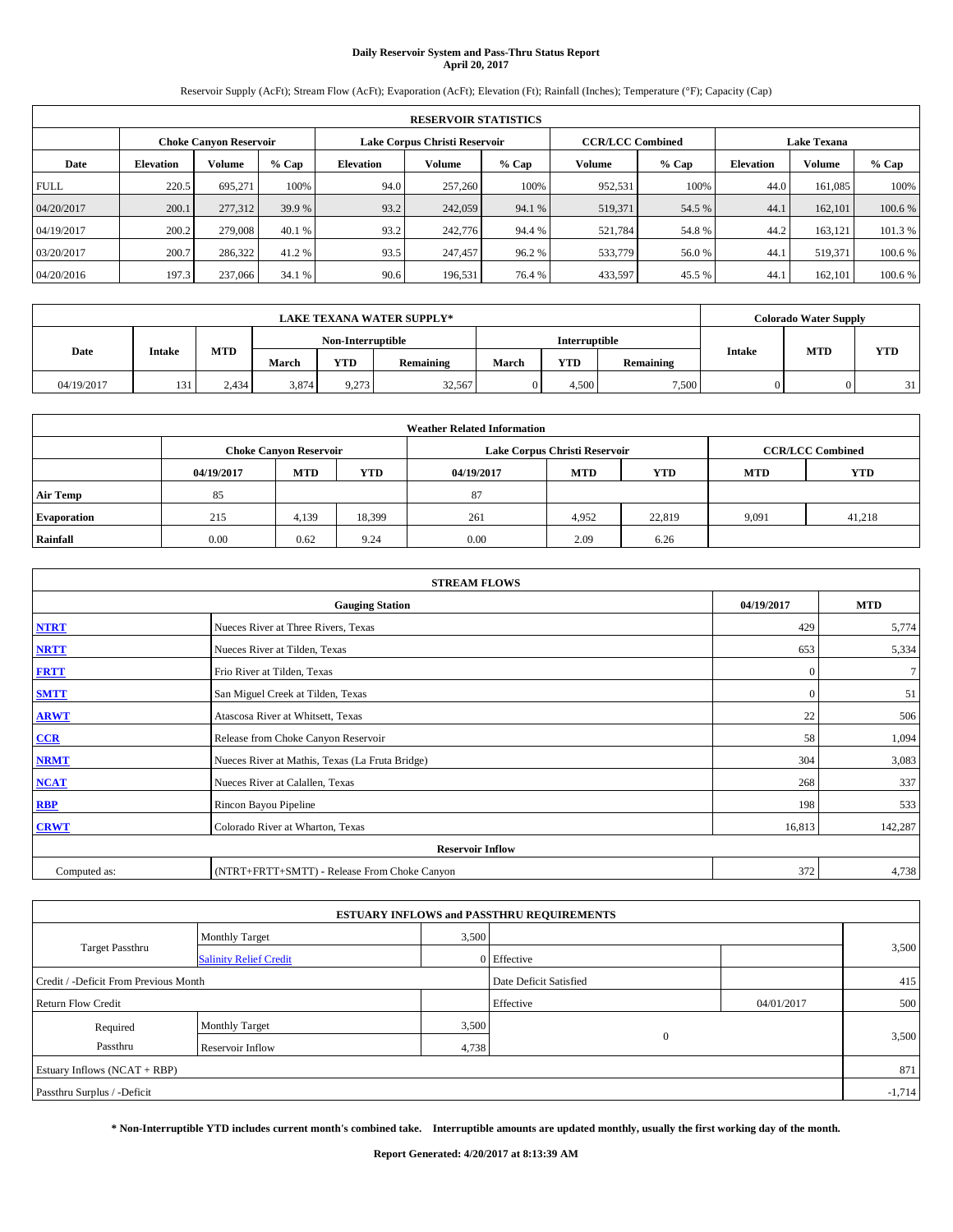## **Daily Reservoir System and Pass-Thru Status Report April 21, 2017**

Reservoir Supply (AcFt); Stream Flow (AcFt); Evaporation (AcFt); Elevation (Ft); Rainfall (Inches); Temperature (°F); Capacity (Cap)

|                                                         | <b>RESERVOIR STATISTICS</b> |         |         |                  |         |                         |               |                    |                  |               |         |  |  |
|---------------------------------------------------------|-----------------------------|---------|---------|------------------|---------|-------------------------|---------------|--------------------|------------------|---------------|---------|--|--|
| Lake Corpus Christi Reservoir<br>Choke Canvon Reservoir |                             |         |         |                  |         | <b>CCR/LCC Combined</b> |               | <b>Lake Texana</b> |                  |               |         |  |  |
| Date                                                    | <b>Elevation</b>            | Volume  | $%$ Cap | <b>Elevation</b> | Volume  | $%$ Cap                 | <b>Volume</b> | $%$ Cap            | <b>Elevation</b> | <b>Volume</b> | % Cap   |  |  |
| <b>FULL</b>                                             | 220.5                       | 695.271 | 100%    | 94.0             | 257,260 | 100%                    | 952,531       | 100%               | 44.0             | 161.085       | 100%    |  |  |
| 04/21/2017                                              | 200.1                       | 276,850 | 39.8 %  | 93.2             | 242,238 | 94.2 %                  | 519,088       | 54.5 %             | 44.1             | 162,101       | 100.6 % |  |  |
| 04/20/2017                                              | 200.1                       | 277,312 | 39.9 %  | 93.2             | 242,059 | 94.1 %                  | 519,371       | 54.5 %             | 44.              | 162,101       | 100.6 % |  |  |
| 03/21/2017                                              | 200.7                       | 286,478 | 41.2 %  | 93.5             | 247,277 | 96.1 %                  | 533,755       | 56.0%              | 44.              | 519,088       | 100.6 % |  |  |
| 04/21/2016                                              | 197.3                       | 236,795 | 34.1 %  | 90.5             | 196,023 | 76.2 %                  | 432,818       | 45.4 %             | 44.              | 162,101       | 100.6 % |  |  |

|            | <b>LAKE TEXANA WATER SUPPLY*</b> |            |       |                   |           |                      |            |           |        | <b>Colorado Water Supply</b> |            |
|------------|----------------------------------|------------|-------|-------------------|-----------|----------------------|------------|-----------|--------|------------------------------|------------|
|            |                                  |            |       | Non-Interruptible |           | <b>Interruptible</b> |            |           |        |                              |            |
| Date       | <b>Intake</b>                    | <b>MTD</b> | March | <b>YTD</b>        | Remaining | March                | <b>YTD</b> | Remaining | Intake | <b>MTD</b>                   | <b>YTD</b> |
| 04/20/2017 | 131                              | 2,565      | 3,874 | 9.404             | 32,436    |                      | 4,500      | 7.500     |        |                              | 31         |

|                    | <b>Weather Related Information</b>                                                             |                               |        |      |                               |                         |       |        |  |  |  |  |
|--------------------|------------------------------------------------------------------------------------------------|-------------------------------|--------|------|-------------------------------|-------------------------|-------|--------|--|--|--|--|
|                    |                                                                                                | <b>Choke Canyon Reservoir</b> |        |      | Lake Corpus Christi Reservoir | <b>CCR/LCC Combined</b> |       |        |  |  |  |  |
|                    | <b>MTD</b><br><b>YTD</b><br>04/20/2017<br><b>MTD</b><br><b>YTD</b><br><b>MTD</b><br>04/20/2017 |                               |        |      |                               |                         |       |        |  |  |  |  |
| <b>Air Temp</b>    | 88                                                                                             |                               |        | 86   |                               |                         |       |        |  |  |  |  |
| <b>Evaporation</b> | 242                                                                                            | 4,381                         | 18,641 | 209  | 5,161                         | 23,028                  | 9,542 | 41,669 |  |  |  |  |
| Rainfall           | 0.00                                                                                           | 0.62                          | 9.24   | 0.00 | 2.09                          | 6.26                    |       |        |  |  |  |  |

| <b>STREAM FLOWS</b> |                                                 |              |            |  |  |  |  |  |
|---------------------|-------------------------------------------------|--------------|------------|--|--|--|--|--|
|                     | <b>Gauging Station</b>                          | 04/20/2017   | <b>MTD</b> |  |  |  |  |  |
| <b>NTRT</b>         | Nueces River at Three Rivers, Texas             | 627          | 6,402      |  |  |  |  |  |
| <b>NRTT</b>         | Nueces River at Tilden, Texas                   | 915          | 6,249      |  |  |  |  |  |
| <b>FRTT</b>         | Frio River at Tilden, Texas                     | $\mathbf{0}$ | 7          |  |  |  |  |  |
| <b>SMTT</b>         | San Miguel Creek at Tilden, Texas               | $\mathbf{0}$ | 51         |  |  |  |  |  |
| <b>ARWT</b>         | Atascosa River at Whitsett, Texas               | 30           | 536        |  |  |  |  |  |
| $CCR$               | Release from Choke Canyon Reservoir             | 58           | 1,151      |  |  |  |  |  |
| <b>NRMT</b>         | Nueces River at Mathis, Texas (La Fruta Bridge) | 302          | 3,384      |  |  |  |  |  |
| <b>NCAT</b>         | Nueces River at Calallen, Texas                 | 93           | 431        |  |  |  |  |  |
| RBP                 | Rincon Bayou Pipeline                           | 186          | 720        |  |  |  |  |  |
| <b>CRWT</b>         | Colorado River at Wharton, Texas                | 14,709       | 156,996    |  |  |  |  |  |
|                     | <b>Reservoir Inflow</b>                         |              |            |  |  |  |  |  |
| Computed as:        | (NTRT+FRTT+SMTT) - Release From Choke Canyon    |              |            |  |  |  |  |  |

|                                       |                               |       | <b>ESTUARY INFLOWS and PASSTHRU REQUIREMENTS</b> |            |          |  |
|---------------------------------------|-------------------------------|-------|--------------------------------------------------|------------|----------|--|
|                                       | <b>Monthly Target</b>         | 3,500 |                                                  |            |          |  |
| <b>Target Passthru</b>                | <b>Salinity Relief Credit</b> |       | 0 Effective                                      |            | 3,500    |  |
| Credit / -Deficit From Previous Month |                               |       | Date Deficit Satisfied                           |            | 415      |  |
| <b>Return Flow Credit</b>             |                               |       | Effective                                        | 04/01/2017 | 500      |  |
| Required                              | <b>Monthly Target</b>         | 3,500 |                                                  |            |          |  |
| Passthru                              | Reservoir Inflow              | 5,308 | $\Omega$                                         |            | 3,500    |  |
| Estuary Inflows $(NCAT + RBP)$        |                               |       |                                                  |            | 1,150    |  |
| Passthru Surplus / -Deficit           |                               |       |                                                  |            | $-1,435$ |  |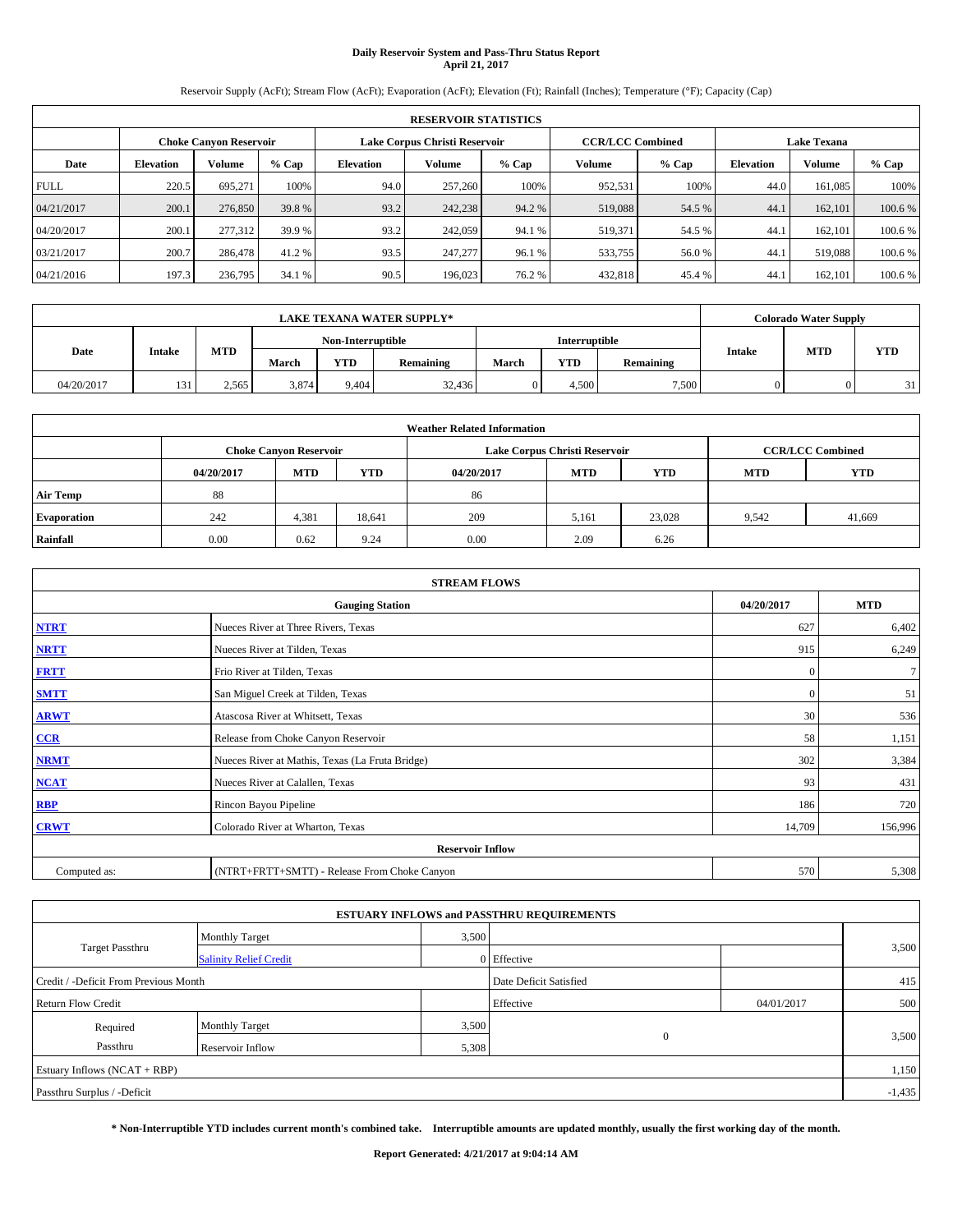## **Daily Reservoir System and Pass-Thru Status Report April 22, 2017**

Reservoir Supply (AcFt); Stream Flow (AcFt); Evaporation (AcFt); Elevation (Ft); Rainfall (Inches); Temperature (°F); Capacity (Cap)

|                                                         | <b>RESERVOIR STATISTICS</b> |         |         |                  |         |                         |               |                    |                  |               |         |  |  |
|---------------------------------------------------------|-----------------------------|---------|---------|------------------|---------|-------------------------|---------------|--------------------|------------------|---------------|---------|--|--|
| Lake Corpus Christi Reservoir<br>Choke Canvon Reservoir |                             |         |         |                  |         | <b>CCR/LCC Combined</b> |               | <b>Lake Texana</b> |                  |               |         |  |  |
| Date                                                    | <b>Elevation</b>            | Volume  | $%$ Cap | <b>Elevation</b> | Volume  | $%$ Cap                 | <b>Volume</b> | $%$ Cap            | <b>Elevation</b> | <b>Volume</b> | % Cap   |  |  |
| <b>FULL</b>                                             | 220.5                       | 695.271 | 100%    | 94.0             | 257,260 | 100%                    | 952,531       | 100%               | 44.0             | 161.085       | 100%    |  |  |
| 04/22/2017                                              | 200.2                       | 277,927 | 40.0 %  | 93.2             | 242,238 | 94.2 %                  | 520,165       | 54.6 %             | 44.1             | 162,101       | 100.6 % |  |  |
| 04/21/2017                                              | 200.1                       | 276,850 | 39.8 %  | 93.2             | 242,238 | 94.2 %                  | 519,088       | 54.5 %             | 44.              | 162,101       | 100.6 % |  |  |
| 03/22/2017                                              | 200.7                       | 286,322 | 41.2 %  | 93.4             | 246,916 | 96.0%                   | 533,238       | 56.0%              | 44.              | 520.165       | 100.6 % |  |  |
| 04/22/2016                                              | 197.2                       | 235,698 | 33.9 %  | 90.5             | 196,023 | 76.2 %                  | 431,721       | 45.3%              | 44.2             | 163,121       | 101.3 % |  |  |

|            |               |            |       |                   | <b>LAKE TEXANA WATER SUPPLY*</b> |                      |            |           | <b>Colorado Water Supply</b> |            |
|------------|---------------|------------|-------|-------------------|----------------------------------|----------------------|------------|-----------|------------------------------|------------|
|            |               |            |       | Non-Interruptible |                                  | <b>Interruptible</b> |            |           |                              |            |
| Date       | <b>Intake</b> | <b>MTD</b> | March | <b>YTD</b>        | Remaining                        | March                | <b>YTD</b> | Remaining | <b>MTD</b><br>Intake         | <b>YTD</b> |
| 04/21/2017 | 131           | 2,696      | 3,874 | 9,535             | 32,305                           |                      | 4.500      | 7.500     |                              | 21         |

|                    | <b>Weather Related Information</b> |                                                                                  |        |      |                               |                         |        |        |  |  |  |  |
|--------------------|------------------------------------|----------------------------------------------------------------------------------|--------|------|-------------------------------|-------------------------|--------|--------|--|--|--|--|
|                    |                                    | <b>Choke Canyon Reservoir</b>                                                    |        |      | Lake Corpus Christi Reservoir | <b>CCR/LCC Combined</b> |        |        |  |  |  |  |
|                    | 04/21/2017                         | <b>YTD</b><br><b>MTD</b><br><b>MTD</b><br><b>YTD</b><br><b>MTD</b><br>04/21/2017 |        |      |                               |                         |        |        |  |  |  |  |
| <b>Air Temp</b>    | 90                                 |                                                                                  |        | 89   |                               |                         |        |        |  |  |  |  |
| <b>Evaporation</b> | 260                                | 4,641                                                                            | 18,901 | 387  | 5,548                         | 23,415                  | 10,189 | 42,316 |  |  |  |  |
| Rainfall           | 0.00                               | 0.62                                                                             | 9.24   | 0.00 | 2.09                          | 6.26                    |        |        |  |  |  |  |

| <b>STREAM FLOWS</b> |                                                 |              |         |  |  |  |  |  |  |  |
|---------------------|-------------------------------------------------|--------------|---------|--|--|--|--|--|--|--|
|                     | 04/21/2017                                      | <b>MTD</b>   |         |  |  |  |  |  |  |  |
| <b>NTRT</b>         | Nueces River at Three Rivers, Texas             |              |         |  |  |  |  |  |  |  |
| <b>NRTT</b>         | Nueces River at Tilden, Texas                   | 647          | 6,896   |  |  |  |  |  |  |  |
| <b>FRTT</b>         | Frio River at Tilden, Texas                     | $\mathbf{0}$ | 7       |  |  |  |  |  |  |  |
| <b>SMTT</b>         | San Miguel Creek at Tilden, Texas               | $\mathbf{0}$ | 51      |  |  |  |  |  |  |  |
| <b>ARWT</b>         | Atascosa River at Whitsett, Texas               | 34           | 570     |  |  |  |  |  |  |  |
| $CCR$               | Release from Choke Canyon Reservoir             | 58           | 1,209   |  |  |  |  |  |  |  |
| <b>NRMT</b>         | Nueces River at Mathis, Texas (La Fruta Bridge) | 302          | 3,686   |  |  |  |  |  |  |  |
| <b>NCAT</b>         | Nueces River at Calallen, Texas                 | 12           | 442     |  |  |  |  |  |  |  |
| RBP                 | Rincon Bayou Pipeline                           | 203          | 923     |  |  |  |  |  |  |  |
| <b>CRWT</b>         | Colorado River at Wharton, Texas                | 8,714        | 165,710 |  |  |  |  |  |  |  |
|                     |                                                 |              |         |  |  |  |  |  |  |  |
| Computed as:        | (NTRT+FRTT+SMTT) - Release From Choke Canyon    | 864          | 6,172   |  |  |  |  |  |  |  |

| <b>ESTUARY INFLOWS and PASSTHRU REQUIREMENTS</b> |                               |       |                        |            |          |  |  |  |  |  |
|--------------------------------------------------|-------------------------------|-------|------------------------|------------|----------|--|--|--|--|--|
|                                                  | <b>Monthly Target</b>         | 3,500 |                        |            |          |  |  |  |  |  |
| <b>Target Passthru</b>                           | <b>Salinity Relief Credit</b> |       | 0 Effective            |            | 3,500    |  |  |  |  |  |
| Credit / -Deficit From Previous Month            |                               |       | Date Deficit Satisfied |            | 415      |  |  |  |  |  |
| <b>Return Flow Credit</b>                        |                               |       | Effective              | 04/01/2017 | 500      |  |  |  |  |  |
| Required                                         | <b>Monthly Target</b>         | 3,500 |                        |            |          |  |  |  |  |  |
| Passthru                                         | Reservoir Inflow              | 6,172 | $\Omega$               |            | 3,500    |  |  |  |  |  |
| Estuary Inflows $(NCAT + RBP)$                   |                               |       |                        |            |          |  |  |  |  |  |
| Passthru Surplus / -Deficit                      |                               |       |                        |            | $-1,220$ |  |  |  |  |  |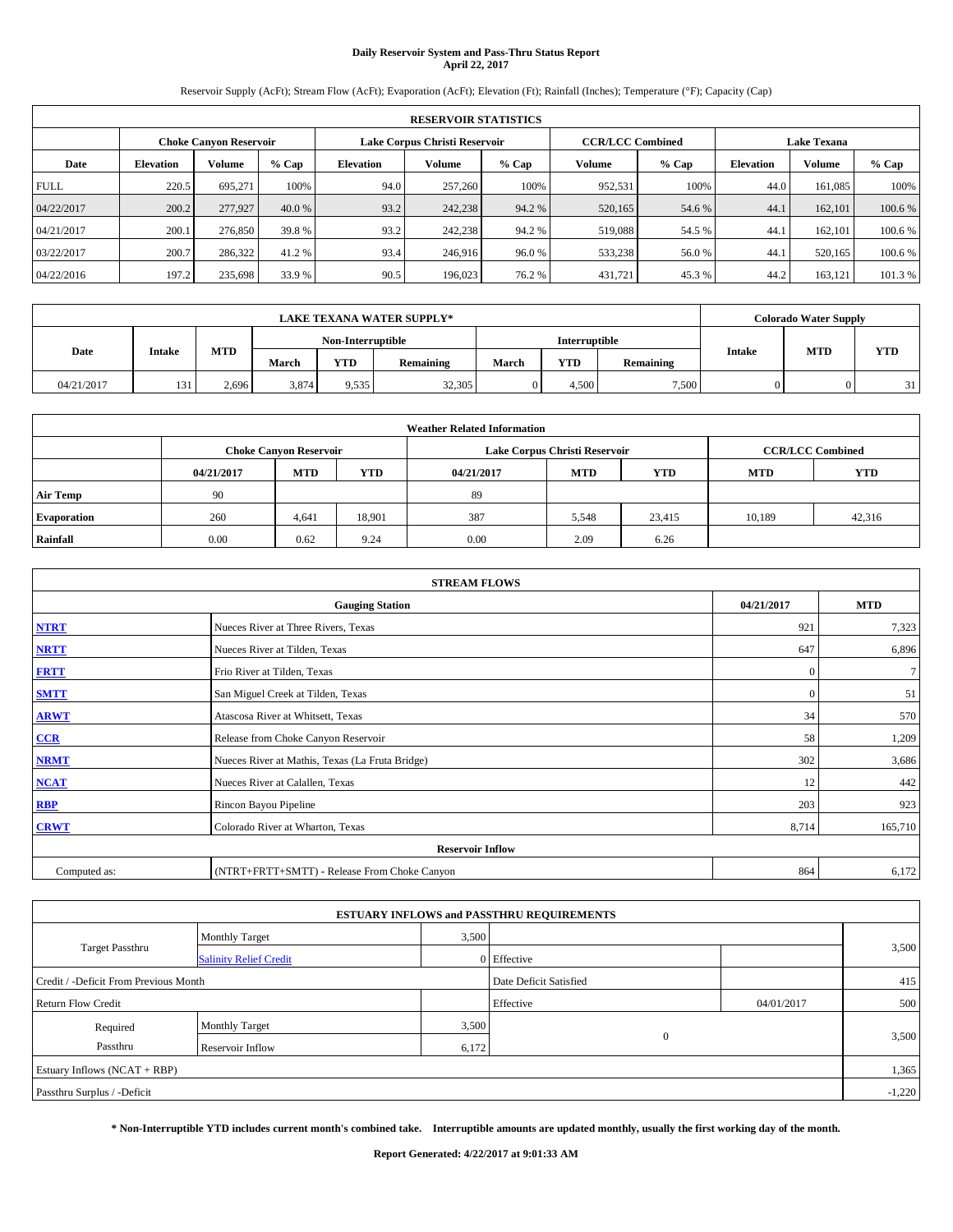## **Daily Reservoir System and Pass-Thru Status Report April 23, 2017**

Reservoir Supply (AcFt); Stream Flow (AcFt); Evaporation (AcFt); Elevation (Ft); Rainfall (Inches); Temperature (°F); Capacity (Cap)

|             | <b>RESERVOIR STATISTICS</b> |                        |         |                  |                               |         |                         |         |                  |                    |         |  |
|-------------|-----------------------------|------------------------|---------|------------------|-------------------------------|---------|-------------------------|---------|------------------|--------------------|---------|--|
|             |                             | Choke Canvon Reservoir |         |                  | Lake Corpus Christi Reservoir |         | <b>CCR/LCC Combined</b> |         |                  | <b>Lake Texana</b> |         |  |
| Date        | <b>Elevation</b>            | Volume                 | $%$ Cap | <b>Elevation</b> | Volume                        | $%$ Cap | <b>Volume</b>           | $%$ Cap | <b>Elevation</b> | <b>Volume</b>      | % Cap   |  |
| <b>FULL</b> | 220.5                       | 695.271                | 100%    | 94.0             | 257,260                       | 100%    | 952,531                 | 100%    | 44.0             | 161.085            | 100%    |  |
| 04/23/2017  | 200.1                       | 276,697                | 39.8 %  | 93.2             | 243,495                       | 94.6 %  | 520,192                 | 54.6 %  | 44.1             | 162,101            | 100.6 % |  |
| 04/22/2017  | 200.2                       | 277,927                | 40.0%   | 93.2             | 242,238                       | 94.2 %  | 520,165                 | 54.6 %  | 44.              | 162,101            | 100.6 % |  |
| 03/23/2017  | 200.6                       | 284,605                | 40.9 %  | 93.4             | 246,735                       | 95.9%   | 531,340                 | 55.8%   | 44.1             | 520.192            | 100.6 % |  |
| 04/23/2016  | 197.3                       | 236,249                | 34.0 %  | 90.5             | 195,347                       | 75.9%   | 431,596                 | 45.3%   | 44.2             | 163,121            | 101.3 % |  |

| <b>LAKE TEXANA WATER SUPPLY*</b> |                   |            |       |            |           |                      |            | <b>Colorado Water Supply</b> |        |            |            |
|----------------------------------|-------------------|------------|-------|------------|-----------|----------------------|------------|------------------------------|--------|------------|------------|
|                                  | Non-Interruptible |            |       |            |           | <b>Interruptible</b> |            |                              |        |            |            |
| Date                             | <b>Intake</b>     | <b>MTD</b> | March | <b>YTD</b> | Remaining | March                | <b>YTD</b> | Remaining                    | Intake | <b>MTD</b> | <b>YTD</b> |
| 04/22/2017                       | 132               | 2.827      | 3,874 | 9.667      | 32,173    |                      | 4.500      | 7.500                        |        |            | 21         |

| <b>Weather Related Information</b> |            |                               |            |            |                               |                         |            |            |  |  |  |
|------------------------------------|------------|-------------------------------|------------|------------|-------------------------------|-------------------------|------------|------------|--|--|--|
|                                    |            | <b>Choke Canyon Reservoir</b> |            |            | Lake Corpus Christi Reservoir | <b>CCR/LCC Combined</b> |            |            |  |  |  |
|                                    | 04/22/2017 | <b>MTD</b>                    | <b>YTD</b> | 04/22/2017 | <b>MTD</b>                    | <b>YTD</b>              | <b>MTD</b> | <b>YTD</b> |  |  |  |
| <b>Air Temp</b>                    | 81         |                               |            | 85         |                               |                         |            |            |  |  |  |
| <b>Evaporation</b>                 | 322        | 4,963                         | 19.223     | 335        | 5,883                         | 23,750                  | 10.846     | 42,973     |  |  |  |
| Rainfall                           | 0.00       | 0.62                          | 9.24       | 0.00       | 2.09                          | 6.26                    |            |            |  |  |  |

| <b>STREAM FLOWS</b> |                                                 |              |         |  |  |  |  |  |  |
|---------------------|-------------------------------------------------|--------------|---------|--|--|--|--|--|--|
|                     | <b>Gauging Station</b>                          |              |         |  |  |  |  |  |  |
| <b>NTRT</b>         | Nueces River at Three Rivers, Texas             |              |         |  |  |  |  |  |  |
| <b>NRTT</b>         | Nueces River at Tilden, Texas                   | 520          | 7,416   |  |  |  |  |  |  |
| <b>FRTT</b>         | Frio River at Tilden, Texas                     | $\mathbf{0}$ | 8       |  |  |  |  |  |  |
| <b>SMTT</b>         | San Miguel Creek at Tilden, Texas               | $\mathbf{0}$ | 51      |  |  |  |  |  |  |
| <b>ARWT</b>         | Atascosa River at Whitsett, Texas               | 32           | 601     |  |  |  |  |  |  |
| $CCR$               | Release from Choke Canyon Reservoir             | 58           | 1,266   |  |  |  |  |  |  |
| <b>NRMT</b>         | Nueces River at Mathis, Texas (La Fruta Bridge) | 304          | 3,990   |  |  |  |  |  |  |
| <b>NCAT</b>         | Nueces River at Calallen, Texas                 | $\mathbf{0}$ | 442     |  |  |  |  |  |  |
| RBP                 | Rincon Bayou Pipeline                           | 192          | 1,115   |  |  |  |  |  |  |
| <b>CRWT</b>         | Colorado River at Wharton, Texas                | 6,213        | 171,923 |  |  |  |  |  |  |
|                     |                                                 |              |         |  |  |  |  |  |  |
| Computed as:        | (NTRT+FRTT+SMTT) - Release From Choke Canyon    | 689          | 6,862   |  |  |  |  |  |  |

| <b>ESTUARY INFLOWS and PASSTHRU REQUIREMENTS</b> |                               |       |                        |            |          |  |  |  |  |  |
|--------------------------------------------------|-------------------------------|-------|------------------------|------------|----------|--|--|--|--|--|
|                                                  | <b>Monthly Target</b>         | 3,500 |                        |            |          |  |  |  |  |  |
| <b>Target Passthru</b>                           | <b>Salinity Relief Credit</b> |       | 0 Effective            |            | 3,500    |  |  |  |  |  |
| Credit / -Deficit From Previous Month            |                               |       | Date Deficit Satisfied |            | 415      |  |  |  |  |  |
| <b>Return Flow Credit</b>                        |                               |       | Effective              | 04/01/2017 | 500      |  |  |  |  |  |
| Required                                         | <b>Monthly Target</b>         | 3,500 |                        |            |          |  |  |  |  |  |
| Passthru                                         | Reservoir Inflow              | 6,862 | $\Omega$               |            | 3,500    |  |  |  |  |  |
| Estuary Inflows $(NCAT + RBP)$                   |                               |       |                        |            |          |  |  |  |  |  |
| Passthru Surplus / -Deficit                      |                               |       |                        |            | $-1,028$ |  |  |  |  |  |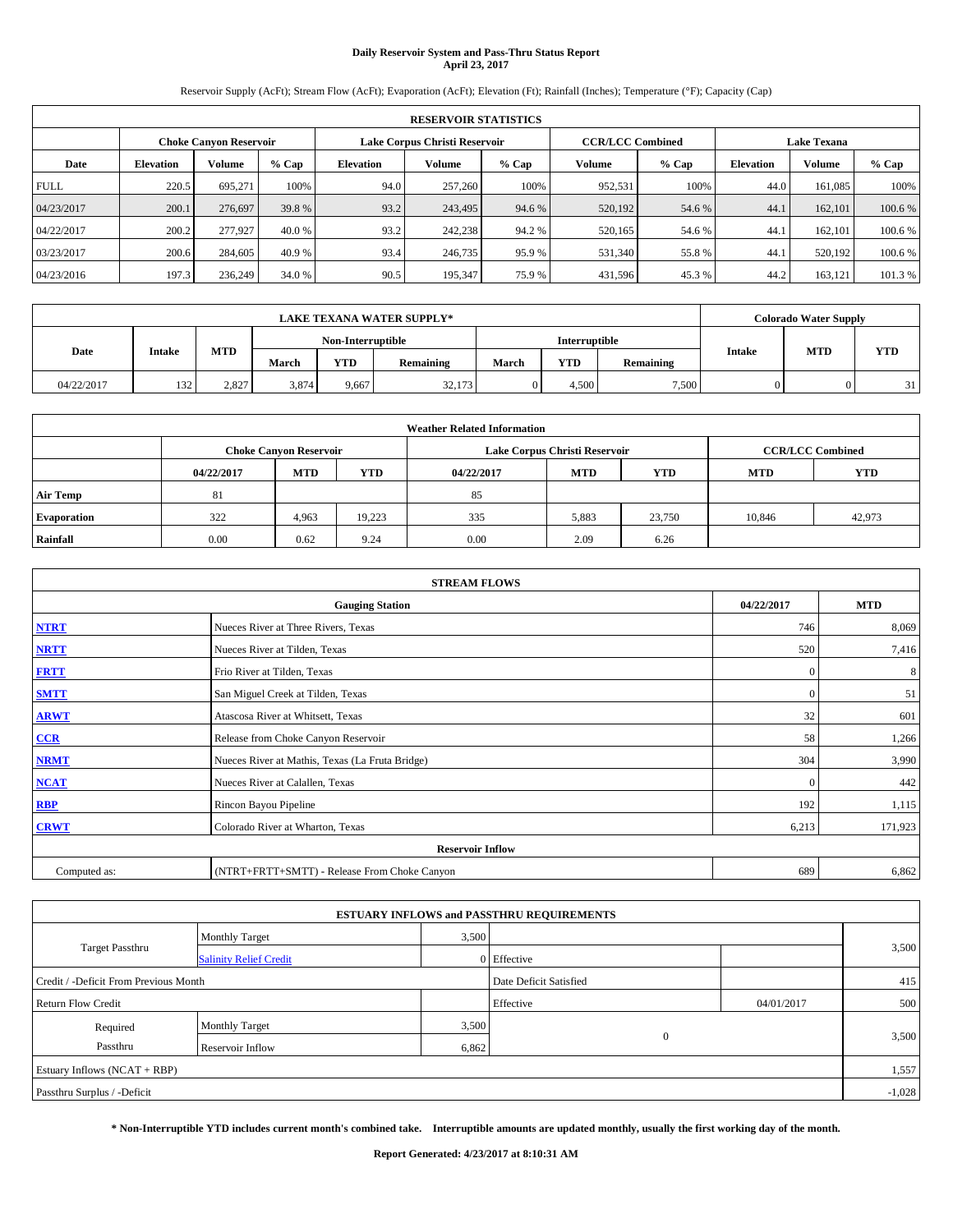## **Daily Reservoir System and Pass-Thru Status Report April 24, 2017**

Reservoir Supply (AcFt); Stream Flow (AcFt); Evaporation (AcFt); Elevation (Ft); Rainfall (Inches); Temperature (°F); Capacity (Cap)

|             | <b>RESERVOIR STATISTICS</b> |                               |         |                  |                               |         |                         |         |                  |                    |         |  |
|-------------|-----------------------------|-------------------------------|---------|------------------|-------------------------------|---------|-------------------------|---------|------------------|--------------------|---------|--|
|             |                             | <b>Choke Canvon Reservoir</b> |         |                  | Lake Corpus Christi Reservoir |         | <b>CCR/LCC Combined</b> |         |                  | <b>Lake Texana</b> |         |  |
| Date        | <b>Elevation</b>            | Volume                        | $%$ Cap | <b>Elevation</b> | Volume                        | $%$ Cap | Volume                  | $%$ Cap | <b>Elevation</b> | Volume             | % Cap   |  |
| <b>FULL</b> | 220.5                       | 695.271                       | 100%    | 94.0             | 257,260                       | 100%    | 952,531                 | 100%    | 44.0             | 161,085            | 100%    |  |
| 04/24/2017  | 200.1                       | 277,158                       | 39.9 %  | 93.1             | 241,700                       | 94.0 %  | 518,858                 | 54.5 %  | 44.1             | 162,101            | 100.6 % |  |
| 04/23/2017  | 200.1                       | 276,697                       | 39.8%   | 93.2             | 243,495                       | 94.6 %  | 520,192                 | 54.6 %  | 44.1             | 162,101            | 100.6%  |  |
| 03/24/2017  | 200.5                       | 283.980                       | 40.8%   | 93.3             | 244,754                       | 95.1 %  | 528,734                 | 55.5 %  | 44.1             | 518,858            | 100.6 % |  |
| 04/24/2016  | 197.2                       | 234,741                       | 33.8 %  | 90.5             | 194,840                       | 75.7 %  | 429,581                 | 45.1 %  | 44.2             | 163,121            | 101.3%  |  |

| <b>LAKE TEXANA WATER SUPPLY*</b> |     |       |                   |       |        |                      | <b>Colorado Water Supply</b> |            |       |            |           |       |            |           |        |            |            |
|----------------------------------|-----|-------|-------------------|-------|--------|----------------------|------------------------------|------------|-------|------------|-----------|-------|------------|-----------|--------|------------|------------|
|                                  |     |       | Non-Interruptible |       |        | <b>Interruptible</b> |                              |            |       |            |           |       |            |           |        |            |            |
| Date                             |     |       |                   |       |        |                      | <b>Intake</b>                | <b>MTD</b> | March | <b>YTD</b> | Remaining | March | <b>YTD</b> | Remaining | Intake | <b>MTD</b> | <b>YTD</b> |
| 04/23/2017                       | 132 | 2.959 | 3,874             | 9.798 | 32,042 |                      | 4,500                        | 7.500      |       |            | 31        |       |            |           |        |            |            |

| <b>Weather Related Information</b> |            |                               |            |            |                               |                         |            |            |  |  |  |
|------------------------------------|------------|-------------------------------|------------|------------|-------------------------------|-------------------------|------------|------------|--|--|--|
|                                    |            | <b>Choke Canyon Reservoir</b> |            |            | Lake Corpus Christi Reservoir | <b>CCR/LCC Combined</b> |            |            |  |  |  |
|                                    | 04/23/2017 | <b>MTD</b>                    | <b>YTD</b> | 04/23/2017 | <b>MTD</b>                    | <b>YTD</b>              | <b>MTD</b> | <b>YTD</b> |  |  |  |
| <b>Air Temp</b>                    | די         |                               |            | 76         |                               |                         |            |            |  |  |  |
| <b>Evaporation</b>                 | 314        | 5,277                         | 19,537     | 334        | 6,217                         | 24,084                  | 11,494     | 43,621     |  |  |  |
| Rainfall                           | 0.00       | 0.62                          | 9.24       | 0.00       | 2.09                          | 6.26                    |            |            |  |  |  |

| <b>STREAM FLOWS</b> |                                                 |              |         |  |  |  |  |  |  |  |
|---------------------|-------------------------------------------------|--------------|---------|--|--|--|--|--|--|--|
|                     | 04/23/2017                                      | <b>MTD</b>   |         |  |  |  |  |  |  |  |
| <b>NTRT</b>         | Nueces River at Three Rivers, Texas             |              |         |  |  |  |  |  |  |  |
| <b>NRTT</b>         | Nueces River at Tilden, Texas                   | 459          | 7,874   |  |  |  |  |  |  |  |
| <b>FRTT</b>         | Frio River at Tilden, Texas                     | $\mathbf{0}$ | 8       |  |  |  |  |  |  |  |
| <b>SMTT</b>         | San Miguel Creek at Tilden, Texas               | $\mathbf{0}$ | 51      |  |  |  |  |  |  |  |
| <b>ARWT</b>         | Atascosa River at Whitsett, Texas               | 28           | 629     |  |  |  |  |  |  |  |
| $CCR$               | Release from Choke Canyon Reservoir             | 58           | 1,324   |  |  |  |  |  |  |  |
| <b>NRMT</b>         | Nueces River at Mathis, Texas (La Fruta Bridge) | 308          | 4,298   |  |  |  |  |  |  |  |
| <b>NCAT</b>         | Nueces River at Calallen, Texas                 | $\theta$     | 442     |  |  |  |  |  |  |  |
| RBP                 | Rincon Bayou Pipeline                           | 189          | 1,304   |  |  |  |  |  |  |  |
| <b>CRWT</b>         | Colorado River at Wharton, Texas                | 5,320        | 177,243 |  |  |  |  |  |  |  |
|                     |                                                 |              |         |  |  |  |  |  |  |  |
| Computed as:        | (NTRT+FRTT+SMTT) - Release From Choke Canyon    |              |         |  |  |  |  |  |  |  |

| <b>ESTUARY INFLOWS and PASSTHRU REQUIREMENTS</b> |                               |                        |                |            |          |  |  |  |  |  |
|--------------------------------------------------|-------------------------------|------------------------|----------------|------------|----------|--|--|--|--|--|
|                                                  | <b>Monthly Target</b>         | 3,500                  |                |            |          |  |  |  |  |  |
| <b>Target Passthru</b>                           | <b>Salinity Relief Credit</b> |                        | 0 Effective    |            | 3,500    |  |  |  |  |  |
| Credit / -Deficit From Previous Month            |                               | Date Deficit Satisfied |                | 415        |          |  |  |  |  |  |
| <b>Return Flow Credit</b>                        |                               |                        | Effective      | 04/01/2017 | 500      |  |  |  |  |  |
| Required                                         | <b>Monthly Target</b>         | 3,500                  |                |            |          |  |  |  |  |  |
| Passthru                                         | Reservoir Inflow              | 7,380                  | $\overline{0}$ |            | 3,500    |  |  |  |  |  |
| Estuary Inflows (NCAT + RBP)                     |                               |                        |                |            | 1,746    |  |  |  |  |  |
| Passthru Surplus / -Deficit                      |                               |                        |                |            | $-0.839$ |  |  |  |  |  |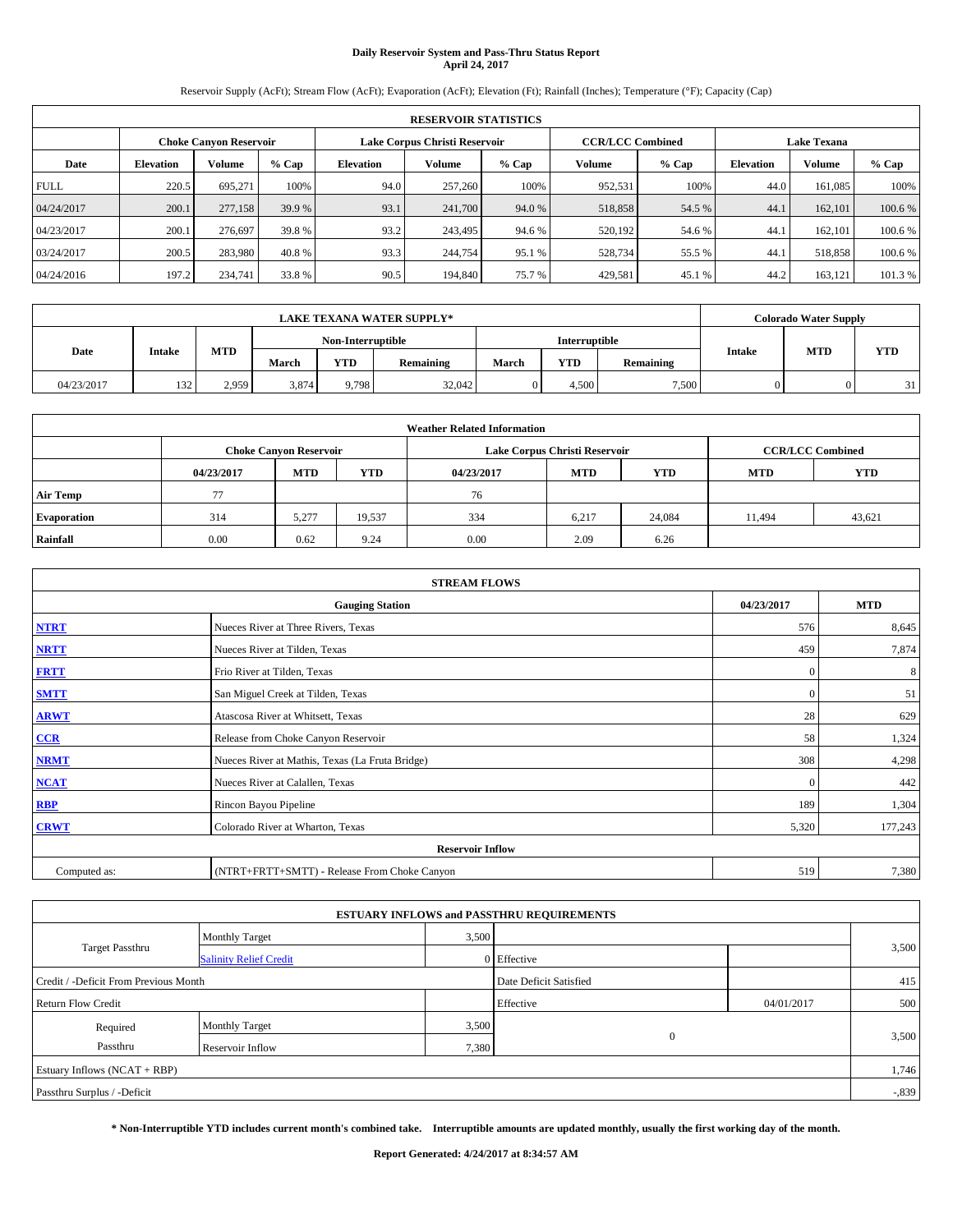## **Daily Reservoir System and Pass-Thru Status Report April 25, 2017**

Reservoir Supply (AcFt); Stream Flow (AcFt); Evaporation (AcFt); Elevation (Ft); Rainfall (Inches); Temperature (°F); Capacity (Cap)

|             | <b>RESERVOIR STATISTICS</b> |                        |        |                  |                               |         |                         |         |                  |                    |         |  |
|-------------|-----------------------------|------------------------|--------|------------------|-------------------------------|---------|-------------------------|---------|------------------|--------------------|---------|--|
|             |                             | Choke Canvon Reservoir |        |                  | Lake Corpus Christi Reservoir |         | <b>CCR/LCC Combined</b> |         |                  | <b>Lake Texana</b> |         |  |
| Date        | <b>Elevation</b>            | $%$ Cap<br>Volume      |        | <b>Elevation</b> | Volume                        | $%$ Cap | Volume                  | $%$ Cap | <b>Elevation</b> | <b>Volume</b>      | % Cap   |  |
| <b>FULL</b> | 220.5                       | 695.271                | 100%   | 94.0             | 257,260                       | 100%    | 952,531                 | 100%    | 44.0             | 161.085            | 100%    |  |
| 04/25/2017  | 200.0                       | 275,317                | 39.6 % | 93.1             | 240,983                       | 93.7 %  | 516,300                 | 54.2 %  | 44.1             | 162,101            | 100.6 % |  |
| 04/24/2017  | 200.1                       | 277.158                | 39.9 % | 93.1             | 241,700                       | 94.0 %  | 518,858                 | 54.5 %  | 44.              | 162,101            | 100.6 % |  |
| 03/25/2017  | 200.6                       | 284.761                | 41.0 % | 93.4             | 246,014                       | 95.6 %  | 530,775                 | 55.7 %  | 44.0             | 516,300            | 100.0%  |  |
| 04/25/2016  | 197.2                       | 234,470                | 33.7 % | 90.5             | 195,009                       | 75.8%   | 429,479                 | 45.1 %  | 44.2             | 163,121            | 101.3 % |  |

|            | <b>LAKE TEXANA WATER SUPPLY*</b> |            |       |                   |           |                      |            |           |        | <b>Colorado Water Supply</b> |            |  |
|------------|----------------------------------|------------|-------|-------------------|-----------|----------------------|------------|-----------|--------|------------------------------|------------|--|
|            | <b>Intake</b>                    |            |       | Non-Interruptible |           | <b>Interruptible</b> |            |           |        |                              |            |  |
| Date       |                                  | <b>MTD</b> | March | <b>YTD</b>        | Remaining | March                | <b>YTD</b> | Remaining | Intake | <b>MTD</b>                   | <b>YTD</b> |  |
| 04/24/2017 | 132                              | 3,091      | 3,874 | 9.930             | 31,910    |                      | 4.500      | 7.500     |        |                              | 31         |  |

| <b>Weather Related Information</b> |            |                               |            |            |                                                      |                         |        |        |  |  |
|------------------------------------|------------|-------------------------------|------------|------------|------------------------------------------------------|-------------------------|--------|--------|--|--|
|                                    |            | <b>Choke Canyon Reservoir</b> |            |            | Lake Corpus Christi Reservoir                        | <b>CCR/LCC Combined</b> |        |        |  |  |
|                                    | 04/24/2017 | <b>MTD</b>                    | <b>YTD</b> | 04/24/2017 | <b>MTD</b><br><b>MTD</b><br><b>YTD</b><br><b>YTD</b> |                         |        |        |  |  |
| <b>Air Temp</b>                    | 83         |                               |            | 82         |                                                      |                         |        |        |  |  |
| <b>Evaporation</b>                 | 285        | 5,562                         | 19,822     | 376        | 6,593                                                | 24,460                  | 12,155 | 44,282 |  |  |
| Rainfall                           | 0.00       | 0.62                          | 9.24       | 0.00       | 2.09                                                 | 6.26                    |        |        |  |  |

| <b>STREAM FLOWS</b> |                                                 |              |            |  |  |  |  |  |  |
|---------------------|-------------------------------------------------|--------------|------------|--|--|--|--|--|--|
|                     | <b>Gauging Station</b>                          | 04/24/2017   | <b>MTD</b> |  |  |  |  |  |  |
| <b>NTRT</b>         | Nueces River at Three Rivers, Texas             | 510          | 9,155      |  |  |  |  |  |  |
| <b>NRTT</b>         | Nueces River at Tilden, Texas                   | 324          | 8,198      |  |  |  |  |  |  |
| <b>FRTT</b>         | Frio River at Tilden, Texas                     |              | 9          |  |  |  |  |  |  |
| <b>SMTT</b>         | San Miguel Creek at Tilden, Texas               | $\mathbf{0}$ | 51         |  |  |  |  |  |  |
| <b>ARWT</b>         | Atascosa River at Whitsett, Texas               | 26           | 655        |  |  |  |  |  |  |
| CCR                 | Release from Choke Canyon Reservoir             | 58           | 1,382      |  |  |  |  |  |  |
| <b>NRMT</b>         | Nueces River at Mathis, Texas (La Fruta Bridge) | 304          | 4,601      |  |  |  |  |  |  |
| <b>NCAT</b>         | Nueces River at Calallen, Texas                 | $\mathbf{0}$ | 442        |  |  |  |  |  |  |
| <b>RBP</b>          | Rincon Bayou Pipeline                           | 191          | 1,496      |  |  |  |  |  |  |
| <b>CRWT</b>         | Colorado River at Wharton, Texas                | 4,982        | 182,225    |  |  |  |  |  |  |
|                     | <b>Reservoir Inflow</b>                         |              |            |  |  |  |  |  |  |
| Computed as:        | (NTRT+FRTT+SMTT) - Release From Choke Canyon    |              |            |  |  |  |  |  |  |

| <b>ESTUARY INFLOWS and PASSTHRU REQUIREMENTS</b> |                               |                        |                |            |         |  |  |  |  |  |
|--------------------------------------------------|-------------------------------|------------------------|----------------|------------|---------|--|--|--|--|--|
|                                                  | <b>Monthly Target</b>         | 3,500                  |                |            |         |  |  |  |  |  |
| <b>Target Passthru</b>                           | <b>Salinity Relief Credit</b> |                        | 0 Effective    |            | 3,500   |  |  |  |  |  |
| Credit / -Deficit From Previous Month            |                               | Date Deficit Satisfied |                | 415        |         |  |  |  |  |  |
| <b>Return Flow Credit</b>                        |                               |                        | Effective      | 04/01/2017 | 500     |  |  |  |  |  |
| Required                                         | <b>Monthly Target</b>         | 3,500                  |                |            |         |  |  |  |  |  |
| Passthru                                         | Reservoir Inflow              | 7,833                  | $\overline{0}$ |            | 3,500   |  |  |  |  |  |
| Estuary Inflows (NCAT + RBP)                     |                               |                        |                |            | 1,938   |  |  |  |  |  |
| Passthru Surplus / -Deficit                      |                               |                        |                |            | $-.647$ |  |  |  |  |  |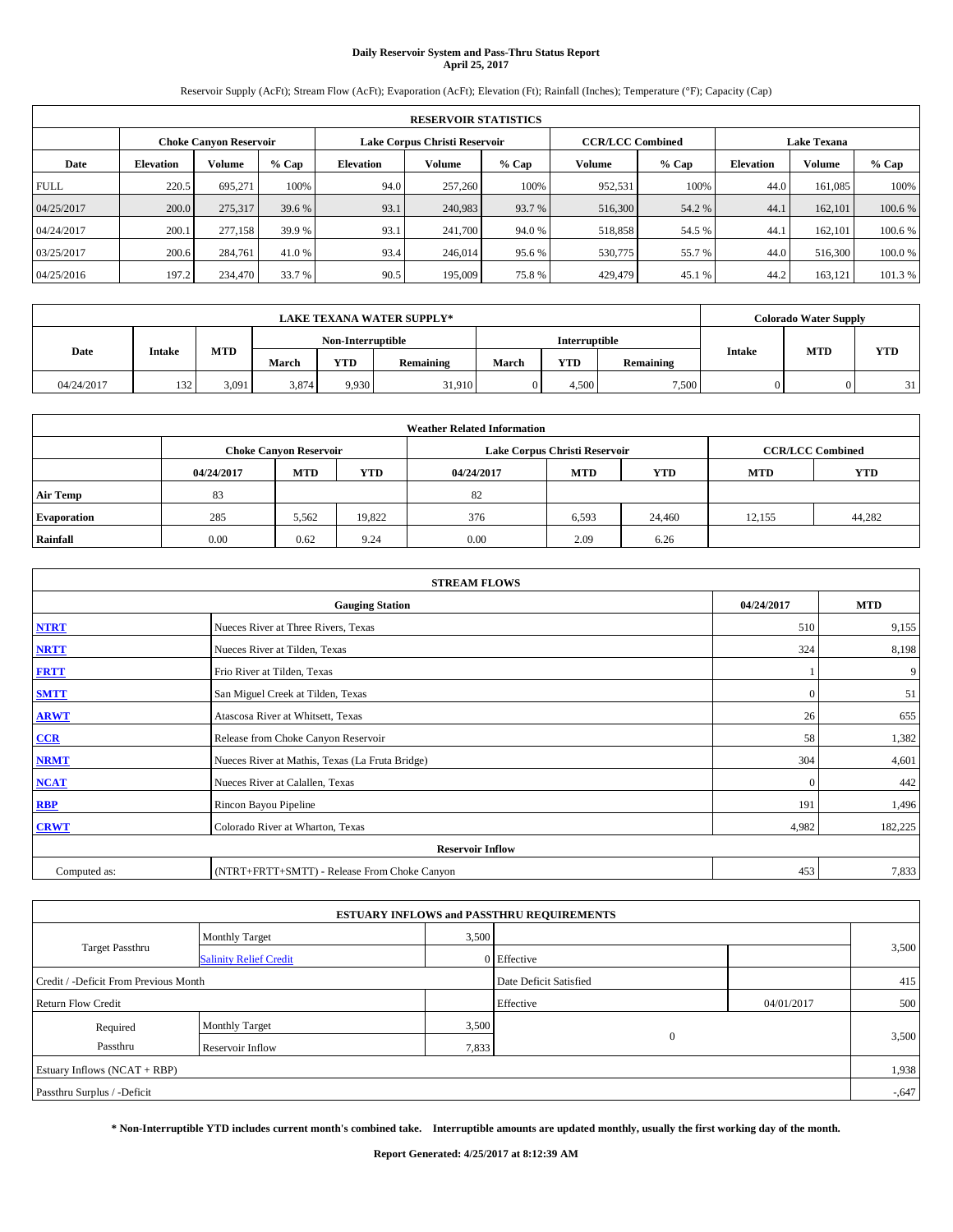## **Daily Reservoir System and Pass-Thru Status Report April 26, 2017**

Reservoir Supply (AcFt); Stream Flow (AcFt); Evaporation (AcFt); Elevation (Ft); Rainfall (Inches); Temperature (°F); Capacity (Cap)

|             | <b>RESERVOIR STATISTICS</b> |                        |        |                  |                                                          |         |         |         |                    |               |         |
|-------------|-----------------------------|------------------------|--------|------------------|----------------------------------------------------------|---------|---------|---------|--------------------|---------------|---------|
|             |                             | Choke Canvon Reservoir |        |                  | <b>CCR/LCC Combined</b><br>Lake Corpus Christi Reservoir |         |         |         | <b>Lake Texana</b> |               |         |
| Date        | <b>Elevation</b>            | $%$ Cap<br>Volume      |        | <b>Elevation</b> | Volume                                                   | $%$ Cap | Volume  | $%$ Cap | <b>Elevation</b>   | <b>Volume</b> | % Cap   |
| <b>FULL</b> | 220.5                       | 695.271                | 100%   | 94.0             | 257,260                                                  | 100%    | 952,531 | 100%    | 44.0               | 161.085       | 100%    |
| 04/26/2017  | 200.0                       | 275,317                | 39.6 % | 93.1             | 240,625                                                  | 93.5 %  | 515,942 | 54.2 %  | 44.1               | 162,101       | 100.6 % |
| 04/25/2017  | 200.0                       | 275,317                | 39.6 % | 93.1             | 240,983                                                  | 93.7 %  | 516,300 | 54.2 %  | 44.                | 162,101       | 100.6 % |
| 03/26/2017  | 200.5                       | 283.980                | 40.8%  | 93.4             | 246,014                                                  | 95.6 %  | 529,994 | 55.6 %  | 44.0               | 515.942       | 100.0%  |
| 04/26/2016  | 197.1                       | 233,928                | 33.6 % | 90.4             | 194.165                                                  | 75.5 %  | 428,093 | 44.9%   | 44.2               | 163,121       | 101.3 % |

|            | <b>LAKE TEXANA WATER SUPPLY*</b> |            |       |                   |                  |               |       |           |               | <b>Colorado Water Supply</b> |            |  |
|------------|----------------------------------|------------|-------|-------------------|------------------|---------------|-------|-----------|---------------|------------------------------|------------|--|
| Date       |                                  |            |       | Non-Interruptible |                  | Interruptible |       |           |               |                              |            |  |
|            | <b>Intake</b>                    | <b>MTD</b> | March | YTD               | <b>Remaining</b> | March         | YTD   | Remaining | <b>Intake</b> | <b>MTD</b>                   | <b>YTD</b> |  |
| 04/25/2017 | 132                              | 3.224      | 3,874 | 10.063            | 31,777           |               | 4,500 | 7,500     |               |                              | 31         |  |

| <b>Weather Related Information</b> |            |                                                                                  |        |      |                               |                         |        |        |  |  |  |
|------------------------------------|------------|----------------------------------------------------------------------------------|--------|------|-------------------------------|-------------------------|--------|--------|--|--|--|
|                                    |            | <b>Choke Canyon Reservoir</b>                                                    |        |      | Lake Corpus Christi Reservoir | <b>CCR/LCC Combined</b> |        |        |  |  |  |
|                                    | 04/25/2017 | <b>YTD</b><br><b>MTD</b><br><b>MTD</b><br><b>YTD</b><br><b>MTD</b><br>04/25/2017 |        |      |                               |                         |        |        |  |  |  |
| <b>Air Temp</b>                    | 95         |                                                                                  |        | 92   |                               |                         |        |        |  |  |  |
| <b>Evaporation</b>                 | 312        | 5,874                                                                            | 20,134 | 386  | 6,979                         | 24,846                  | 12,853 | 44,980 |  |  |  |
| Rainfall                           | 0.00       | 0.62                                                                             | 9.24   | 0.00 | 2.09                          | 6.26                    |        |        |  |  |  |

| <b>STREAM FLOWS</b> |                                                 |              |            |  |  |  |  |  |  |
|---------------------|-------------------------------------------------|--------------|------------|--|--|--|--|--|--|
|                     | <b>Gauging Station</b>                          | 04/25/2017   | <b>MTD</b> |  |  |  |  |  |  |
| <b>NTRT</b>         | Nueces River at Three Rivers, Texas             | 375          | 9,530      |  |  |  |  |  |  |
| <b>NRTT</b>         | Nueces River at Tilden, Texas                   | 347          | 8,545      |  |  |  |  |  |  |
| <b>FRTT</b>         | Frio River at Tilden, Texas                     | $\mathbf{0}$ | 9          |  |  |  |  |  |  |
| <b>SMTT</b>         | San Miguel Creek at Tilden, Texas               | $\mathbf{0}$ | 51         |  |  |  |  |  |  |
| <b>ARWT</b>         | Atascosa River at Whitsett, Texas               | 26           | 681        |  |  |  |  |  |  |
| $CCR$               | Release from Choke Canyon Reservoir             | 58           | 1,439      |  |  |  |  |  |  |
| <b>NRMT</b>         | Nueces River at Mathis, Texas (La Fruta Bridge) | 298          | 4,899      |  |  |  |  |  |  |
| <b>NCAT</b>         | Nueces River at Calallen, Texas                 | $\mathbf{0}$ | 442        |  |  |  |  |  |  |
| RBP                 | Rincon Bayou Pipeline                           | 193          | 1,689      |  |  |  |  |  |  |
| <b>CRWT</b>         | Colorado River at Wharton, Texas                | 4,486        | 186,711    |  |  |  |  |  |  |
|                     | <b>Reservoir Inflow</b>                         |              |            |  |  |  |  |  |  |
| Computed as:        | (NTRT+FRTT+SMTT) - Release From Choke Canyon    |              |            |  |  |  |  |  |  |

| <b>ESTUARY INFLOWS and PASSTHRU REQUIREMENTS</b> |                               |                        |             |            |         |  |  |  |  |  |
|--------------------------------------------------|-------------------------------|------------------------|-------------|------------|---------|--|--|--|--|--|
|                                                  | Monthly Target                | 3,500                  |             |            |         |  |  |  |  |  |
| <b>Target Passthru</b>                           | <b>Salinity Relief Credit</b> |                        | 0 Effective |            | 3,500   |  |  |  |  |  |
| Credit / -Deficit From Previous Month            |                               | Date Deficit Satisfied |             | 415        |         |  |  |  |  |  |
| <b>Return Flow Credit</b>                        |                               |                        | Effective   | 04/01/2017 | 500     |  |  |  |  |  |
| Required                                         | <b>Monthly Target</b>         | 3,500                  |             |            |         |  |  |  |  |  |
| Passthru                                         | Reservoir Inflow              | 8,151                  | $\theta$    |            | 3,500   |  |  |  |  |  |
| Estuary Inflows $(NCAT + RBP)$                   |                               |                        |             |            | 2,131   |  |  |  |  |  |
| Passthru Surplus / -Deficit                      |                               |                        |             |            | $-.454$ |  |  |  |  |  |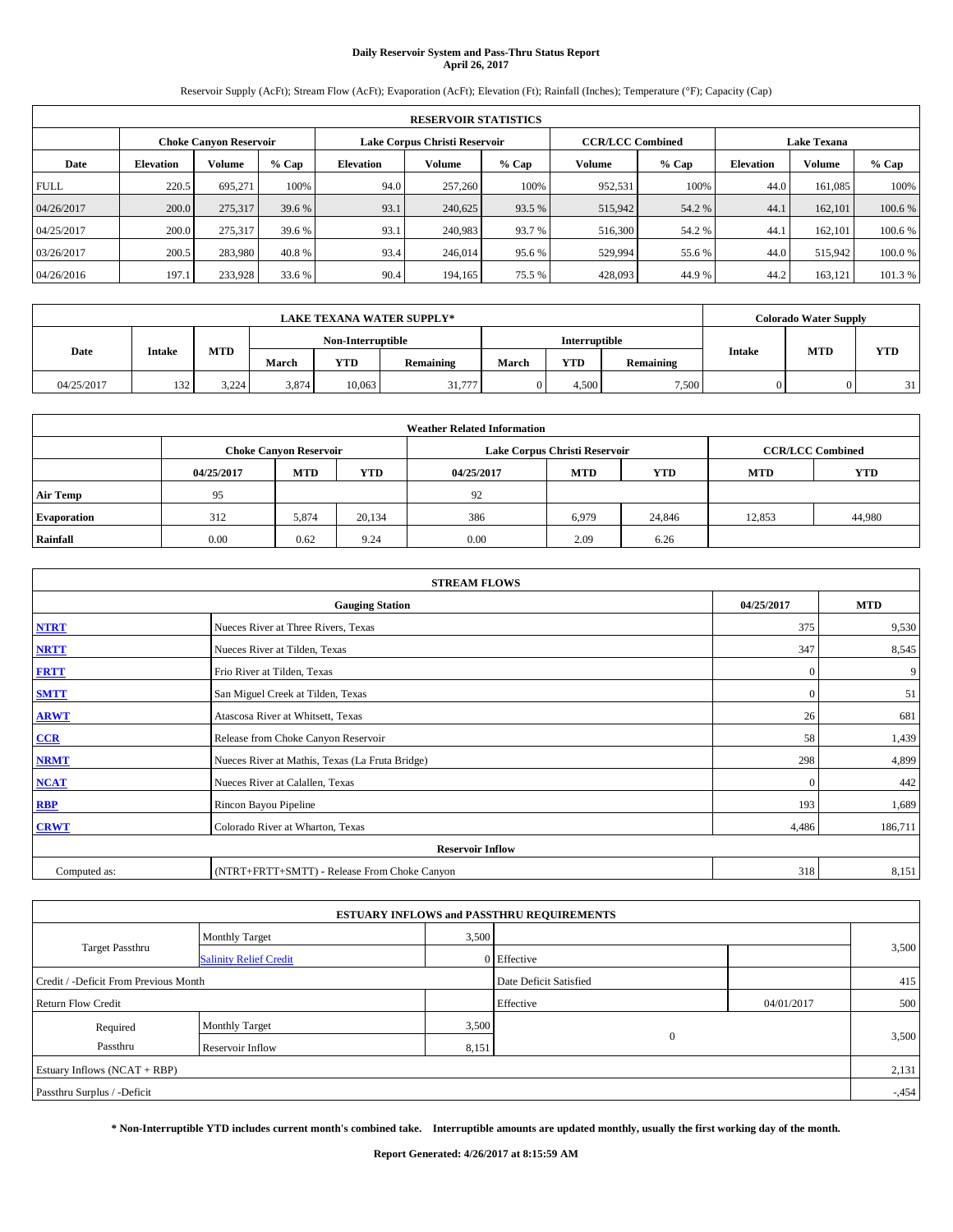## **Daily Reservoir System and Pass-Thru Status Report April 27, 2017**

Reservoir Supply (AcFt); Stream Flow (AcFt); Evaporation (AcFt); Elevation (Ft); Rainfall (Inches); Temperature (°F); Capacity (Cap)

|             | <b>RESERVOIR STATISTICS</b> |                        |        |                  |                               |         |                         |         |                  |                    |         |  |
|-------------|-----------------------------|------------------------|--------|------------------|-------------------------------|---------|-------------------------|---------|------------------|--------------------|---------|--|
|             |                             | Choke Canvon Reservoir |        |                  | Lake Corpus Christi Reservoir |         | <b>CCR/LCC Combined</b> |         |                  | <b>Lake Texana</b> |         |  |
| Date        | <b>Elevation</b>            | $%$ Cap<br>Volume      |        | <b>Elevation</b> | Volume                        | $%$ Cap | Volume                  | $%$ Cap | <b>Elevation</b> | <b>Volume</b>      | % Cap   |  |
| <b>FULL</b> | 220.5                       | 695.271                | 100%   | 94.0             | 257,260                       | 100%    | 952,531                 | 100%    | 44.0             | 161.085            | 100%    |  |
| 04/27/2017  | 200.0                       | 275,774                | 39.7 % | 93.1             | 240,625                       | 93.5 %  | 516,399                 | 54.2 %  | 44.0             | 162,101            | 100.6 % |  |
| 04/26/2017  | 200.0                       | 275,317                | 39.6 % | 93.1             | 240,625                       | 93.5 %  | 515,942                 | 54.2 %  | 44.              | 162,101            | 100.6 % |  |
| 03/27/2017  | 200.6                       | 284,449                | 40.9 % | 93.4             | 246,195                       | 95.7 %  | 530,644                 | 55.7 %  | 44.0             | 516,399            | 100.0%  |  |
| 04/27/2016  | 197.2                       | 235,147                | 33.8 % | 90.4             | 194,503                       | 75.6 %  | 429,650                 | 45.1 %  | 44.3             | 164,106            | 101.9 % |  |

|            | <b>LAKE TEXANA WATER SUPPLY*</b> |            |       |                   |           |       |               |           |               | <b>Colorado Water Supply</b> |            |  |
|------------|----------------------------------|------------|-------|-------------------|-----------|-------|---------------|-----------|---------------|------------------------------|------------|--|
|            |                                  |            |       | Non-Interruptible |           |       | Interruptible |           |               |                              |            |  |
| Date       | <b>Intake</b>                    | <b>MTD</b> | March | <b>YTD</b>        | Remaining | March | YTD           | Remaining | <b>Intake</b> | <b>MTD</b>                   | <b>YTD</b> |  |
| 04/26/2017 | 132                              | 3,356      | 3,874 | 10.195            | 31.645    |       | 4.500         | 7,500     |               |                              | 21         |  |

| <b>Weather Related Information</b> |            |                               |            |            |                               |                         |            |            |  |
|------------------------------------|------------|-------------------------------|------------|------------|-------------------------------|-------------------------|------------|------------|--|
|                                    |            | <b>Choke Canyon Reservoir</b> |            |            | Lake Corpus Christi Reservoir | <b>CCR/LCC Combined</b> |            |            |  |
|                                    | 04/26/2017 | <b>MTD</b>                    | <b>YTD</b> | 04/26/2017 | <b>MTD</b>                    | <b>YTD</b>              | <b>MTD</b> | <b>YTD</b> |  |
| <b>Air Temp</b>                    | 93         |                               |            | 93         |                               |                         |            |            |  |
| <b>Evaporation</b>                 | 438        | 6,312                         | 20,572     | 469        | 7.448                         | 25,315                  | 13,760     | 45,887     |  |
| Rainfall                           | 0.00       | 0.62                          | 9.24       | 0.00       | 2.09                          | 6.26                    |            |            |  |

| <b>STREAM FLOWS</b>                                          |                                                 |              |         |  |  |  |  |  |  |
|--------------------------------------------------------------|-------------------------------------------------|--------------|---------|--|--|--|--|--|--|
|                                                              | 04/26/2017                                      | <b>MTD</b>   |         |  |  |  |  |  |  |
| <b>NTRT</b>                                                  | Nueces River at Three Rivers, Texas             | 365          | 9,895   |  |  |  |  |  |  |
| <b>NRTT</b>                                                  | Nueces River at Tilden, Texas                   | 592          | 9,137   |  |  |  |  |  |  |
| <b>FRTT</b>                                                  | Frio River at Tilden, Texas                     |              | 10      |  |  |  |  |  |  |
| <b>SMTT</b>                                                  | San Miguel Creek at Tilden, Texas               | $\mathbf{0}$ | 51      |  |  |  |  |  |  |
| <b>ARWT</b>                                                  | Atascosa River at Whitsett, Texas               | 24           | 705     |  |  |  |  |  |  |
| $CCR$                                                        | Release from Choke Canyon Reservoir             | 58           | 1,497   |  |  |  |  |  |  |
| <b>NRMT</b>                                                  | Nueces River at Mathis, Texas (La Fruta Bridge) | 282          | 5,181   |  |  |  |  |  |  |
| <b>NCAT</b>                                                  | Nueces River at Calallen, Texas                 | $\theta$     | 442     |  |  |  |  |  |  |
| RBP                                                          | Rincon Bayou Pipeline                           | 195          | 1,884   |  |  |  |  |  |  |
| <b>CRWT</b>                                                  | Colorado River at Wharton, Texas                | 3,851        | 190,562 |  |  |  |  |  |  |
|                                                              | <b>Reservoir Inflow</b>                         |              |         |  |  |  |  |  |  |
| (NTRT+FRTT+SMTT) - Release From Choke Canyon<br>Computed as: |                                                 |              |         |  |  |  |  |  |  |

|                                       |                               |       | <b>ESTUARY INFLOWS and PASSTHRU REQUIREMENTS</b> |            |         |  |  |  |
|---------------------------------------|-------------------------------|-------|--------------------------------------------------|------------|---------|--|--|--|
|                                       | <b>Monthly Target</b>         | 3,500 |                                                  |            |         |  |  |  |
| <b>Target Passthru</b>                | <b>Salinity Relief Credit</b> |       | 0 Effective                                      |            | 3,500   |  |  |  |
| Credit / -Deficit From Previous Month |                               |       | Date Deficit Satisfied                           |            | 415     |  |  |  |
| <b>Return Flow Credit</b>             |                               |       | Effective                                        | 04/01/2017 | 500     |  |  |  |
| Required                              | <b>Monthly Target</b>         | 3,500 |                                                  |            |         |  |  |  |
| Passthru                              | Reservoir Inflow              | 8,460 | $\overline{0}$                                   |            | 3,500   |  |  |  |
| Estuary Inflows $(NCAT + RBP)$        |                               |       |                                                  |            |         |  |  |  |
| Passthru Surplus / -Deficit           |                               |       |                                                  |            | $-.259$ |  |  |  |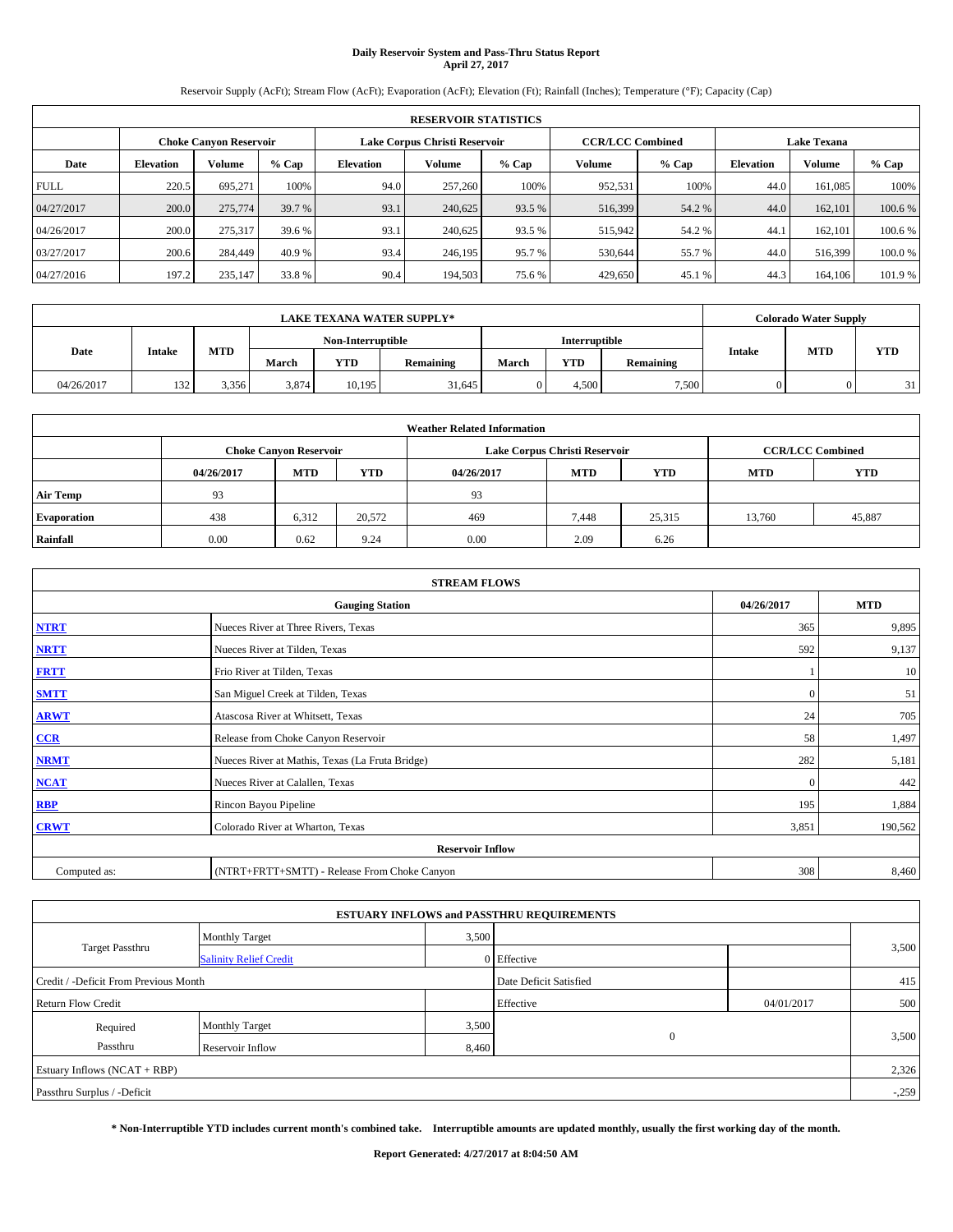## **Daily Reservoir System and Pass-Thru Status Report April 28, 2017**

Reservoir Supply (AcFt); Stream Flow (AcFt); Evaporation (AcFt); Elevation (Ft); Rainfall (Inches); Temperature (°F); Capacity (Cap)

| <b>RESERVOIR STATISTICS</b> |                  |                        |         |                  |                               |         |                         |         |                  |                    |         |  |
|-----------------------------|------------------|------------------------|---------|------------------|-------------------------------|---------|-------------------------|---------|------------------|--------------------|---------|--|
|                             |                  | Choke Canvon Reservoir |         |                  | Lake Corpus Christi Reservoir |         | <b>CCR/LCC Combined</b> |         |                  | <b>Lake Texana</b> |         |  |
| Date                        | <b>Elevation</b> | Volume                 | $%$ Cap | <b>Elevation</b> | Volume                        | $%$ Cap | Volume                  | $%$ Cap | <b>Elevation</b> | <b>Volume</b>      | % Cap   |  |
| <b>FULL</b>                 | 220.5            | 695.271                | 100%    | 94.0             | 257,260                       | 100%    | 952,531                 | 100%    | 44.0             | 161.085            | 100%    |  |
| 04/28/2017                  | 199.9            | 274,257                | 39.4 %  | 93.1             | 240,804                       | 93.6 %  | 515,061                 | 54.1 %  | 44.0             | 162,101            | 100.6 % |  |
| 04/27/2017                  | 200.0            | 275,774                | 39.7 %  | 93.1             | 240,625                       | 93.5 %  | 516,399                 | 54.2 %  | 44.              | 162,101            | 100.6 % |  |
| 03/28/2017                  | 200.5            | 283,200                | 40.7 %  | 93.4             | 245,474                       | 95.4 %  | 528,674                 | 55.5 %  | 44.0             | 515,061            | 100.0%  |  |
| 04/28/2016                  | 197.1            | 233,792                | 33.6 %  | 90.4             | 193.997                       | 75.4 %  | 427,789                 | 44.9%   | 44.2             | 163,121            | 101.3 % |  |

| <b>LAKE TEXANA WATER SUPPLY*</b> |               |       |       |                   |                  |               |       |           |               | <b>Colorado Water Supply</b> |            |
|----------------------------------|---------------|-------|-------|-------------------|------------------|---------------|-------|-----------|---------------|------------------------------|------------|
|                                  |               |       |       | Non-Interruptible |                  | Interruptible |       |           |               |                              |            |
| Date                             | <b>Intake</b> | MTD   | March | YTD               | <b>Remaining</b> | March         | YTD   | Remaining | <b>Intake</b> | <b>MTD</b>                   | <b>YTD</b> |
| 04/27/2017                       | 133           | 3.489 | 3,874 | 10.328            | 31,512           |               | 4,500 | 7,500     |               |                              | 31         |

| <b>Weather Related Information</b> |            |                               |            |            |                               |                         |        |        |  |
|------------------------------------|------------|-------------------------------|------------|------------|-------------------------------|-------------------------|--------|--------|--|
|                                    |            | <b>Choke Canyon Reservoir</b> |            |            | Lake Corpus Christi Reservoir | <b>CCR/LCC Combined</b> |        |        |  |
|                                    | 04/27/2017 | <b>MTD</b>                    | <b>YTD</b> | 04/27/2017 | <b>YTD</b>                    |                         |        |        |  |
| <b>Air Temp</b>                    | 88         |                               |            | 93         |                               |                         |        |        |  |
| <b>Evaporation</b>                 | 294        | 6,606                         | 20,866     | 355        | 7,803                         | 25,670                  | 14,409 | 46,536 |  |
| Rainfall                           | 0.00       | 0.62                          | 9.24       | 0.00       | 2.09                          | 6.26                    |        |        |  |

| <b>STREAM FLOWS</b>     |                                                 |              |         |  |  |  |  |  |  |
|-------------------------|-------------------------------------------------|--------------|---------|--|--|--|--|--|--|
|                         | 04/27/2017                                      | <b>MTD</b>   |         |  |  |  |  |  |  |
| <b>NTRT</b>             | Nueces River at Three Rivers, Texas             | 584          | 10,479  |  |  |  |  |  |  |
| <b>NRTT</b>             | Nueces River at Tilden, Texas                   | 804          | 9,941   |  |  |  |  |  |  |
| <b>FRTT</b>             | Frio River at Tilden, Texas                     | $\mathbf{0}$ | 10      |  |  |  |  |  |  |
| <b>SMTT</b>             | San Miguel Creek at Tilden, Texas               | $\mathbf{0}$ | 51      |  |  |  |  |  |  |
| <b>ARWT</b>             | Atascosa River at Whitsett, Texas               | 24           | 728     |  |  |  |  |  |  |
| CCR                     | Release from Choke Canyon Reservoir             | 58           | 1,554   |  |  |  |  |  |  |
| <b>NRMT</b>             | Nueces River at Mathis, Texas (La Fruta Bridge) | 129          | 5,310   |  |  |  |  |  |  |
| <b>NCAT</b>             | Nueces River at Calallen, Texas                 | $\mathbf{0}$ | 442     |  |  |  |  |  |  |
| <b>RBP</b>              | Rincon Bayou Pipeline                           | 163          | 2,047   |  |  |  |  |  |  |
| <b>CRWT</b>             | Colorado River at Wharton, Texas                | 3,156        | 193,718 |  |  |  |  |  |  |
| <b>Reservoir Inflow</b> |                                                 |              |         |  |  |  |  |  |  |
| Computed as:            | (NTRT+FRTT+SMTT) - Release From Choke Canyon    | 526          | 8,986   |  |  |  |  |  |  |

|                                       |                               |       | <b>ESTUARY INFLOWS and PASSTHRU REQUIREMENTS</b> |            |       |
|---------------------------------------|-------------------------------|-------|--------------------------------------------------|------------|-------|
|                                       | <b>Monthly Target</b>         | 3,500 |                                                  |            |       |
| <b>Target Passthru</b>                | <b>Salinity Relief Credit</b> |       | 0 Effective                                      |            | 3,500 |
| Credit / -Deficit From Previous Month |                               |       | Date Deficit Satisfied                           |            | 415   |
| <b>Return Flow Credit</b>             |                               |       | Effective                                        | 04/01/2017 | 500   |
| Required                              | <b>Monthly Target</b>         | 3,500 |                                                  |            |       |
| Passthru                              | Reservoir Inflow              | 8,986 | $\overline{0}$                                   |            | 3,500 |
| Estuary Inflows (NCAT + RBP)          |                               |       |                                                  |            | 2,489 |
| Passthru Surplus / -Deficit           |                               |       |                                                  |            | $-96$ |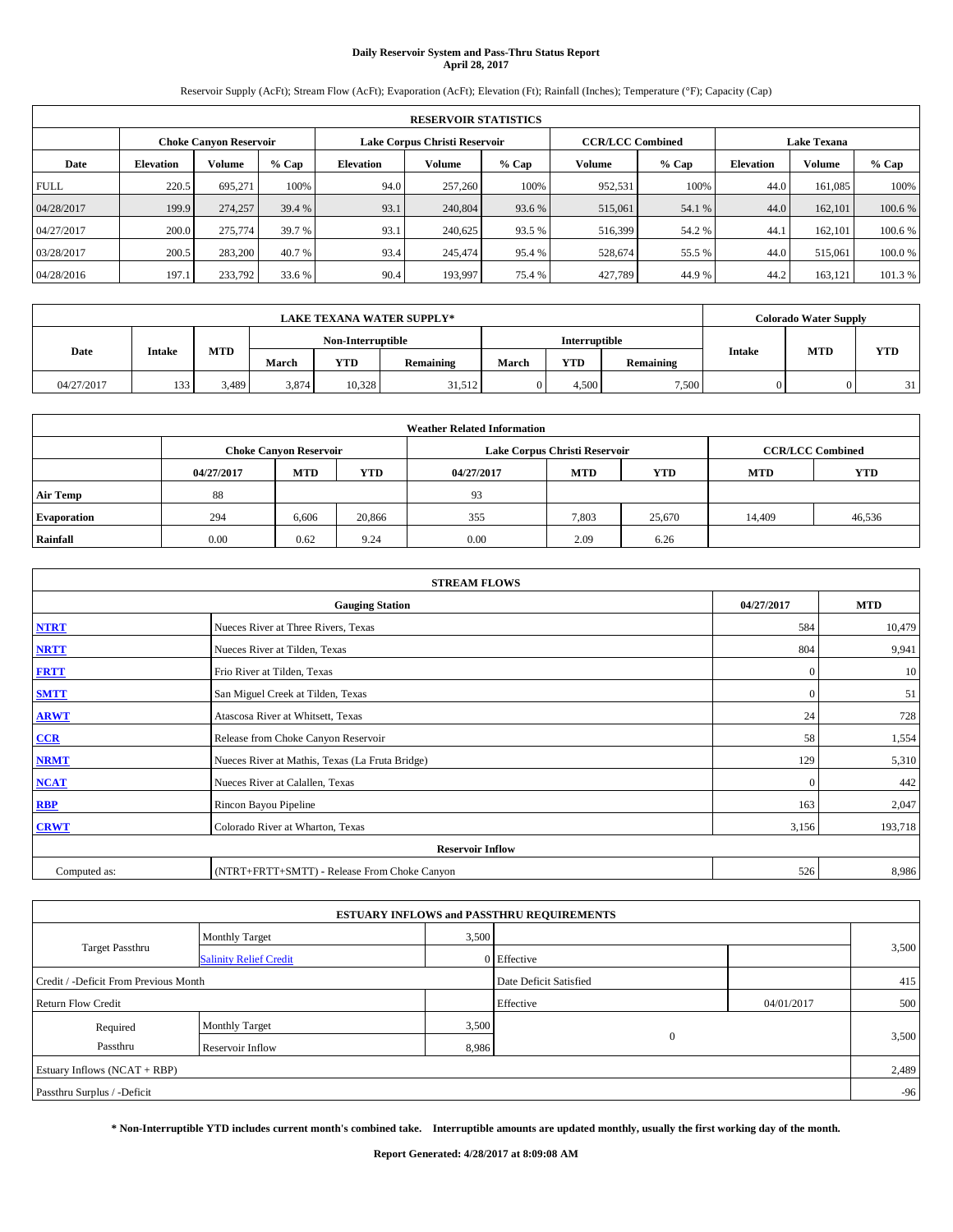## **Daily Reservoir System and Pass-Thru Status Report April 29, 2017**

Reservoir Supply (AcFt); Stream Flow (AcFt); Evaporation (AcFt); Elevation (Ft); Rainfall (Inches); Temperature (°F); Capacity (Cap)

| <b>RESERVOIR STATISTICS</b> |                  |                        |         |                  |                               |         |                         |         |                  |                    |         |  |
|-----------------------------|------------------|------------------------|---------|------------------|-------------------------------|---------|-------------------------|---------|------------------|--------------------|---------|--|
|                             |                  | Choke Canvon Reservoir |         |                  | Lake Corpus Christi Reservoir |         | <b>CCR/LCC Combined</b> |         |                  | <b>Lake Texana</b> |         |  |
| Date                        | <b>Elevation</b> | Volume                 | $%$ Cap | <b>Elevation</b> | Volume                        | $%$ Cap | Volume                  | $%$ Cap | <b>Elevation</b> | <b>Volume</b>      | % Cap   |  |
| <b>FULL</b>                 | 220.5            | 695.271                | 100%    | 94.0             | 257,260                       | 100%    | 952,531                 | 100%    | 44.0             | 161.085            | 100%    |  |
| 04/29/2017                  | 199.8            | 273,336                | 39.3 %  | 93.0             | 238,657                       | 92.8%   | 511,993                 | 53.8%   | 44.0             | 161,085            | 100.0%  |  |
| 04/28/2017                  | 199.9            | 274,257                | 39.4 %  | 93.1             | 240,804                       | 93.6 %  | 515,061                 | 54.1 %  | 44.              | 162,101            | 100.6 % |  |
| 03/29/2017                  | 200.6            | 284,605                | 40.9 %  | 93.4             | 245,834                       | 95.6 %  | 530,439                 | 55.7 %  | 43.9             | 511,993            | 99.4 %  |  |
| 04/29/2016                  | 197.0            | 232,844                | 33.5 %  | 90.4             | 193,322                       | 75.1 %  | 426,166                 | 44.7%   | 44.2             | 163,121            | 101.3 % |  |

| <b>LAKE TEXANA WATER SUPPLY*</b> |               |            |       |                   |           |       |               |           |               | <b>Colorado Water Supply</b> |            |
|----------------------------------|---------------|------------|-------|-------------------|-----------|-------|---------------|-----------|---------------|------------------------------|------------|
|                                  |               |            |       | Non-Interruptible |           |       | Interruptible |           |               |                              |            |
| Date                             | <b>Intake</b> | <b>MTD</b> | March | <b>YTD</b>        | Remaining | March | YTD           | Remaining | <b>Intake</b> | <b>MTD</b>                   | <b>YTD</b> |
| 04/28/2017                       | 133           | 3.621      | 3,874 | 10.461            | 31,379    |       | 4.500         | 7.500     |               |                              | 21         |

| <b>Weather Related Information</b> |            |                               |            |            |                               |                         |        |        |  |
|------------------------------------|------------|-------------------------------|------------|------------|-------------------------------|-------------------------|--------|--------|--|
|                                    |            | <b>Choke Canyon Reservoir</b> |            |            | Lake Corpus Christi Reservoir | <b>CCR/LCC Combined</b> |        |        |  |
|                                    | 04/28/2017 | <b>MTD</b>                    | <b>YTD</b> | 04/28/2017 | <b>YTD</b>                    |                         |        |        |  |
| <b>Air Temp</b>                    | 100        |                               |            | 95         |                               |                         |        |        |  |
| <b>Evaporation</b>                 | 382        | 6.988                         | 21.248     | 458        | 8,261                         | 26,128                  | 15,249 | 47,376 |  |
| Rainfall                           | 0.00       | 0.62                          | 9.24       | 0.00       | 2.09                          | 6.26                    |        |        |  |

| <b>STREAM FLOWS</b> |                                                 |              |         |  |  |  |  |  |  |
|---------------------|-------------------------------------------------|--------------|---------|--|--|--|--|--|--|
|                     | 04/28/2017                                      | <b>MTD</b>   |         |  |  |  |  |  |  |
| <b>NTRT</b>         | Nueces River at Three Rivers, Texas             | 802          | 11,281  |  |  |  |  |  |  |
| <b>NRTT</b>         | Nueces River at Tilden, Texas                   | 840          | 10,781  |  |  |  |  |  |  |
| <b>FRTT</b>         | Frio River at Tilden, Texas                     | $\mathbf{0}$ | 11      |  |  |  |  |  |  |
| <b>SMTT</b>         | San Miguel Creek at Tilden, Texas               | $\mathbf{0}$ | 51      |  |  |  |  |  |  |
| <b>ARWT</b>         | Atascosa River at Whitsett, Texas               | 22           | 750     |  |  |  |  |  |  |
| $CCR$               | Release from Choke Canyon Reservoir             | 58           | 1,612   |  |  |  |  |  |  |
| <b>NRMT</b>         | Nueces River at Mathis, Texas (La Fruta Bridge) | 200          | 5,510   |  |  |  |  |  |  |
| <b>NCAT</b>         | Nueces River at Calallen, Texas                 | $\mathbf{0}$ | 442     |  |  |  |  |  |  |
| RBP                 | Rincon Bayou Pipeline                           | 98           | 2,145   |  |  |  |  |  |  |
| <b>CRWT</b>         | Colorado River at Wharton, Texas                | 2,799        | 196,517 |  |  |  |  |  |  |
|                     |                                                 |              |         |  |  |  |  |  |  |
| Computed as:        | (NTRT+FRTT+SMTT) - Release From Choke Canyon    | 745          | 9,731   |  |  |  |  |  |  |

| <b>ESTUARY INFLOWS and PASSTHRU REQUIREMENTS</b> |                               |                        |                |            |                |  |  |
|--------------------------------------------------|-------------------------------|------------------------|----------------|------------|----------------|--|--|
|                                                  | <b>Monthly Target</b>         | 3,500                  |                |            | 3,500          |  |  |
| <b>Target Passthru</b>                           | <b>Salinity Relief Credit</b> |                        | 0 Effective    |            |                |  |  |
| Credit / -Deficit From Previous Month            |                               | Date Deficit Satisfied |                | 415        |                |  |  |
| <b>Return Flow Credit</b>                        |                               |                        | Effective      | 04/01/2017 | 500            |  |  |
| Required                                         | <b>Monthly Target</b>         | 3,500                  | $\overline{0}$ |            |                |  |  |
| Passthru                                         | Reservoir Inflow              | 9,731                  |                |            | 3,500          |  |  |
| Estuary Inflows (NCAT + RBP)                     |                               |                        |                |            |                |  |  |
| Passthru Surplus / -Deficit                      |                               |                        |                |            | $\overline{2}$ |  |  |